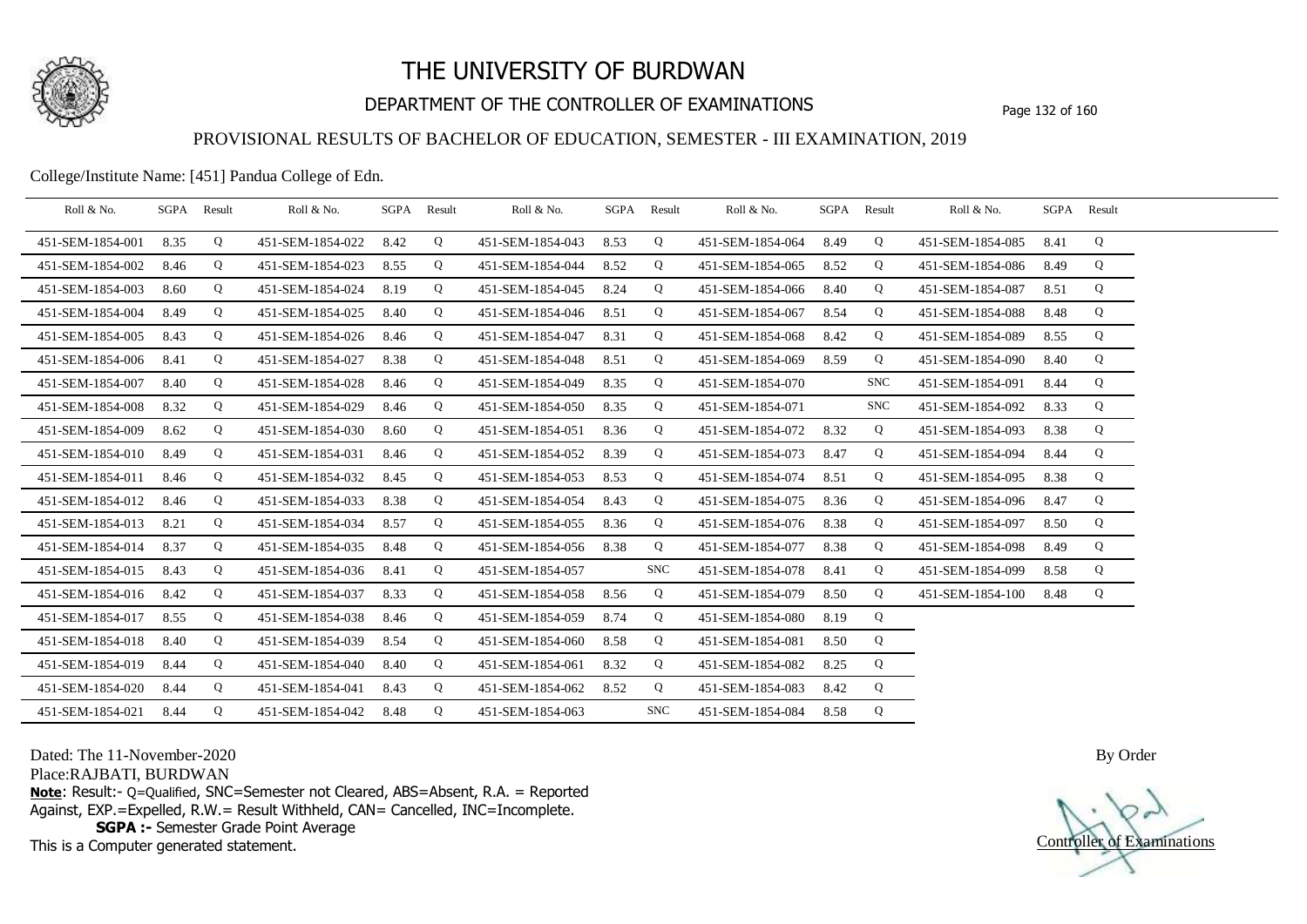

# DEPARTMENT OF THE CONTROLLER OF EXAMINATIONS Page 133 of 160

## PROVISIONAL RESULTS OF BACHELOR OF EDUCATION, SEMESTER - III EXAMINATION, 2019

College/Institute Name: [452] Govt. Training College Hooghly

| Roll & No.       | SGPA | Result | Roll & No.       | SGPA | Result | Roll & No.       | SGPA | Result | Roll & No. | SGPA | Result | Roll & No. | SGPA Result |
|------------------|------|--------|------------------|------|--------|------------------|------|--------|------------|------|--------|------------|-------------|
| 452-SEM-1854-001 | 7.94 | Q      | 452-SEM-1854-024 | 7.71 | Q      | 452-SEM-1854-045 | 7.71 | Q      |            |      |        |            |             |
| 452-SEM-1854-002 | 8.69 | Q      | 452-SEM-1854-025 | 8.92 | Q      | 452-SEM-1854-046 | 7.53 | Q      |            |      |        |            |             |
| 452-SEM-1854-003 | 7.80 | Q      | 452-SEM-1854-026 | 8.57 | Q      | 452-SEM-1854-047 | 7.52 | Q      |            |      |        |            |             |
| 452-SEM-1854-004 | 7.54 | Q      | 452-SEM-1854-027 | 7.69 | Q      |                  |      |        |            |      |        |            |             |
| 452-SEM-1854-005 | 7.68 | Q      | 452-SEM-1854-028 | 8.21 | Q      |                  |      |        |            |      |        |            |             |
| 452-SEM-1854-006 | 7.56 | Q      | 452-SEM-1854-029 | 9.07 | Q      |                  |      |        |            |      |        |            |             |
| 452-SEM-1854-008 | 8.52 | Q      | 452-SEM-1854-030 | 8.59 | Q      |                  |      |        |            |      |        |            |             |
| 452-SEM-1854-009 | 8.70 | Q      | 452-SEM-1854-031 | 7.72 | Q      |                  |      |        |            |      |        |            |             |
| 452-SEM-1854-010 | 8.01 | Q      | 452-SEM-1854-032 | 7.55 | Q      |                  |      |        |            |      |        |            |             |
| 452-SEM-1854-011 | 8.08 | Q      | 452-SEM-1854-033 | 7.50 | Q      |                  |      |        |            |      |        |            |             |
| 452-SEM-1854-013 | 8.92 | Q      | 452-SEM-1854-034 | 6.75 | Q      |                  |      |        |            |      |        |            |             |
| 452-SEM-1854-014 | 7.30 | Q      | 452-SEM-1854-035 | 8.91 | Q      |                  |      |        |            |      |        |            |             |
| 452-SEM-1854-015 | 7.75 | Q      | 452-SEM-1854-036 | 8.35 | Q      |                  |      |        |            |      |        |            |             |
| 452-SEM-1854-016 | 8.89 | Q      | 452-SEM-1854-037 | 8.78 | Q      |                  |      |        |            |      |        |            |             |
| 452-SEM-1854-017 | 7.86 | Q      | 452-SEM-1854-038 | 8.93 | Q      |                  |      |        |            |      |        |            |             |
| 452-SEM-1854-018 | 7.73 | Q      | 452-SEM-1854-039 | 7.84 | Q      |                  |      |        |            |      |        |            |             |
| 452-SEM-1854-019 | 7.62 | Q      | 452-SEM-1854-040 | 7.72 | Q      |                  |      |        |            |      |        |            |             |
| 452-SEM-1854-020 | 8.15 | Q      | 452-SEM-1854-041 | 8.38 | Q      |                  |      |        |            |      |        |            |             |
| 452-SEM-1854-021 | 9.16 | Q      | 452-SEM-1854-042 | 8.02 | Q      |                  |      |        |            |      |        |            |             |
| 452-SEM-1854-022 | 8.59 | Q      | 452-SEM-1854-043 | 7.81 | Q      |                  |      |        |            |      |        |            |             |
| 452-SEM-1854-023 | 9.04 | Q      | 452-SEM-1854-044 | 7.52 | Q      |                  |      |        |            |      |        |            |             |

Dated: The 11-November-2020

Place:RAJBATI, BURDWAN

**Note**: Result:- Q=Qualified, SNC=Semester not Cleared, ABS=Absent, R.A. = Reported Against, EXP.=Expelled, R.W.= Result Withheld, CAN= Cancelled, INC=Incomplete. **SGPA :-** Semester Grade Point Average

This is a Computer generated statement.

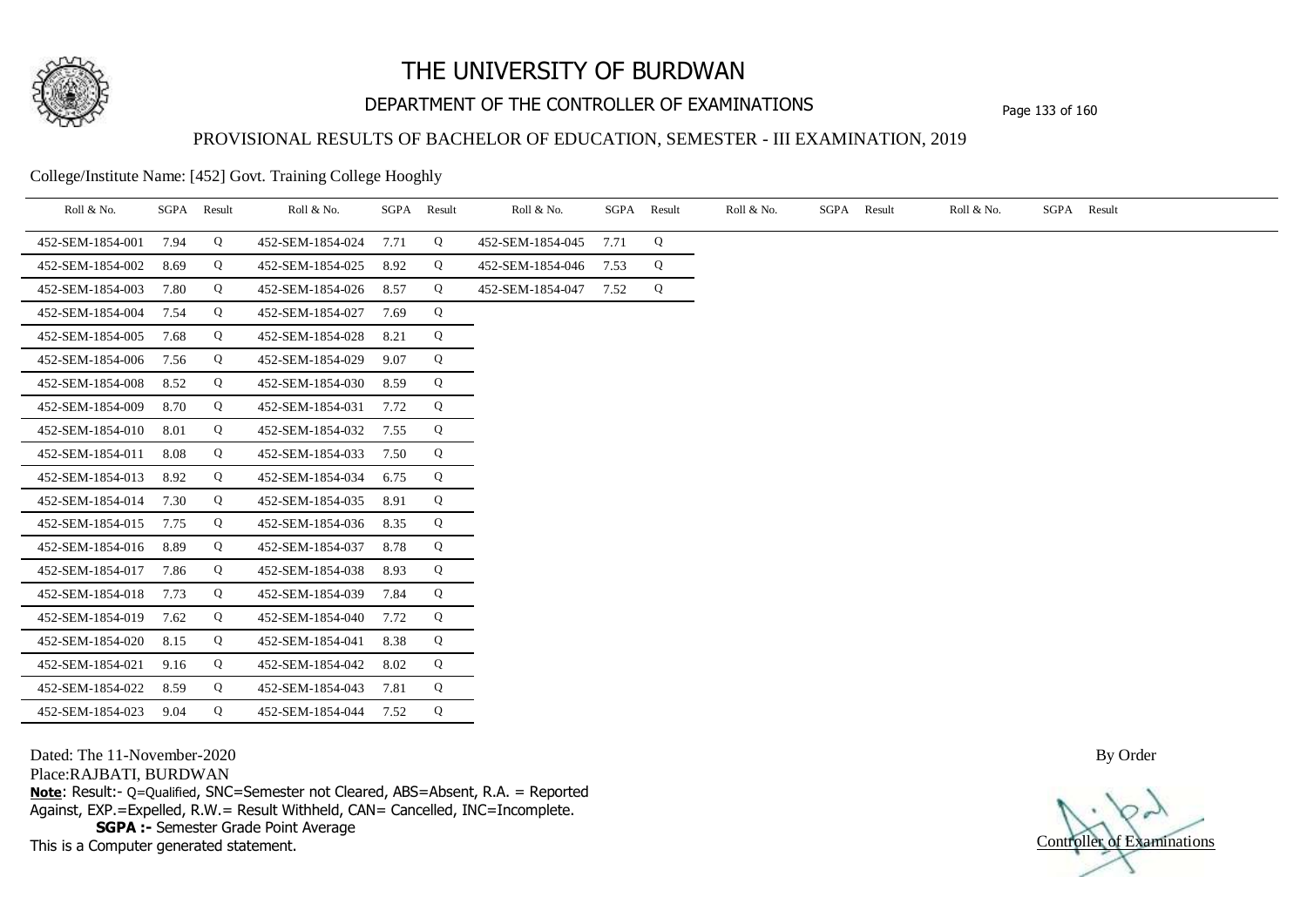

# DEPARTMENT OF THE CONTROLLER OF EXAMINATIONS Page 134 of 160

### PROVISIONAL RESULTS OF BACHELOR OF EDUCATION, SEMESTER - III EXAMINATION, 2019

College/Institute Name: [453] Inst. of Education (P.G.) for Women

| Roll & No.       |      | SGPA Result | Roll & No.       |      | SGPA Result | Roll & No.       |      | SGPA Result | Roll & No. | SGPA Result | Roll & No. | SGPA Result |
|------------------|------|-------------|------------------|------|-------------|------------------|------|-------------|------------|-------------|------------|-------------|
| 453-SEM-1854-001 | 9.24 | Q           | 453-SEM-1854-022 | 9.24 | Q           | 453-SEM-1854-044 | 6.71 | Q           |            |             |            |             |
| 453-SEM-1854-002 | 8.25 | Q           | 453-SEM-1854-023 | 9.19 | Q           | 453-SEM-1854-045 | 8.32 | Q           |            |             |            |             |
| 453-SEM-1854-003 | 8.10 | Q           | 453-SEM-1854-024 | 8.76 | Q           | 453-SEM-1854-046 | 8.99 | Q           |            |             |            |             |
| 453-SEM-1854-004 | 8.62 | Q           | 453-SEM-1854-025 | 8.90 | Q           | 453-SEM-1854-047 | 9.17 | Q           |            |             |            |             |
| 453-SEM-1854-005 | 8.95 | Q           | 453-SEM-1854-026 | 9.09 | Q           | 453-SEM-1854-048 | 8.03 | Q           |            |             |            |             |
| 453-SEM-1854-006 | 8.38 | Q           | 453-SEM-1854-027 | 9.23 | Q           |                  |      |             |            |             |            |             |
| 453-SEM-1854-007 | 8.80 | Q           | 453-SEM-1854-028 | 8.83 | Q           |                  |      |             |            |             |            |             |
| 453-SEM-1854-008 | 8.76 | Q           | 453-SEM-1854-029 | 8.81 | Q           |                  |      |             |            |             |            |             |
| 453-SEM-1854-009 | 8.25 | Q           | 453-SEM-1854-030 | 9.27 | Q           |                  |      |             |            |             |            |             |
| 453-SEM-1854-010 | 8.80 | Q           | 453-SEM-1854-032 | 8.97 | Q           |                  |      |             |            |             |            |             |
| 453-SEM-1854-011 | 8.96 | Q           | 453-SEM-1854-033 | 8.58 | Q           |                  |      |             |            |             |            |             |
| 453-SEM-1854-012 | 9.17 | Q           | 453-SEM-1854-034 | 8.81 | Q           |                  |      |             |            |             |            |             |
| 453-SEM-1854-013 | 8.89 | Q           | 453-SEM-1854-035 | 8.92 | Q           |                  |      |             |            |             |            |             |
| 453-SEM-1854-014 | 8.80 | Q           | 453-SEM-1854-036 | 9.00 | Q           |                  |      |             |            |             |            |             |
| 453-SEM-1854-015 | 6.87 | Q           | 453-SEM-1854-037 | 9.20 | Q           |                  |      |             |            |             |            |             |
| 453-SEM-1854-016 | 9.34 | Q           | 453-SEM-1854-038 | 9.10 | Q           |                  |      |             |            |             |            |             |
| 453-SEM-1854-017 | 8.48 | Q           | 453-SEM-1854-039 | 8.87 | Q           |                  |      |             |            |             |            |             |
| 453-SEM-1854-018 | 9.20 | Q           | 453-SEM-1854-040 | 8.83 | Q           |                  |      |             |            |             |            |             |
| 453-SEM-1854-019 | 9.06 | Q           | 453-SEM-1854-041 | 9.50 | Q           |                  |      |             |            |             |            |             |
| 453-SEM-1854-020 | 8.71 | Q           | 453-SEM-1854-042 | 9.16 | Q           |                  |      |             |            |             |            |             |
| 453-SEM-1854-021 | 8.88 | Q           | 453-SEM-1854-043 | 8.60 | Q           |                  |      |             |            |             |            |             |

Dated: The 11-November-2020

Place:RAJBATI, BURDWAN

**Note**: Result:- Q=Qualified, SNC=Semester not Cleared, ABS=Absent, R.A. = Reported Against, EXP.=Expelled, R.W.= Result Withheld, CAN= Cancelled, INC=Incomplete. **SGPA :-** Semester Grade Point Average

This is a Computer generated statement.

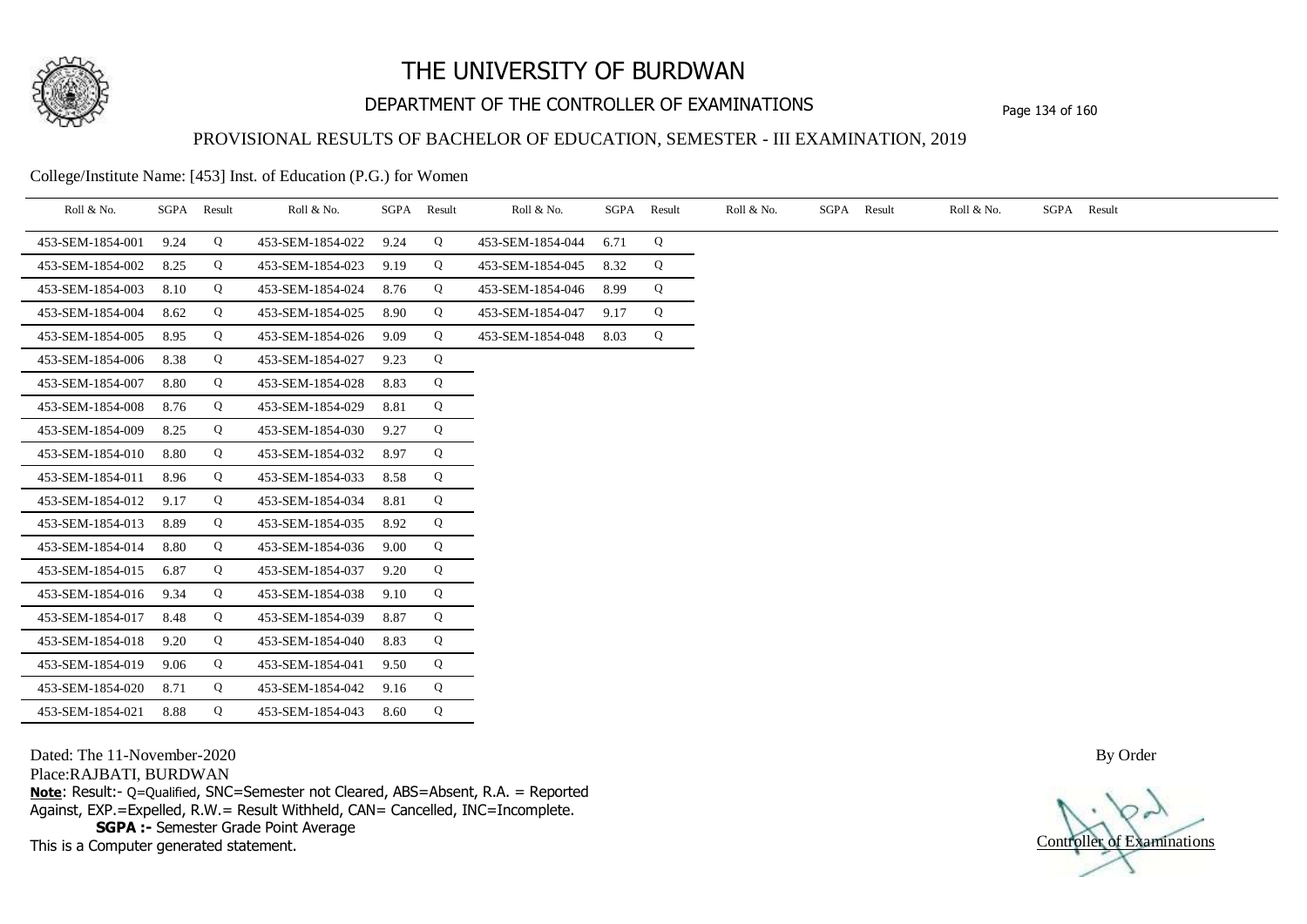

# DEPARTMENT OF THE CONTROLLER OF EXAMINATIONS Page 135 of 160

### PROVISIONAL RESULTS OF BACHELOR OF EDUCATION, SEMESTER - III EXAMINATION, 2019

### College/Institute Name: [454] Khamargachi B.Ed. College

| Roll & No.       |      | SGPA Result | Roll & No.       |      | SGPA Result | Roll & No.       |      | SGPA Result | Roll & No.       |      | SGPA Result | Roll & No.       |      | SGPA Result |  |
|------------------|------|-------------|------------------|------|-------------|------------------|------|-------------|------------------|------|-------------|------------------|------|-------------|--|
| 454-SEM-1854-001 | 8.04 | Q           | 454-SEM-1854-023 | 7.93 | Q           | 454-SEM-1854-044 | 8.07 | Q           | 454-SEM-1854-065 | 7.92 | Q           | 454-SEM-1854-086 | 7.87 | Q           |  |
| 454-SEM-1854-003 | 8.04 | Q           | 454-SEM-1854-024 | 7.85 | Q           | 454-SEM-1854-045 | 8.04 | Q           | 454-SEM-1854-066 | 8.00 | Q           | 454-SEM-1854-087 | 7.97 | Q           |  |
| 454-SEM-1854-004 | 8.21 | Q           | 454-SEM-1854-025 | 7.88 | Q           | 454-SEM-1854-046 | 7.97 | Q           | 454-SEM-1854-067 | 8.01 | Q           | 454-SEM-1854-088 | 7.65 | Q           |  |
| 454-SEM-1854-005 | 8.15 | Q           | 454-SEM-1854-026 | 8.22 | Q           | 454-SEM-1854-047 | 7.77 | Q           | 454-SEM-1854-068 | 7.72 | Q           | 454-SEM-1854-089 | 7.79 | Q           |  |
| 454-SEM-1854-006 | 8.01 | Q           | 454-SEM-1854-027 | 7.91 | Q           | 454-SEM-1854-048 | 8.02 | Q           | 454-SEM-1854-069 | 7.83 | Q           | 454-SEM-1854-090 | 8.05 | Q           |  |
| 454-SEM-1854-007 | 7.91 | Q           | 454-SEM-1854-028 | 8.14 | Q           | 454-SEM-1854-049 | 8.14 | Q           | 454-SEM-1854-070 | 7.80 | Q           | 454-SEM-1854-091 | 7.69 | Q           |  |
| 454-SEM-1854-008 | 7.96 | Q           | 454-SEM-1854-029 | 7.82 | Q           | 454-SEM-1854-050 | 7.90 | Q           | 454-SEM-1854-071 | 7.99 | Q           | 454-SEM-1854-092 | 7.72 | Q           |  |
| 454-SEM-1854-009 | 7.96 | Q           | 454-SEM-1854-030 | 8.04 | Q           | 454-SEM-1854-051 | 7.87 | Q           | 454-SEM-1854-072 | 8.02 | Q           | 454-SEM-1854-093 | 7.77 | Q           |  |
| 454-SEM-1854-010 | 8.11 | Q           | 454-SEM-1854-031 | 7.99 | Q           | 454-SEM-1854-052 | 7.89 | Q           | 454-SEM-1854-073 | 7.64 | Q           | 454-SEM-1854-094 | 7.64 | Q           |  |
| 454-SEM-1854-011 | 8.19 | Q           | 454-SEM-1854-032 | 7.91 | Q           | 454-SEM-1854-053 | 8.15 | Q           | 454-SEM-1854-074 | 7.90 | Q           | 454-SEM-1854-095 | 7.71 | Q           |  |
| 454-SEM-1854-012 | 7.93 | Q           | 454-SEM-1854-033 | 8.00 | Q           | 454-SEM-1854-054 | 8.02 | Q           | 454-SEM-1854-075 | 7.72 | Q           | 454-SEM-1854-096 | 7.64 | Q           |  |
| 454-SEM-1854-013 | 8.01 | Q           | 454-SEM-1854-034 | 7.89 | Q           | 454-SEM-1854-055 | 7.85 | Q           | 454-SEM-1854-076 | 7.85 | Q           | 454-SEM-1854-097 | 7.86 | Q           |  |
| 454-SEM-1854-014 | 7.96 | Q           | 454-SEM-1854-035 | 7.93 | Q           | 454-SEM-1854-056 | 8.00 | Q           | 454-SEM-1854-077 | 8.05 | Q           | 454-SEM-1854-098 | 7.74 | Q           |  |
| 454-SEM-1854-015 | 7.87 | Q           | 454-SEM-1854-036 | 7.95 | Q           | 454-SEM-1854-057 | 7.86 | Q           | 454-SEM-1854-078 | 7.87 | Q           | 454-SEM-1854-099 | 7.88 | Q           |  |
| 454-SEM-1854-016 | 8.16 | Q           | 454-SEM-1854-037 | 7.86 | Q           | 454-SEM-1854-058 | 7.55 | Q           | 454-SEM-1854-079 | 7.96 | Q           | 454-SEM-1854-100 | 7.76 | Q           |  |
| 454-SEM-1854-017 | 7.81 | Q           | 454-SEM-1854-038 | 7.94 | Q           | 454-SEM-1854-059 | 7.69 | Q           | 454-SEM-1854-080 | 7.78 | Q           |                  |      |             |  |
| 454-SEM-1854-018 | 8.24 | Q           | 454-SEM-1854-039 | 7.79 | Q           | 454-SEM-1854-060 | 8.04 | Q           | 454-SEM-1854-081 | 7.86 | Q           |                  |      |             |  |
| 454-SEM-1854-019 | 7.91 | Q           | 454-SEM-1854-040 | 7.74 | Q           | 454-SEM-1854-061 | 7.99 | Q           | 454-SEM-1854-082 | 8.02 | Q           |                  |      |             |  |
| 454-SEM-1854-020 | 7.66 | Q           | 454-SEM-1854-041 | 7.78 | Q           | 454-SEM-1854-062 | 7.77 | Q           | 454-SEM-1854-083 | 8.00 | Q           |                  |      |             |  |
| 454-SEM-1854-021 | 7.58 | Q           | 454-SEM-1854-042 | 7.90 | Q           | 454-SEM-1854-063 | 7.93 | Q           | 454-SEM-1854-084 | 7.92 | Q           |                  |      |             |  |
| 454-SEM-1854-022 | 7.55 | Q           | 454-SEM-1854-043 | 7.80 | Q           | 454-SEM-1854-064 | 8.08 | Q           | 454-SEM-1854-085 | 8.13 | Q           |                  |      |             |  |

Dated: The 11-November-2020

Place:RAJBATI, BURDWAN

**Note**: Result:- Q=Qualified, SNC=Semester not Cleared, ABS=Absent, R.A. = Reported Against, EXP.=Expelled, R.W.= Result Withheld, CAN= Cancelled, INC=Incomplete. **SGPA :-** Semester Grade Point Average

This is a Computer generated statement.

Controller of Examinations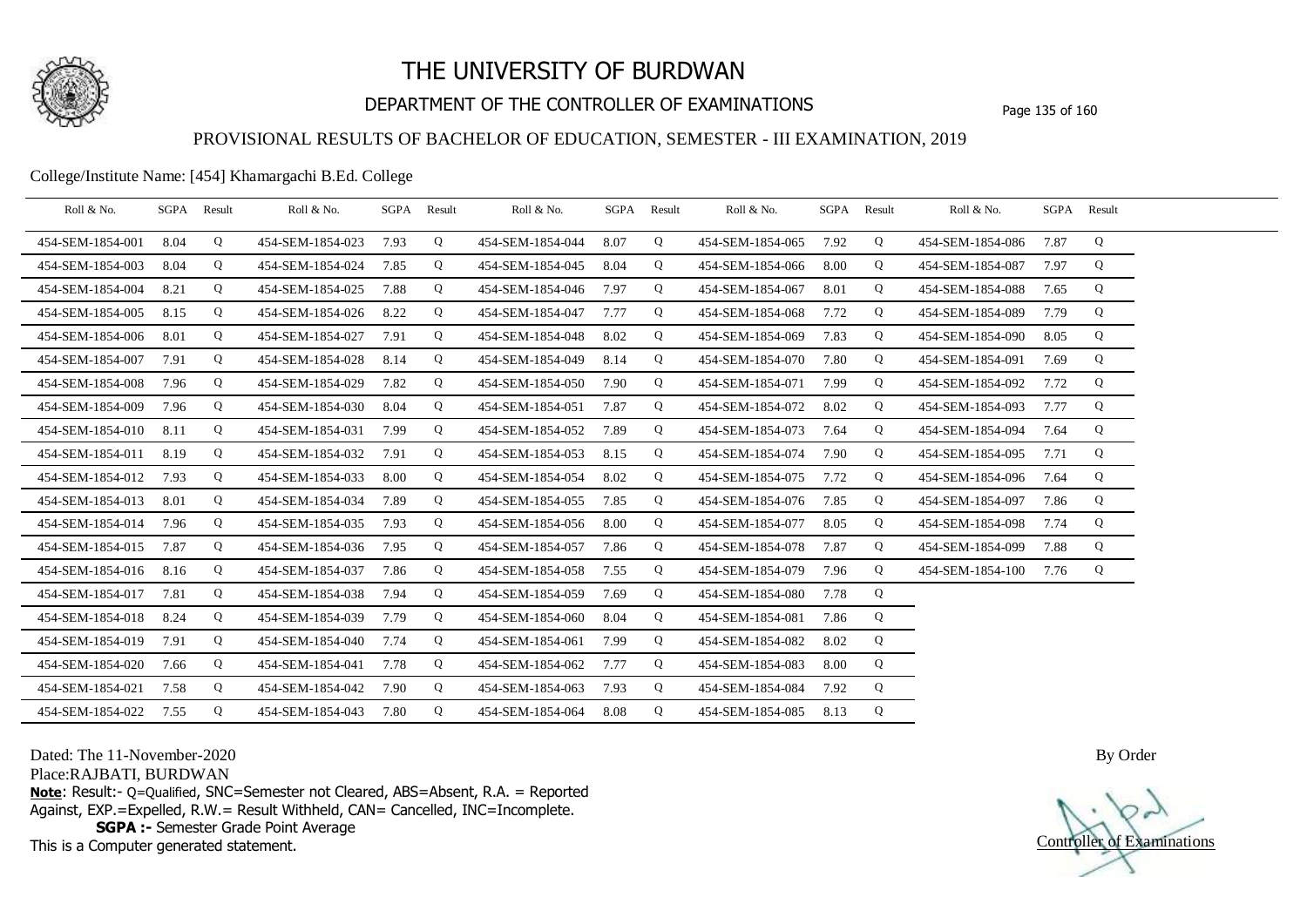

# DEPARTMENT OF THE CONTROLLER OF EXAMINATIONS Page 136 of 160

### PROVISIONAL RESULTS OF BACHELOR OF EDUCATION, SEMESTER - III EXAMINATION, 2019

College/Institute Name: [455] Elite B.Ed. College

| Roll & No.       |      | SGPA Result | Roll & No.       |      | SGPA Result | Roll & No.       |      | SGPA Result | Roll & No.       | SGPA Result |   | Roll & No.       |      | SGPA Result |  |
|------------------|------|-------------|------------------|------|-------------|------------------|------|-------------|------------------|-------------|---|------------------|------|-------------|--|
| 455-SEM-1854-001 | 7.21 | Q           | 455-SEM-1854-022 | 7.74 | Q           | 455-SEM-1854-043 | 8.34 | Q           | 455-SEM-1854-065 | 8.32        | Q | 455-SEM-1854-086 | 8.26 | Q           |  |
| 455-SEM-1854-002 | 8.14 | Q           | 455-SEM-1854-023 | 8.11 | Q           | 455-SEM-1854-044 | 7.26 | Q           | 455-SEM-1854-066 | 8.05        | Q | 455-SEM-1854-087 | 7.97 | Q           |  |
| 455-SEM-1854-003 | 7.18 | Q           | 455-SEM-1854-024 | 8.25 | Q           | 455-SEM-1854-045 | 7.68 | Q           | 455-SEM-1854-067 | 7.96        | Q | 455-SEM-1854-088 | 7.77 | Q           |  |
| 455-SEM-1854-004 | 7.92 | Q           | 455-SEM-1854-025 | 8.86 | Q           | 455-SEM-1854-046 | 7.74 | Q           | 455-SEM-1854-068 | 8.35        | Q | 455-SEM-1854-089 | 8.44 | Q           |  |
| 455-SEM-1854-005 | 7.92 | Q           | 455-SEM-1854-026 | 8.21 | Q           | 455-SEM-1854-047 | 7.97 | Q           | 455-SEM-1854-069 | 8.12        | Q | 455-SEM-1854-090 | 8.43 | Q           |  |
| 455-SEM-1854-006 | 8.32 | Q           | 455-SEM-1854-027 | 8.58 | Q           | 455-SEM-1854-048 | 8.16 | Q           | 455-SEM-1854-070 | 8.00        | Q | 455-SEM-1854-091 | 8.71 | Q           |  |
| 455-SEM-1854-007 | 7.88 | Q           | 455-SEM-1854-028 | 8.17 | Q           | 455-SEM-1854-049 | 8.33 | Q           | 455-SEM-1854-071 | 8.06        | Q | 455-SEM-1854-092 | 8.15 | Q           |  |
| 455-SEM-1854-008 | 8.09 | Q           | 455-SEM-1854-029 | 7.78 | Q           | 455-SEM-1854-050 | 7.70 | Q           | 455-SEM-1854-072 | 8.03        | Q | 455-SEM-1854-093 | 7.01 | Q           |  |
| 455-SEM-1854-009 | 8.29 | Q           | 455-SEM-1854-030 | 8.09 | Q           | 455-SEM-1854-051 | 7.89 | Q           | 455-SEM-1854-073 | 8.09        | Q | 455-SEM-1854-094 | 8.44 | Q           |  |
| 455-SEM-1854-010 | 8.30 | Q           | 455-SEM-1854-031 | 7.19 | Q           | 455-SEM-1854-053 | 7.56 | Q           | 455-SEM-1854-074 | 7.69        | Q | 455-SEM-1854-095 | 7.91 | Q           |  |
| 455-SEM-1854-011 | 7.71 | Q           | 455-SEM-1854-032 | 6.91 | Q           | 455-SEM-1854-054 | 7.84 | Q           | 455-SEM-1854-075 | 8.36        | Q | 455-SEM-1854-096 | 7.99 | Q           |  |
| 455-SEM-1854-012 | 7.67 | Q           | 455-SEM-1854-033 | 7.69 | Q           | 455-SEM-1854-055 |      | <b>INC</b>  | 455-SEM-1854-076 | 8.82        | Q | 455-SEM-1854-097 | 7.60 | Q           |  |
| 455-SEM-1854-013 | 8.40 | Q           | 455-SEM-1854-034 | 8.22 | Q           | 455-SEM-1854-056 | 7.45 | Q           | 455-SEM-1854-077 | 8.02        | Q | 455-SEM-1854-098 |      | INC         |  |
| 455-SEM-1854-014 | 8.17 | Q           | 455-SEM-1854-035 | 8.40 | Q           | 455-SEM-1854-057 | 8.06 | Q           | 455-SEM-1854-078 | 7.50        | Q | 455-SEM-1854-099 | 8.26 | Q           |  |
| 455-SEM-1854-015 | 7.95 | Q           | 455-SEM-1854-036 | 8.69 | Q           | 455-SEM-1854-058 | 7.83 | Q           | 455-SEM-1854-079 | 8.12        | Q | 455-SEM-1854-100 | 8.51 | Q           |  |
| 455-SEM-1854-016 | 8.76 | Q           | 455-SEM-1854-037 | 8.40 | Q           | 455-SEM-1854-059 | 7.97 | Q           | 455-SEM-1854-080 | 7.88        | Q |                  |      |             |  |
| 455-SEM-1854-017 | 7.34 | Q           | 455-SEM-1854-038 | 8.69 | Q           | 455-SEM-1854-060 | 7.68 | Q           | 455-SEM-1854-081 | 8.32        | Q |                  |      |             |  |
| 455-SEM-1854-018 | 8.40 | Q           | 455-SEM-1854-039 | 7.74 | Q           | 455-SEM-1854-061 | 7.55 | Q           | 455-SEM-1854-082 | 7.71        | Q |                  |      |             |  |
| 455-SEM-1854-019 | 7.92 | Q           | 455-SEM-1854-040 | 7.52 | Q           | 455-SEM-1854-062 | 7.92 | Q           | 455-SEM-1854-083 | 8.13        | Q |                  |      |             |  |
| 455-SEM-1854-020 | 8.10 | Q           | 455-SEM-1854-041 | 8.55 | Q           | 455-SEM-1854-063 | 7.81 | Q           | 455-SEM-1854-084 | 8.33        | Q |                  |      |             |  |
| 455-SEM-1854-021 | 8.65 | Q           | 455-SEM-1854-042 | 7.81 | Q           | 455-SEM-1854-064 | 8.13 | Q           | 455-SEM-1854-085 | 7.49        | Q |                  |      |             |  |

Dated: The 11-November-2020

Place:RAJBATI, BURDWAN

**Note**: Result:- Q=Qualified, SNC=Semester not Cleared, ABS=Absent, R.A. = Reported Against, EXP.=Expelled, R.W.= Result Withheld, CAN= Cancelled, INC=Incomplete. **SGPA :-** Semester Grade Point Average

This is a Computer generated statement.

Controller of Examinations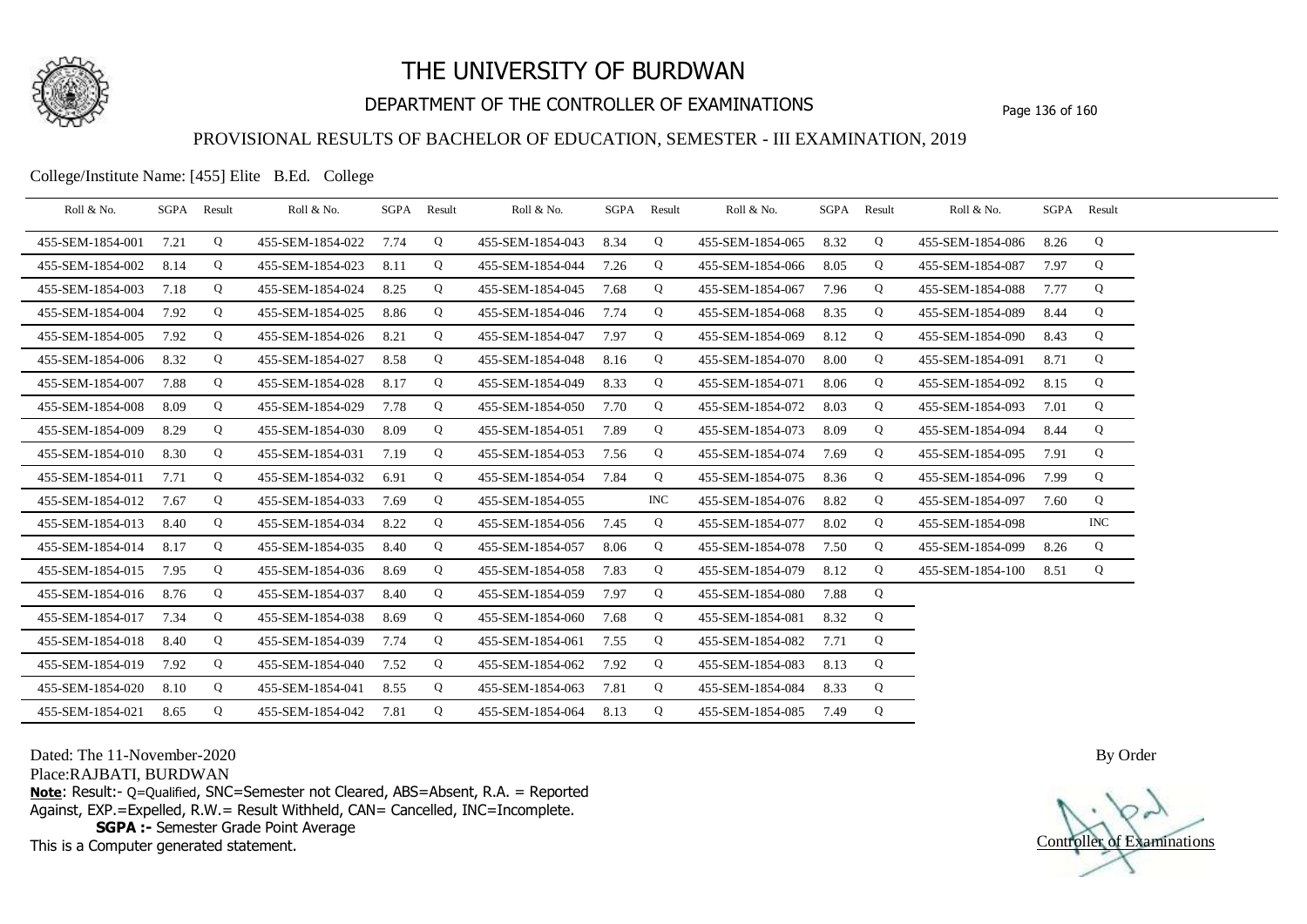

# DEPARTMENT OF THE CONTROLLER OF EXAMINATIONS Page 137 of 160

### PROVISIONAL RESULTS OF BACHELOR OF EDUCATION, SEMESTER - III EXAMINATION, 2019

College/Institute Name: [456] Mankundu B.Ed. College

| Roll & No.       | SGPA Result |   | Roll & No.       | SGPA Result |   | Roll & No.       | SGPA Result |   | Roll & No.       | SGPA Result |            | Roll & No.       |      | SGPA Result |  |
|------------------|-------------|---|------------------|-------------|---|------------------|-------------|---|------------------|-------------|------------|------------------|------|-------------|--|
| 456-SEM-1854-001 | 8.11        | Q | 456-SEM-1854-022 | 8.53        | Q | 456-SEM-1854-044 | 7.88        | Q | 456-SEM-1854-065 | 8.68        | Q          | 456-SEM-1854-086 | 8.43 | Q           |  |
| 456-SEM-1854-002 | 8.25        | Q | 456-SEM-1854-023 | 8.62        | Q | 456-SEM-1854-045 | 7.84        | Q | 456-SEM-1854-066 | 8.59        | Q          | 456-SEM-1854-087 | 8.54 | Q           |  |
| 456-SEM-1854-003 | 8.32        | Q | 456-SEM-1854-024 | 8.07        | Q | 456-SEM-1854-046 | 8.54        | Q | 456-SEM-1854-067 | 8.17        | Q          | 456-SEM-1854-088 | 8.23 | Q           |  |
| 456-SEM-1854-004 | 8.19        | Q | 456-SEM-1854-025 | 8.34        | Q | 456-SEM-1854-047 | 8.32        | Q | 456-SEM-1854-068 | 9.06        | Q          | 456-SEM-1854-089 |      | <b>INC</b>  |  |
| 456-SEM-1854-005 | 8.52        | Q | 456-SEM-1854-026 | 8.46        | Q | 456-SEM-1854-048 | 8.46        | Q | 456-SEM-1854-069 | 8.46        | Q          | 456-SEM-1854-090 | 8.34 | Q           |  |
| 456-SEM-1854-006 | 8.54        | Q | 456-SEM-1854-027 | 8.57        | Q | 456-SEM-1854-049 | 8.65        | Q | 456-SEM-1854-070 | 8.75        | Q          | 456-SEM-1854-091 | 8.40 | Q           |  |
| 456-SEM-1854-007 | 8.52        | Q | 456-SEM-1854-028 | 8.45        | Q | 456-SEM-1854-050 | 8.54        | Q | 456-SEM-1854-071 | 8.65        | Q          | 456-SEM-1854-092 | 8.56 | Q           |  |
| 456-SEM-1854-008 | 8.73        | Q | 456-SEM-1854-029 | 7.85        | Q | 456-SEM-1854-051 | 8.40        | Q | 456-SEM-1854-072 | 8.56        | Q          | 456-SEM-1854-093 | 8.07 | Q           |  |
| 456-SEM-1854-009 | 8.76        | Q | 456-SEM-1854-030 | 7.78        | Q | 456-SEM-1854-052 | 7.64        | Q | 456-SEM-1854-073 | 8.42        | Q          | 456-SEM-1854-094 | 8.38 | Q           |  |
| 456-SEM-1854-010 | 8.27        | Q | 456-SEM-1854-031 | 8.53        | Q | 456-SEM-1854-053 | 8.82        | Q | 456-SEM-1854-074 | 8.63        | Q          | 456-SEM-1854-095 | 8.58 | Q           |  |
| 456-SEM-1854-011 | 8.48        | Q | 456-SEM-1854-032 | 8.53        | Q | 456-SEM-1854-054 | 8.24        | Q | 456-SEM-1854-075 | 8.54        | Q          | 456-SEM-1854-096 | 8.49 | Q           |  |
| 456-SEM-1854-012 | 7.97        | Q | 456-SEM-1854-033 | 8.50        | Q | 456-SEM-1854-055 | 7.88        | Q | 456-SEM-1854-076 | 9.01        | Q          | 456-SEM-1854-098 | 8.75 | Q           |  |
| 456-SEM-1854-013 | 7.86        | Q | 456-SEM-1854-034 | 8.62        | Q | 456-SEM-1854-056 | 8.02        | Q | 456-SEM-1854-077 | 8.47        | Q          | 456-SEM-1854-099 | 8.93 | Q           |  |
| 456-SEM-1854-014 | 8.17        | Q | 456-SEM-1854-035 | 8.28        | Q | 456-SEM-1854-057 | 8.45        | Q | 456-SEM-1854-078 | 8.39        | Q          | 456-SEM-1854-100 | 7.97 | Q           |  |
| 456-SEM-1854-015 | 8.65        | Q | 456-SEM-1854-036 | 8.56        | Q | 456-SEM-1854-058 | 7.99        | Q | 456-SEM-1854-079 | 8.35        | Q          |                  |      |             |  |
| 456-SEM-1854-016 | 8.17        | Q | 456-SEM-1854-037 | 8.51        | Q | 456-SEM-1854-059 | 8.26        | Q | 456-SEM-1854-080 | 8.35        | Q          |                  |      |             |  |
| 456-SEM-1854-017 | 8.37        | Q | 456-SEM-1854-038 | 8.29        | Q | 456-SEM-1854-060 | 8.32        | Q | 456-SEM-1854-081 | 8.12        | Q          |                  |      |             |  |
| 456-SEM-1854-018 | 8.92        | Q | 456-SEM-1854-039 | 7.94        | Q | 456-SEM-1854-061 | 8.61        | Q | 456-SEM-1854-082 | 8.41        | Q          |                  |      |             |  |
| 456-SEM-1854-019 | 7.96        | Q | 456-SEM-1854-040 | 8.72        | Q | 456-SEM-1854-062 | 8.39        | Q | 456-SEM-1854-083 | 8.25        | Q          |                  |      |             |  |
| 456-SEM-1854-020 | 8.25        | Q | 456-SEM-1854-041 | 8.78        | Q | 456-SEM-1854-063 | 8.74        | Q | 456-SEM-1854-084 |             | <b>INC</b> |                  |      |             |  |
| 456-SEM-1854-021 | 8.11        | Q | 456-SEM-1854-043 | 8.26        | Q | 456-SEM-1854-064 | 8.26        | Q | 456-SEM-1854-085 | 8.23        | Q          |                  |      |             |  |

Dated: The 11-November-2020

Place:RAJBATI, BURDWAN

**Note**: Result:- Q=Qualified, SNC=Semester not Cleared, ABS=Absent, R.A. = Reported Against, EXP.=Expelled, R.W.= Result Withheld, CAN= Cancelled, INC=Incomplete. **SGPA :-** Semester Grade Point Average

This is a Computer generated statement.

Controller of Examinations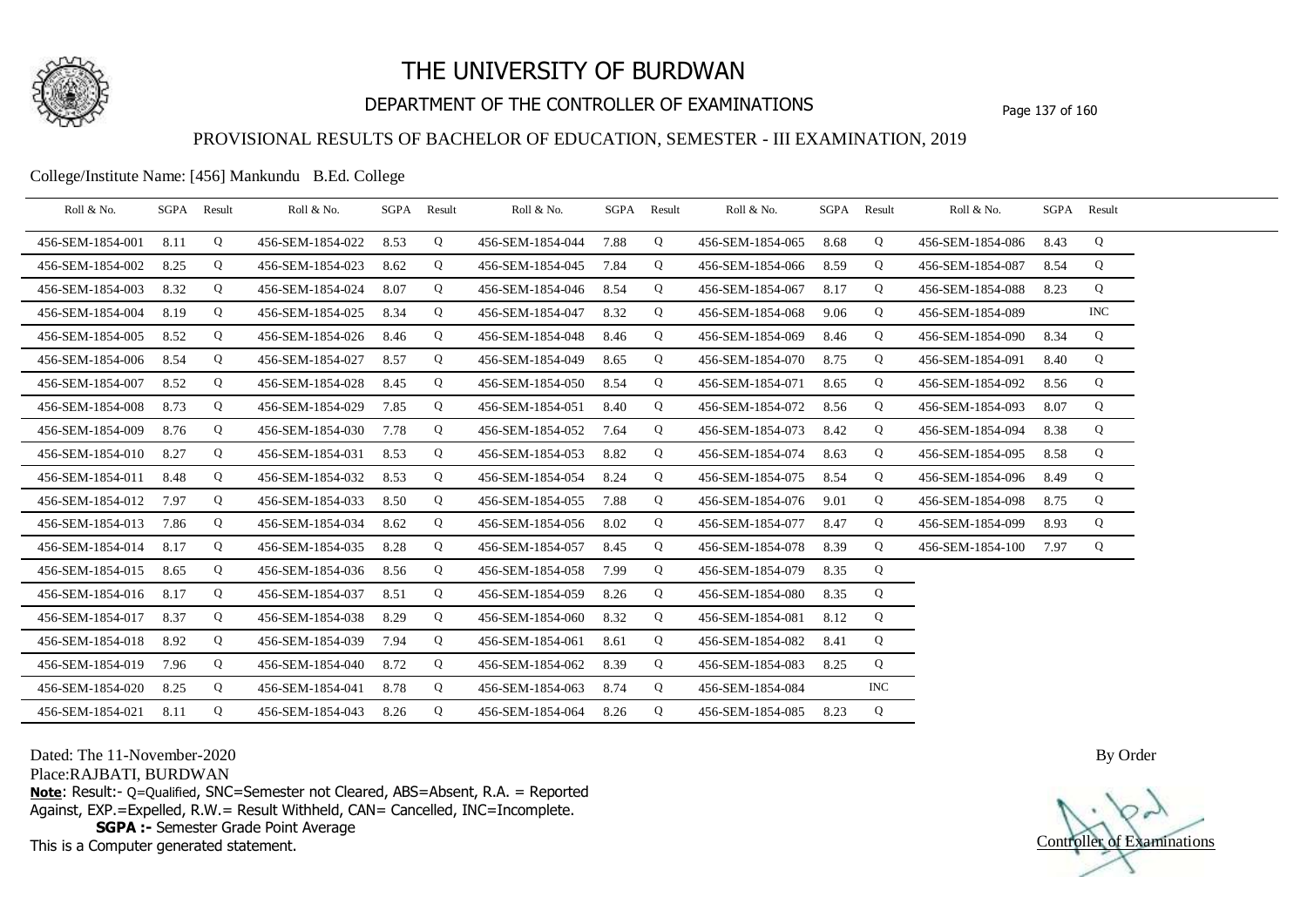

# DEPARTMENT OF THE CONTROLLER OF EXAMINATIONS Page 138 of 160

### PROVISIONAL RESULTS OF BACHELOR OF EDUCATION, SEMESTER - III EXAMINATION, 2019

#### College/Institute Name: [457] Chinsurah College of Education

| Roll & No.       |      | SGPA Result | Roll & No.       |      | SGPA Result | Roll & No.       | SGPA Result |   | Roll & No.       |      | SGPA Result | Roll & No.       |      | SGPA Result |  |
|------------------|------|-------------|------------------|------|-------------|------------------|-------------|---|------------------|------|-------------|------------------|------|-------------|--|
| 457-SEM-1754-005 | 7.44 | Q           | 457-SEM-1854-020 | 7.86 | Q           | 457-SEM-1854-041 | 7.77        | Q | 457-SEM-1854-063 | 8.14 | Q           | 457-SEM-1854-085 | 7.90 | Q           |  |
| 457-SEM-1754-059 | 7.38 | Q           | 457-SEM-1854-021 | 7.39 | Q           | 457-SEM-1854-042 | 8.13        | Q | 457-SEM-1854-064 | 7.76 | Q           | 457-SEM-1854-086 | 8.02 | Q           |  |
| 457-SEM-1854-001 | 7.88 | Q           | 457-SEM-1854-022 | 7.87 | Q           | 457-SEM-1854-043 | 8.13        | Q | 457-SEM-1854-065 | 7.64 | Q           | 457-SEM-1854-087 | 8.03 | Q           |  |
| 457-SEM-1854-002 | 7.60 | Q           | 457-SEM-1854-023 | 7.80 | Q           | 457-SEM-1854-044 | 7.72        | Q | 457-SEM-1854-066 | 7.82 | Q           | 457-SEM-1854-088 | 8.14 | Q           |  |
| 457-SEM-1854-003 | 7.91 | Q           | 457-SEM-1854-024 | 7.52 | Q           | 457-SEM-1854-045 | 7.79        | Q | 457-SEM-1854-067 | 8.12 | Q           | 457-SEM-1854-089 | 7.52 | Q           |  |
| 457-SEM-1854-004 | 8.25 | Q           | 457-SEM-1854-025 | 7.61 | Q           | 457-SEM-1854-046 | 8.28        | Q | 457-SEM-1854-068 | 8.06 | Q           | 457-SEM-1854-090 | 7.87 | Q           |  |
| 457-SEM-1854-005 | 7.40 | Q           | 457-SEM-1854-026 | 7.85 | Q           | 457-SEM-1854-047 | 7.89        | Q | 457-SEM-1854-069 | 8.26 | Q           | 457-SEM-1854-091 | 7.76 | Q           |  |
| 457-SEM-1854-006 | 7.85 | Q           | 457-SEM-1854-027 | 7.97 | Q           | 457-SEM-1854-048 | 7.74        | Q | 457-SEM-1854-070 | 7.70 | Q           | 457-SEM-1854-092 | 8.12 | Q           |  |
| 457-SEM-1854-007 | 7.51 | Q           | 457-SEM-1854-028 | 7.78 | Q           | 457-SEM-1854-049 | 7.85        | Q | 457-SEM-1854-071 | 7.93 | Q           | 457-SEM-1854-093 | 7.76 | Q           |  |
| 457-SEM-1854-008 | 7.89 | Q           | 457-SEM-1854-029 | 7.94 | Q           | 457-SEM-1854-050 | 8.26        | Q | 457-SEM-1854-072 | 7.81 | Q           | 457-SEM-1854-094 | 7.70 | Q           |  |
| 457-SEM-1854-009 | 8.21 | Q           | 457-SEM-1854-030 | 7.76 | Q           | 457-SEM-1854-051 | 8.17        | Q | 457-SEM-1854-073 | 7.86 | Q           | 457-SEM-1854-095 | 8.00 | Q           |  |
| 457-SEM-1854-010 | 7.74 | Q           | 457-SEM-1854-031 | 7.68 | Q           | 457-SEM-1854-052 | 8.15        | Q | 457-SEM-1854-075 | 8.15 | Q           | 457-SEM-1854-096 | 8.01 | Q           |  |
| 457-SEM-1854-011 | 7.82 | Q           | 457-SEM-1854-032 | 8.12 | Q           | 457-SEM-1854-053 | 7.99        | Q | 457-SEM-1854-076 | 7.82 | Q           | 457-SEM-1854-097 | 7.56 | Q           |  |
| 457-SEM-1854-012 | 7.81 | Q           | 457-SEM-1854-033 | 8.27 | Q           | 457-SEM-1854-054 | 8.12        | Q | 457-SEM-1854-077 | 7.74 | Q           | 457-SEM-1854-098 | 7.76 | Q           |  |
| 457-SEM-1854-013 | 7.73 | Q           | 457-SEM-1854-034 | 8.19 | Q           | 457-SEM-1854-055 | 7.76        | Q | 457-SEM-1854-078 | 7.63 | Q           | 457-SEM-1854-099 | 8.21 | Q           |  |
| 457-SEM-1854-014 | 8.30 | Q           | 457-SEM-1854-035 | 7.90 | Q           | 457-SEM-1854-056 | 7.81        | Q | 457-SEM-1854-079 | 7.64 | Q           | 457-SEM-1854-100 | 7.68 | Q           |  |
| 457-SEM-1854-015 | 7.97 | Q           | 457-SEM-1854-036 | 7.86 | Q           | 457-SEM-1854-057 | 8.23        | Q | 457-SEM-1854-080 | 7.85 | Q           |                  |      |             |  |
| 457-SEM-1854-016 |      | <b>SNC</b>  | 457-SEM-1854-037 | 7.93 | Q           | 457-SEM-1854-058 | 8.16        | Q | 457-SEM-1854-081 | 7.09 | Q           |                  |      |             |  |
| 457-SEM-1854-017 | 8.10 | Q           | 457-SEM-1854-038 | 7.85 | Q           | 457-SEM-1854-059 | 7.91        | Q | 457-SEM-1854-082 | 7.95 | Q           |                  |      |             |  |
| 457-SEM-1854-018 | 8.38 | Q           | 457-SEM-1854-039 | 7.79 | Q           | 457-SEM-1854-061 | 8.02        | Q | 457-SEM-1854-083 | 7.90 | Q           |                  |      |             |  |
| 457-SEM-1854-019 | 7.96 | Q           | 457-SEM-1854-040 | 7.87 | Q           | 457-SEM-1854-062 | 8.25        | Q | 457-SEM-1854-084 | 8.07 | Q           |                  |      |             |  |

Dated: The 11-November-2020

Place:RAJBATI, BURDWAN

**Note**: Result:- Q=Qualified, SNC=Semester not Cleared, ABS=Absent, R.A. = Reported Against, EXP.=Expelled, R.W.= Result Withheld, CAN= Cancelled, INC=Incomplete. **SGPA :-** Semester Grade Point Average

This is a Computer generated statement.

Controller of Examinations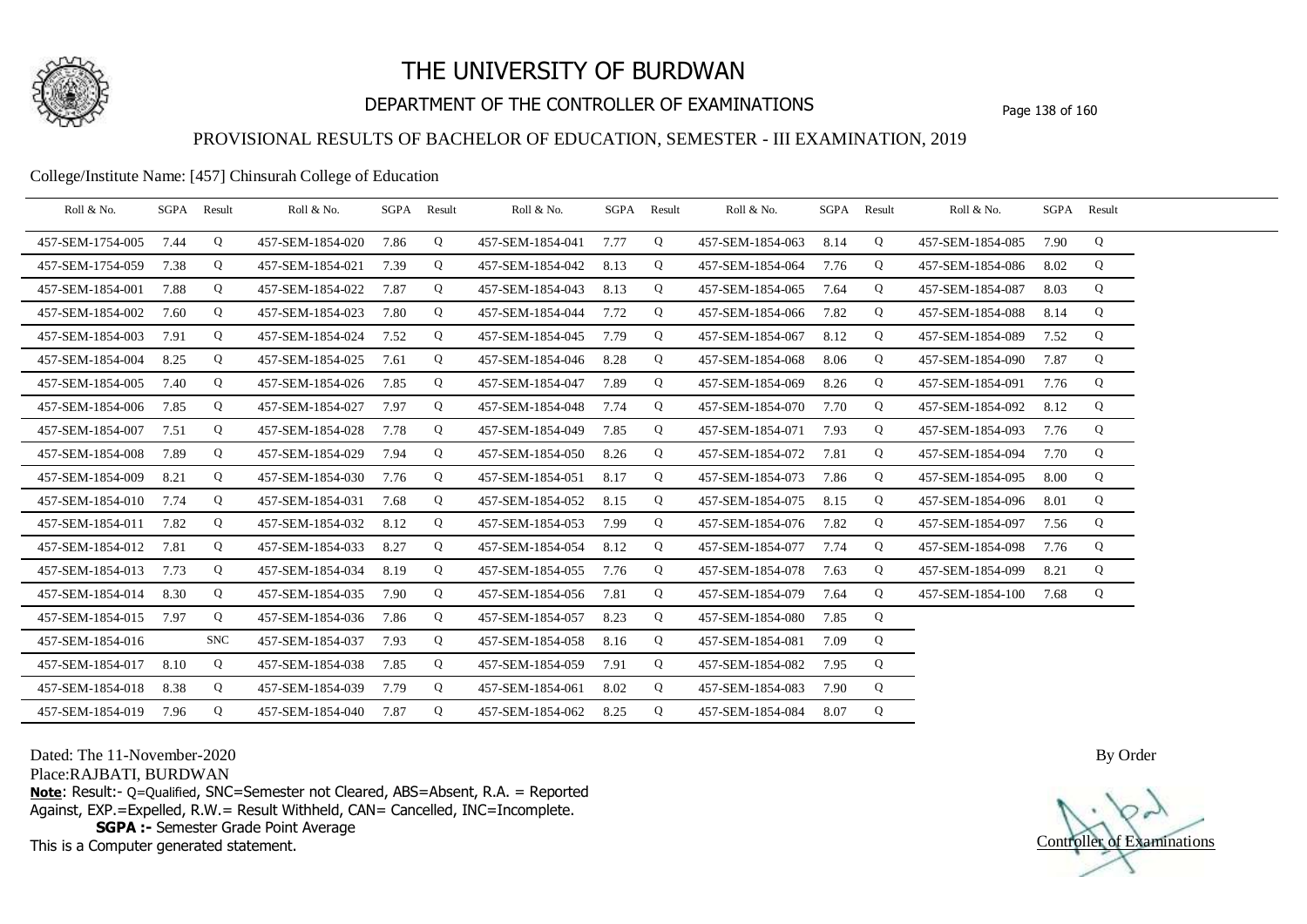

# DEPARTMENT OF THE CONTROLLER OF EXAMINATIONS Page 139 of 160

### PROVISIONAL RESULTS OF BACHELOR OF EDUCATION, SEMESTER - III EXAMINATION, 2019

College/Institute Name: [458] Hooghly B.C. Roy Institute

| Roll & No.       |      | SGPA Result | Roll & No.       |      | SGPA Result | Roll & No.       | SGPA Result |   | Roll & No.            |      | SGPA Result | Roll & No.       | SGPA Result |   |  |
|------------------|------|-------------|------------------|------|-------------|------------------|-------------|---|-----------------------|------|-------------|------------------|-------------|---|--|
| 458-SEM-1854-001 | 8.98 | Q           | 458-SEM-1854-022 | 8.80 | Q           | 458-SEM-1854-043 | 8.76        | Q | 458-SEM-1854-064 8.87 |      | Q           | 458-SEM-1854-085 | 8.76        | Q |  |
| 458-SEM-1854-002 | 8.80 | Q           | 458-SEM-1854-023 | 8.74 | Q           | 458-SEM-1854-044 | 8.72        | Q | 458-SEM-1854-065      | 8.75 | Q           | 458-SEM-1854-086 | 8.76        | Q |  |
| 458-SEM-1854-003 | 8.75 | Q           | 458-SEM-1854-024 | 8.67 | Q           | 458-SEM-1854-045 | 8.81        | Q | 458-SEM-1854-066      | 8.56 | Q           | 458-SEM-1854-087 | 8.87        | Q |  |
| 458-SEM-1854-004 | 8.83 | Q           | 458-SEM-1854-025 | 8.85 | Q           | 458-SEM-1854-046 | 8.96        | Q | 458-SEM-1854-067      | 8.79 | Q           | 458-SEM-1854-088 | 9.00        | Q |  |
| 458-SEM-1854-005 | 9.09 | Q           | 458-SEM-1854-026 | 8.84 | Q           | 458-SEM-1854-047 | 8.73        | Q | 458-SEM-1854-068      | 8.58 | Q           | 458-SEM-1854-089 | 8.89        | Q |  |
| 458-SEM-1854-006 | 8.85 | Q           | 458-SEM-1854-027 | 8.59 | Q           | 458-SEM-1854-048 | 8.77        | Q | 458-SEM-1854-069      | 8.78 | Q           | 458-SEM-1854-090 | 8.91        | Q |  |
| 458-SEM-1854-007 | 8.90 | Q           | 458-SEM-1854-028 | 8.83 | Q           | 458-SEM-1854-049 | 8.74        | Q | 458-SEM-1854-070      | 8.73 | Q           | 458-SEM-1854-091 | 8.82        | Q |  |
| 458-SEM-1854-008 | 8.72 | Q           | 458-SEM-1854-029 | 8.91 | Q           | 458-SEM-1854-050 | 8.78        | Q | 458-SEM-1854-071      | 8.85 | Q           | 458-SEM-1854-092 | 8.83        | Q |  |
| 458-SEM-1854-009 | 8.78 | Q           | 458-SEM-1854-030 | 8.77 | Q           | 458-SEM-1854-051 | 8.86        | Q | 458-SEM-1854-072      | 8.87 | Q           | 458-SEM-1854-093 | 8.87        | Q |  |
| 458-SEM-1854-010 | 8.75 | Q           | 458-SEM-1854-031 | 8.73 | Q           | 458-SEM-1854-052 | 8.70        | Q | 458-SEM-1854-073      | 8.72 | Q           | 458-SEM-1854-094 | 8.88        | Q |  |
| 458-SEM-1854-011 | 8.79 | Q           | 458-SEM-1854-032 | 8.82 | Q           | 458-SEM-1854-053 | 8.92        | Q | 458-SEM-1854-074      | 8.78 | Q           | 458-SEM-1854-095 | 8.83        | Q |  |
| 458-SEM-1854-012 | 8.66 | Q           | 458-SEM-1854-033 | 8.85 | $\mathbf Q$ | 458-SEM-1854-054 | 8.90        | Q | 458-SEM-1854-075      | 8.99 | Q           | 458-SEM-1854-096 | 8.71        | Q |  |
| 458-SEM-1854-013 | 8.92 | Q           | 458-SEM-1854-034 | 8.84 | Q           | 458-SEM-1854-055 | 8.77        | Q | 458-SEM-1854-076 8.85 |      | Q           | 458-SEM-1854-097 | 8.78        | Q |  |
| 458-SEM-1854-014 | 8.86 | Q           | 458-SEM-1854-035 | 8.76 | Q           | 458-SEM-1854-056 | 8.85        | Q | 458-SEM-1854-077      | 8.88 | Q           | 458-SEM-1854-098 | 8.88        | Q |  |
| 458-SEM-1854-015 | 8.79 | Q           | 458-SEM-1854-036 | 8.72 | Q           | 458-SEM-1854-057 | 8.80        | Q | 458-SEM-1854-078      | 8.75 | Q           | 458-SEM-1854-099 | 8.79        | Q |  |
| 458-SEM-1854-016 | 8.79 | Q           | 458-SEM-1854-037 | 8.85 | Q           | 458-SEM-1854-058 | 8.84        | Q | 458-SEM-1854-079      | 8.65 | Q           | 458-SEM-1854-100 | 8.91        | Q |  |
| 458-SEM-1854-017 | 8.88 | Q           | 458-SEM-1854-038 | 8.83 | Q           | 458-SEM-1854-059 | 8.76        | Q | 458-SEM-1854-080      | 8.79 | Q           |                  |             |   |  |
| 458-SEM-1854-018 | 8.87 | Q           | 458-SEM-1854-039 | 8.75 | $\mathbf Q$ | 458-SEM-1854-060 | 8.85        | Q | 458-SEM-1854-081      | 8.74 | Q           |                  |             |   |  |
| 458-SEM-1854-019 | 8.87 | Q           | 458-SEM-1854-040 | 8.75 | Q           | 458-SEM-1854-061 | 8.93        | Q | 458-SEM-1854-082      | 8.67 | Q           |                  |             |   |  |
| 458-SEM-1854-020 | 8.68 | Q           | 458-SEM-1854-041 | 8.90 | Q           | 458-SEM-1854-062 | 8.82        | Q | 458-SEM-1854-083      | 8.91 | Q           |                  |             |   |  |
| 458-SEM-1854-021 | 8.83 | Q           | 458-SEM-1854-042 | 8.91 | Q           | 458-SEM-1854-063 | 8.74        | Q | 458-SEM-1854-084 8.89 |      | Q           |                  |             |   |  |

Dated: The 11-November-2020

Place:RAJBATI, BURDWAN

**Note**: Result:- Q=Qualified, SNC=Semester not Cleared, ABS=Absent, R.A. = Reported Against, EXP.=Expelled, R.W.= Result Withheld, CAN= Cancelled, INC=Incomplete. **SGPA :-** Semester Grade Point Average

This is a Computer generated statement.

Controller of Examinations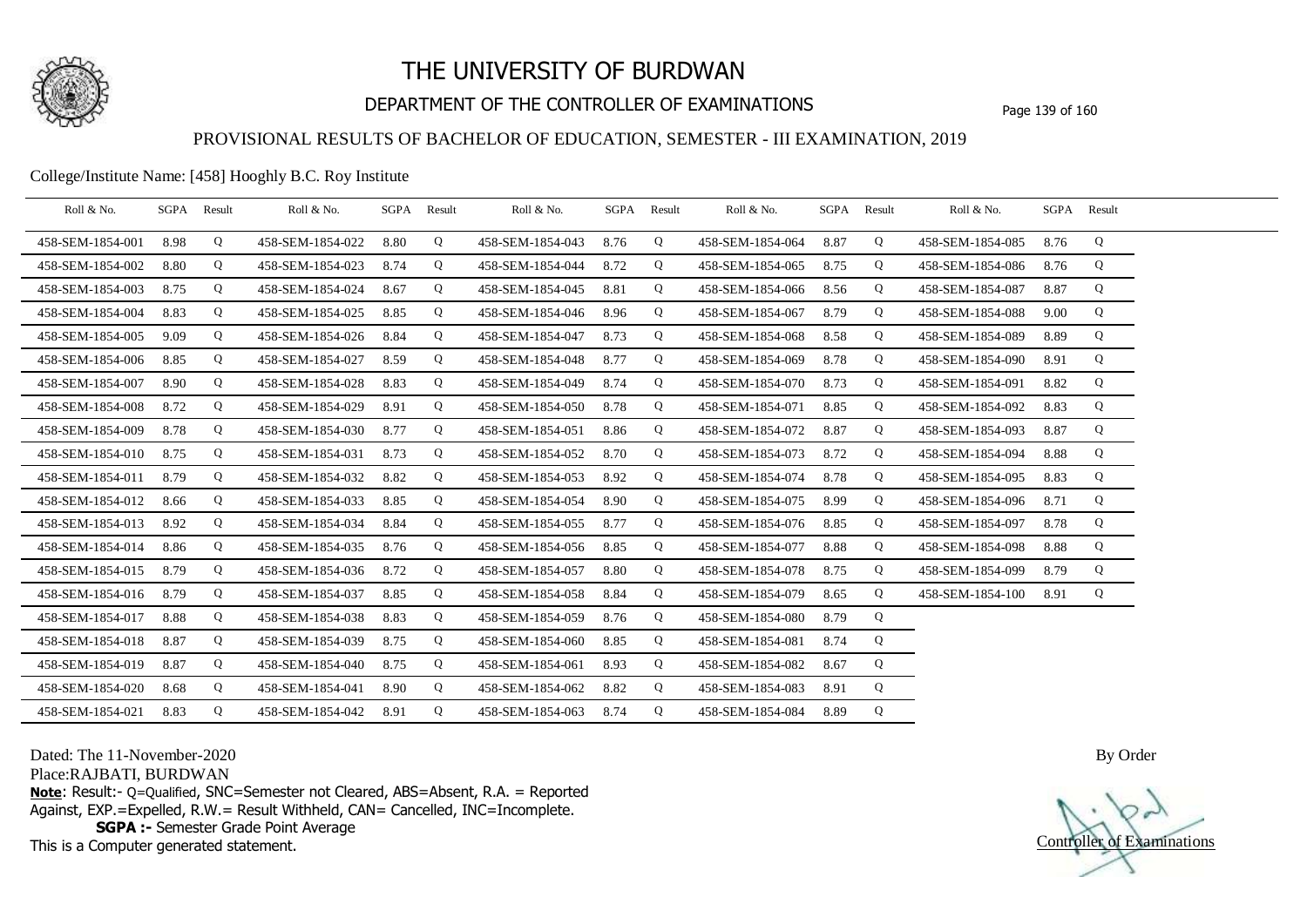

# DEPARTMENT OF THE CONTROLLER OF EXAMINATIONS Page 140 of 160

### PROVISIONAL RESULTS OF BACHELOR OF EDUCATION, SEMESTER - III EXAMINATION, 2019

College/Institute Name: [459] Babu Jagjivan Ram Memorial College

| Roll & No.       | SGPA Result |            | Roll & No.       |      | SGPA Result | Roll & No.       |      | SGPA Result | Roll & No.       | SGPA Result |            | Roll & No.       |      | SGPA Result |  |
|------------------|-------------|------------|------------------|------|-------------|------------------|------|-------------|------------------|-------------|------------|------------------|------|-------------|--|
| 459-SEM-1854-001 | 8.24        | Q          | 459-SEM-1854-022 | 8.26 | Q           | 459-SEM-1854-043 | 8.42 | Q           | 459-SEM-1854-066 |             | <b>INC</b> | 459-SEM-1854-087 | 8.12 | Q           |  |
| 459-SEM-1854-002 | 8.31        | Q          | 459-SEM-1854-023 | 8.19 | Q           | 459-SEM-1854-044 | 7.96 | Q           | 459-SEM-1854-067 | 8.63        | Q          | 459-SEM-1854-088 | 7.65 | Q           |  |
| 459-SEM-1854-003 | 8.12        | Q          | 459-SEM-1854-024 | 8.22 | Q           | 459-SEM-1854-045 | 8.11 | Q           | 459-SEM-1854-068 | 8.03        | Q          | 459-SEM-1854-089 | 7.79 | Q           |  |
| 459-SEM-1854-004 | 8.62        | Q          | 459-SEM-1854-025 | 7.89 | Q           | 459-SEM-1854-046 | 7.97 | Q           | 459-SEM-1854-069 | 7.97        | Q          | 459-SEM-1854-090 | 8.46 | Q           |  |
| 459-SEM-1854-005 | 8.52        | Q          | 459-SEM-1854-026 | 8.04 | Q           | 459-SEM-1854-047 | 8.47 | Q           | 459-SEM-1854-070 | 8.17        | Q          | 459-SEM-1854-091 | 8.26 | Q           |  |
| 459-SEM-1854-006 | 8.24        | Q          | 459-SEM-1854-027 | 7.74 | Q           | 459-SEM-1854-048 | 8.38 | Q           | 459-SEM-1854-071 | 8.28        | Q          | 459-SEM-1854-092 | 8.02 | Q           |  |
| 459-SEM-1854-007 | 8.18        | Q          | 459-SEM-1854-028 | 8.25 | Q           | 459-SEM-1854-049 | 8.09 | Q           | 459-SEM-1854-072 | 8.72        | Q          | 459-SEM-1854-093 | 8.09 | Q           |  |
| 459-SEM-1854-008 | 8.00        | Q          | 459-SEM-1854-029 | 8.11 | Q           | 459-SEM-1854-050 | 8.29 | Q           | 459-SEM-1854-073 | 8.15        | Q          | 459-SEM-1854-094 | 8.00 | Q           |  |
| 459-SEM-1854-009 | 7.97        | Q          | 459-SEM-1854-030 | 8.42 | Q           | 459-SEM-1854-051 | 8.32 | Q           | 459-SEM-1854-074 | 8.39        | Q          | 459-SEM-1854-095 | 8.46 | Q           |  |
| 459-SEM-1854-010 | 8.17        | Q          | 459-SEM-1854-031 | 8.51 | Q           | 459-SEM-1854-052 | 8.66 | Q           | 459-SEM-1854-075 | 8.04        | Q          | 459-SEM-1854-096 | 8.68 | Q           |  |
| 459-SEM-1854-011 | 8.25        | Q          | 459-SEM-1854-032 | 8.14 | Q           | 459-SEM-1854-053 | 7.88 | Q           | 459-SEM-1854-076 | 7.98        | Q          | 459-SEM-1854-097 | 8.26 | Q           |  |
| 459-SEM-1854-012 |             | <b>INC</b> | 459-SEM-1854-033 | 8.16 | Q           | 459-SEM-1854-055 | 7.86 | Q           | 459-SEM-1854-077 | 7.81        | Q          | 459-SEM-1854-098 | 7.97 | Q           |  |
| 459-SEM-1854-013 | 7.70        | Q          | 459-SEM-1854-034 | 8.51 | Q           | 459-SEM-1854-057 | 8.20 | Q           | 459-SEM-1854-078 | 8.33        | Q          | 459-SEM-1854-099 | 7.88 | Q           |  |
| 459-SEM-1854-014 | 8.11        | Q          | 459-SEM-1854-035 | 8.05 | Q           | 459-SEM-1854-058 | 8.12 | Q           | 459-SEM-1854-079 | 8.38        | Q          | 459-SEM-1854-100 |      | <b>INC</b>  |  |
| 459-SEM-1854-015 | 7.94        | Q          | 459-SEM-1854-036 | 7.92 | Q           | 459-SEM-1854-059 | 8.09 | Q           | 459-SEM-1854-080 | 8.79        | Q          |                  |      |             |  |
| 459-SEM-1854-016 | 8.37        | Q          | 459-SEM-1854-037 | 8.14 | Q           | 459-SEM-1854-060 | 8.39 | Q           | 459-SEM-1854-081 | 8.31        | Q          |                  |      |             |  |
| 459-SEM-1854-017 | 7.95        | Q          | 459-SEM-1854-038 | 7.97 | Q           | 459-SEM-1854-061 | 8.11 | Q           | 459-SEM-1854-082 | 7.96        | Q          |                  |      |             |  |
| 459-SEM-1854-018 | 8.32        | Q          | 459-SEM-1854-039 | 8.32 | Q           | 459-SEM-1854-062 | 8.19 | Q           | 459-SEM-1854-083 | 8.19        | Q          |                  |      |             |  |
| 459-SEM-1854-019 | 8.46        | Q          | 459-SEM-1854-040 | 8.42 | Q           | 459-SEM-1854-063 | 8.77 | Q           | 459-SEM-1854-084 | 8.47        | Q          |                  |      |             |  |
| 459-SEM-1854-020 | 8.00        | Q          | 459-SEM-1854-041 | 8.34 | Q           | 459-SEM-1854-064 | 8.11 | Q           | 459-SEM-1854-085 | 8.09        | Q          |                  |      |             |  |
| 459-SEM-1854-021 | 8.06        | Q          | 459-SEM-1854-042 | 7.89 | Q           | 459-SEM-1854-065 | 8.19 | Q           | 459-SEM-1854-086 | 8.34        | Q          |                  |      |             |  |

Dated: The 11-November-2020

Place:RAJBATI, BURDWAN

**Note**: Result:- Q=Qualified, SNC=Semester not Cleared, ABS=Absent, R.A. = Reported Against, EXP.=Expelled, R.W.= Result Withheld, CAN= Cancelled, INC=Incomplete. **SGPA :-** Semester Grade Point Average

This is a Computer generated statement.

Controller of Examinations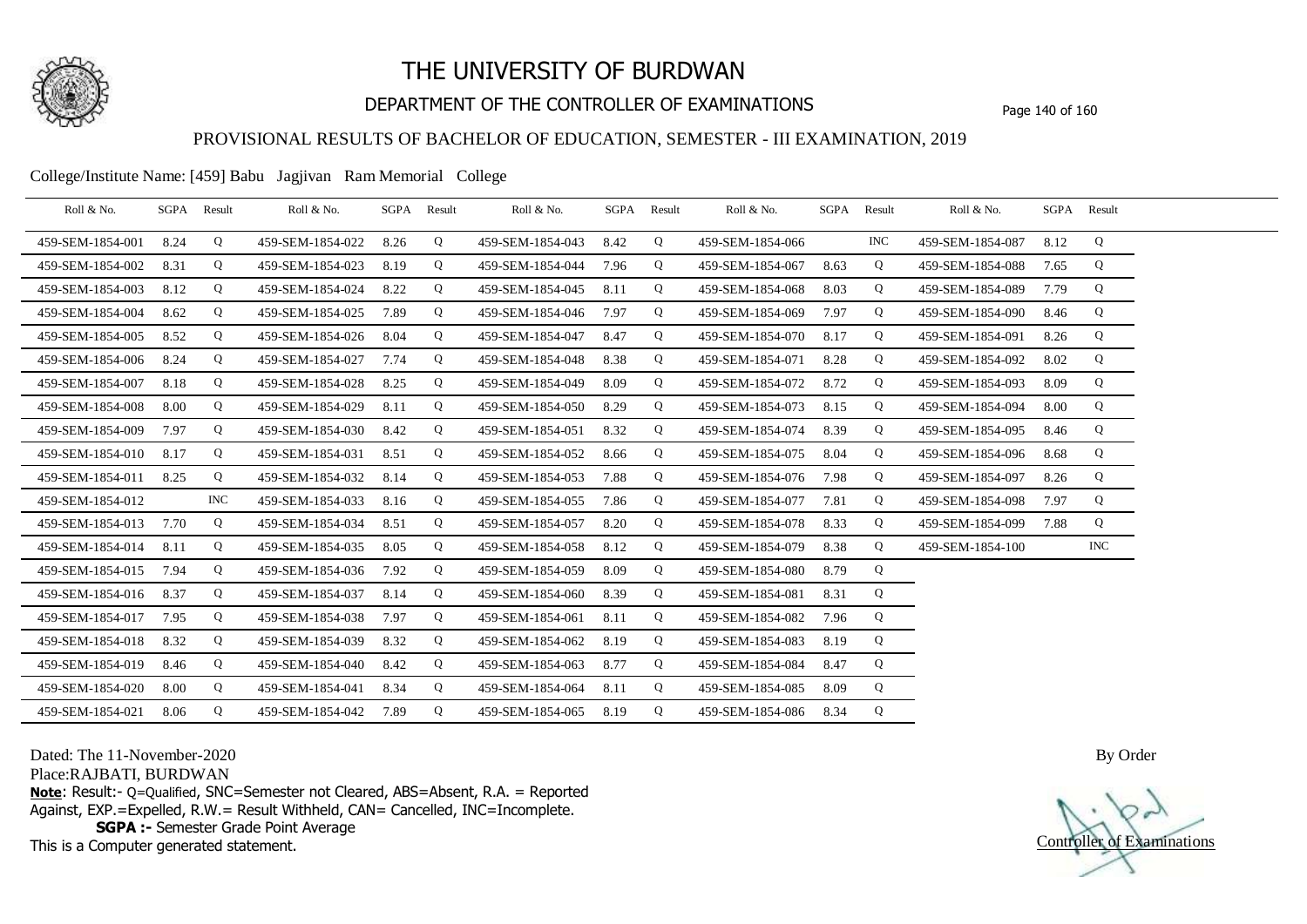

# DEPARTMENT OF THE CONTROLLER OF EXAMINATIONS Page 141 of 160

### PROVISIONAL RESULTS OF BACHELOR OF EDUCATION, SEMESTER - III EXAMINATION, 2019

#### College/Institute Name: [460] Indranidevi Institute of Education

| Roll & No.       | SGPA | Result | Roll & No.       | SGPA | Result     | Roll & No.       |      | SGPA Result | Roll & No.       | SGPA | Result | Roll & No.       |      | SGPA Result |  |
|------------------|------|--------|------------------|------|------------|------------------|------|-------------|------------------|------|--------|------------------|------|-------------|--|
| 460-SEM-1854-001 | 8.84 | Q      | 460-SEM-1854-022 | 8.42 | Q          | 460-SEM-1854-044 | 8.81 | Q           | 460-SEM-1854-068 | 8.61 | Q      | 460-SEM-1854-090 | 8.78 | Q           |  |
| 460-SEM-1854-002 | 8.71 | Q      | 460-SEM-1854-023 | 8.73 | Q          | 460-SEM-1854-045 | 8.77 | Q           | 460-SEM-1854-069 | 8.82 | Q      | 460-SEM-1854-091 | 8.58 | Q           |  |
| 460-SEM-1854-003 | 8.51 | Q      | 460-SEM-1854-024 |      | <b>INC</b> | 460-SEM-1854-047 | 8.75 | Q           | 460-SEM-1854-070 | 8.63 | Q      | 460-SEM-1854-092 | 8.75 | Q           |  |
| 460-SEM-1854-004 | 8.72 | Q      | 460-SEM-1854-026 | 8.73 | Q          | 460-SEM-1854-048 | 8.70 | Q           | 460-SEM-1854-071 | 8.74 | Q      | 460-SEM-1854-093 |      | <b>INC</b>  |  |
| 460-SEM-1854-005 | 8.61 | Q      | 460-SEM-1854-027 | 8.76 | Q          | 460-SEM-1854-050 | 8.75 | Q           | 460-SEM-1854-072 | 8.85 | Q      | 460-SEM-1854-094 | 8.79 | Q           |  |
| 460-SEM-1854-006 | 8.72 | Q      | 460-SEM-1854-028 | 8.75 | Q          | 460-SEM-1854-051 | 8.62 | Q           | 460-SEM-1854-073 | 8.68 | Q      | 460-SEM-1854-095 | 8.57 | Q           |  |
| 460-SEM-1854-007 | 8.59 | Q      | 460-SEM-1854-029 | 8.65 | Q          | 460-SEM-1854-052 | 8.82 | Q           | 460-SEM-1854-074 | 8.65 | Q      | 460-SEM-1854-096 | 8.62 | Q           |  |
| 460-SEM-1854-008 | 8.67 | Q      | 460-SEM-1854-030 | 8.80 | Q          | 460-SEM-1854-053 | 8.63 | Q           | 460-SEM-1854-075 | 8.58 | Q      | 460-SEM-1854-097 | 8.80 | Q           |  |
| 460-SEM-1854-009 | 8.72 | Q      | 460-SEM-1854-031 | 8.71 | Q          | 460-SEM-1854-054 | 8.76 | Q           | 460-SEM-1854-077 | 8.74 | Q      | 460-SEM-1854-098 | 8.75 | Q           |  |
| 460-SEM-1854-010 | 8.75 | Q      | 460-SEM-1854-032 | 8.84 | Q          | 460-SEM-1854-055 | 8.75 | Q           | 460-SEM-1854-078 | 8.72 | Q      | 460-SEM-1854-099 | 8.72 | Q           |  |
| 460-SEM-1854-011 | 8.51 | Q      | 460-SEM-1854-033 | 8.62 | Q          | 460-SEM-1854-056 | 8.79 | Q           | 460-SEM-1854-079 | 8.82 | Q      | 460-SEM-1854-100 | 8.65 | Q           |  |
| 460-SEM-1854-012 | 8.71 | Q      | 460-SEM-1854-034 | 8.66 | Q          | 460-SEM-1854-057 | 8.60 | Q           | 460-SEM-1854-080 | 8.63 | Q      |                  |      |             |  |
| 460-SEM-1854-013 | 8.86 | Q      | 460-SEM-1854-035 | 8.70 | Q          | 460-SEM-1854-058 | 8.96 | Q           | 460-SEM-1854-081 | 8.67 | Q      |                  |      |             |  |
| 460-SEM-1854-014 | 8.56 | Q      | 460-SEM-1854-036 | 8.75 | Q          | 460-SEM-1854-059 | 8.64 | Q           | 460-SEM-1854-082 | 8.86 | Q      |                  |      |             |  |
| 460-SEM-1854-015 | 8.77 | Q      | 460-SEM-1854-037 | 8.87 | Q          | 460-SEM-1854-060 | 8.66 | Q           | 460-SEM-1854-083 | 8.69 | Q      |                  |      |             |  |
| 460-SEM-1854-016 | 8.83 | Q      | 460-SEM-1854-038 | 8.80 | Q          | 460-SEM-1854-061 | 8.93 | Q           | 460-SEM-1854-084 | 8.74 | Q      |                  |      |             |  |
| 460-SEM-1854-017 | 8.78 | Q      | 460-SEM-1854-039 | 8.86 | Q          | 460-SEM-1854-062 | 8.72 | Q           | 460-SEM-1854-085 | 8.61 | Q      |                  |      |             |  |
| 460-SEM-1854-018 | 8.88 | Q      | 460-SEM-1854-040 |      | <b>INC</b> | 460-SEM-1854-063 | 8.59 | Q           | 460-SEM-1854-086 | 8.87 | Q      |                  |      |             |  |
| 460-SEM-1854-019 | 8.63 | Q      | 460-SEM-1854-041 | 8.67 | Q          | 460-SEM-1854-064 | 8.54 | Q           | 460-SEM-1854-087 | 8.88 | Q      |                  |      |             |  |
| 460-SEM-1854-020 | 8.80 | Q      | 460-SEM-1854-042 | 8.63 | Q          | 460-SEM-1854-065 | 8.64 | Q           | 460-SEM-1854-088 | 8.65 | Q      |                  |      |             |  |
| 460-SEM-1854-021 | 8.61 | Q      | 460-SEM-1854-043 | 8.77 | Q          | 460-SEM-1854-066 | 8.44 | Q           | 460-SEM-1854-089 | 8.89 | Q      |                  |      |             |  |

Dated: The 11-November-2020

Place:RAJBATI, BURDWAN

**Note**: Result:- Q=Qualified, SNC=Semester not Cleared, ABS=Absent, R.A. = Reported Against, EXP.=Expelled, R.W.= Result Withheld, CAN= Cancelled, INC=Incomplete. **SGPA :-** Semester Grade Point Average

This is a Computer generated statement.

Controller of Examinations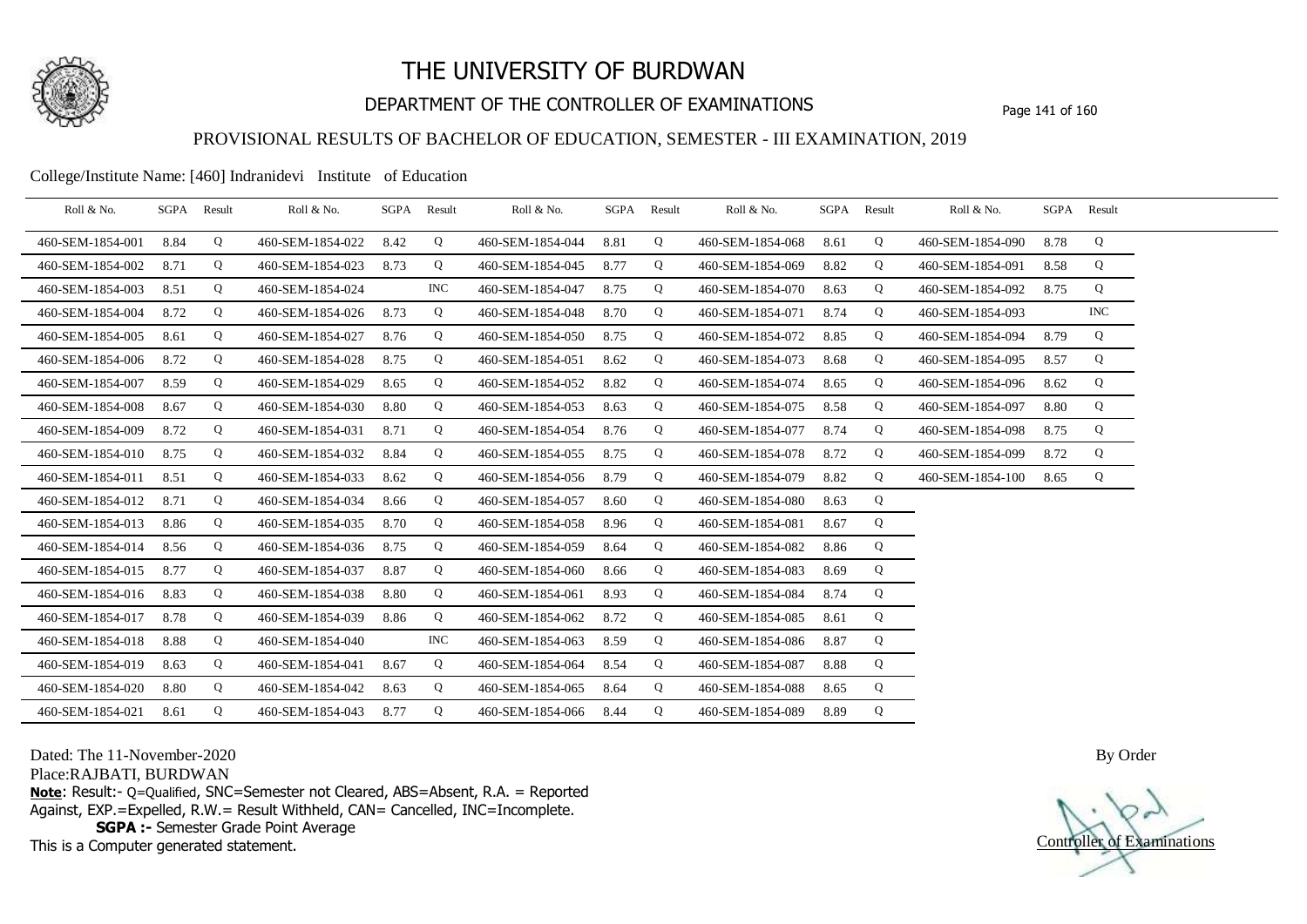

# DEPARTMENT OF THE CONTROLLER OF EXAMINATIONS Page 142 of 160

### PROVISIONAL RESULTS OF BACHELOR OF EDUCATION, SEMESTER - III EXAMINATION, 2019

College/Institute Name: [461] Binita Mohanta College of Education

| Roll & No.       | SGPA | Result | Roll & No.       |      | SGPA Result | Roll & No.       | SGPA | Result | Roll & No.       |      | SGPA Result | Roll & No.       | SGPA Result |   |  |
|------------------|------|--------|------------------|------|-------------|------------------|------|--------|------------------|------|-------------|------------------|-------------|---|--|
| 461-SEM-1754-027 | 9.15 | Q      | 461-SEM-1854-021 | 9.01 | Q           | 461-SEM-1854-042 | 9.15 | Q      | 461-SEM-1854-063 | 8.98 | Q           | 461-SEM-1854-084 | 9.08        | Q |  |
| 461-SEM-1854-001 | 9.05 | Q      | 461-SEM-1854-022 | 9.06 | Q           | 461-SEM-1854-043 | 8.99 | Q      | 461-SEM-1854-064 | 9.00 | Q           | 461-SEM-1854-085 | 9.00        | Q |  |
| 461-SEM-1854-002 | 9.00 | Q      | 461-SEM-1854-023 | 9.00 | Q           | 461-SEM-1854-044 | 9.08 | Q      | 461-SEM-1854-065 | 9.14 | Q           | 461-SEM-1854-086 | 9.03        | Q |  |
| 461-SEM-1854-003 | 8.99 | Q      | 461-SEM-1854-024 | 8.96 | Q           | 461-SEM-1854-045 | 8.98 | Q      | 461-SEM-1854-066 | 9.17 | Q           | 461-SEM-1854-087 | 8.98        | Q |  |
| 461-SEM-1854-004 | 8.95 | Q      | 461-SEM-1854-025 | 8.90 | Q           | 461-SEM-1854-046 | 8.95 | Q      | 461-SEM-1854-067 | 8.95 | Q           | 461-SEM-1854-088 | 9.18        | Q |  |
| 461-SEM-1854-005 | 8.95 | Q      | 461-SEM-1854-026 | 9.00 | Q           | 461-SEM-1854-047 | 9.08 | Q      | 461-SEM-1854-068 | 9.05 | Q           | 461-SEM-1854-089 | 9.09        | Q |  |
| 461-SEM-1854-006 | 8.96 | Q      | 461-SEM-1854-027 | 9.09 | Q           | 461-SEM-1854-048 | 9.03 | Q      | 461-SEM-1854-069 | 8.92 | Q           | 461-SEM-1854-090 | 8.98        | Q |  |
| 461-SEM-1854-007 | 9.00 | Q      | 461-SEM-1854-028 | 8.93 | Q           | 461-SEM-1854-049 | 9.03 | Q      | 461-SEM-1854-070 | 9.03 | Q           | 461-SEM-1854-091 | 8.99        | Q |  |
| 461-SEM-1854-008 | 9.02 | Q      | 461-SEM-1854-029 | 8.98 | Q           | 461-SEM-1854-050 | 9.08 | Q      | 461-SEM-1854-071 | 8.92 | Q           | 461-SEM-1854-092 | 8.96        | Q |  |
| 461-SEM-1854-009 | 9.08 | Q      | 461-SEM-1854-030 | 9.06 | Q           | 461-SEM-1854-051 | 9.07 | Q      | 461-SEM-1854-072 | 9.10 | Q           | 461-SEM-1854-093 | 9.11        | Q |  |
| 461-SEM-1854-010 | 9.05 | Q      | 461-SEM-1854-031 | 9.08 | Q           | 461-SEM-1854-052 | 9.01 | Q      | 461-SEM-1854-073 | 9.03 | Q           | 461-SEM-1854-094 | 8.91        | Q |  |
| 461-SEM-1854-011 | 9.06 | Q      | 461-SEM-1854-032 | 9.08 | Q           | 461-SEM-1854-053 | 9.07 | Q      | 461-SEM-1854-074 | 8.94 | Q           | 461-SEM-1854-095 | 9.04        | Q |  |
| 461-SEM-1854-012 | 9.01 | Q      | 461-SEM-1854-033 | 8.96 | Q           | 461-SEM-1854-054 | 9.13 | Q      | 461-SEM-1854-075 | 9.08 | Q           | 461-SEM-1854-096 | 8.99        | Q |  |
| 461-SEM-1854-013 | 9.01 | Q      | 461-SEM-1854-034 | 8.40 | Q           | 461-SEM-1854-055 | 9.12 | Q      | 461-SEM-1854-076 | 9.04 | Q           | 461-SEM-1854-097 | 8.97        | Q |  |
| 461-SEM-1854-014 | 9.03 | Q      | 461-SEM-1854-035 | 9.00 | Q           | 461-SEM-1854-056 | 9.14 | Q      | 461-SEM-1854-077 | 9.01 | Q           | 461-SEM-1854-098 | 9.17        | Q |  |
| 461-SEM-1854-015 | 9.09 | Q      | 461-SEM-1854-036 | 9.06 | Q           | 461-SEM-1854-057 | 9.04 | Q      | 461-SEM-1854-078 | 9.03 | Q           | 461-SEM-1854-099 | 9.03        | Q |  |
| 461-SEM-1854-016 | 9.09 | Q      | 461-SEM-1854-037 | 8.96 | Q           | 461-SEM-1854-058 | 8.94 | Q      | 461-SEM-1854-079 | 9.05 | Q           | 461-SEM-1854-100 | 9.09        | Q |  |
| 461-SEM-1854-017 | 9.02 | Q      | 461-SEM-1854-038 | 8.87 | Q           | 461-SEM-1854-059 | 8.98 | Q      | 461-SEM-1854-080 | 9.03 | Q           |                  |             |   |  |
| 461-SEM-1854-018 | 9.07 | Q      | 461-SEM-1854-039 | 8.91 | Q           | 461-SEM-1854-060 | 8.96 | Q      | 461-SEM-1854-081 | 9.15 | Q           |                  |             |   |  |
| 461-SEM-1854-019 | 8.91 | Q      | 461-SEM-1854-040 | 9.02 | Q           | 461-SEM-1854-061 | 9.11 | Q      | 461-SEM-1854-082 | 9.01 | Q           |                  |             |   |  |
| 461-SEM-1854-020 | 9.10 | Q      | 461-SEM-1854-041 | 9.04 | Q           | 461-SEM-1854-062 | 8.97 | Q      | 461-SEM-1854-083 | 9.00 | Q           |                  |             |   |  |

Dated: The 11-November-2020

Place:RAJBATI, BURDWAN

**Note**: Result:- Q=Qualified, SNC=Semester not Cleared, ABS=Absent, R.A. = Reported Against, EXP.=Expelled, R.W.= Result Withheld, CAN= Cancelled, INC=Incomplete. **SGPA :-** Semester Grade Point Average

This is a Computer generated statement.

Controller of Examinations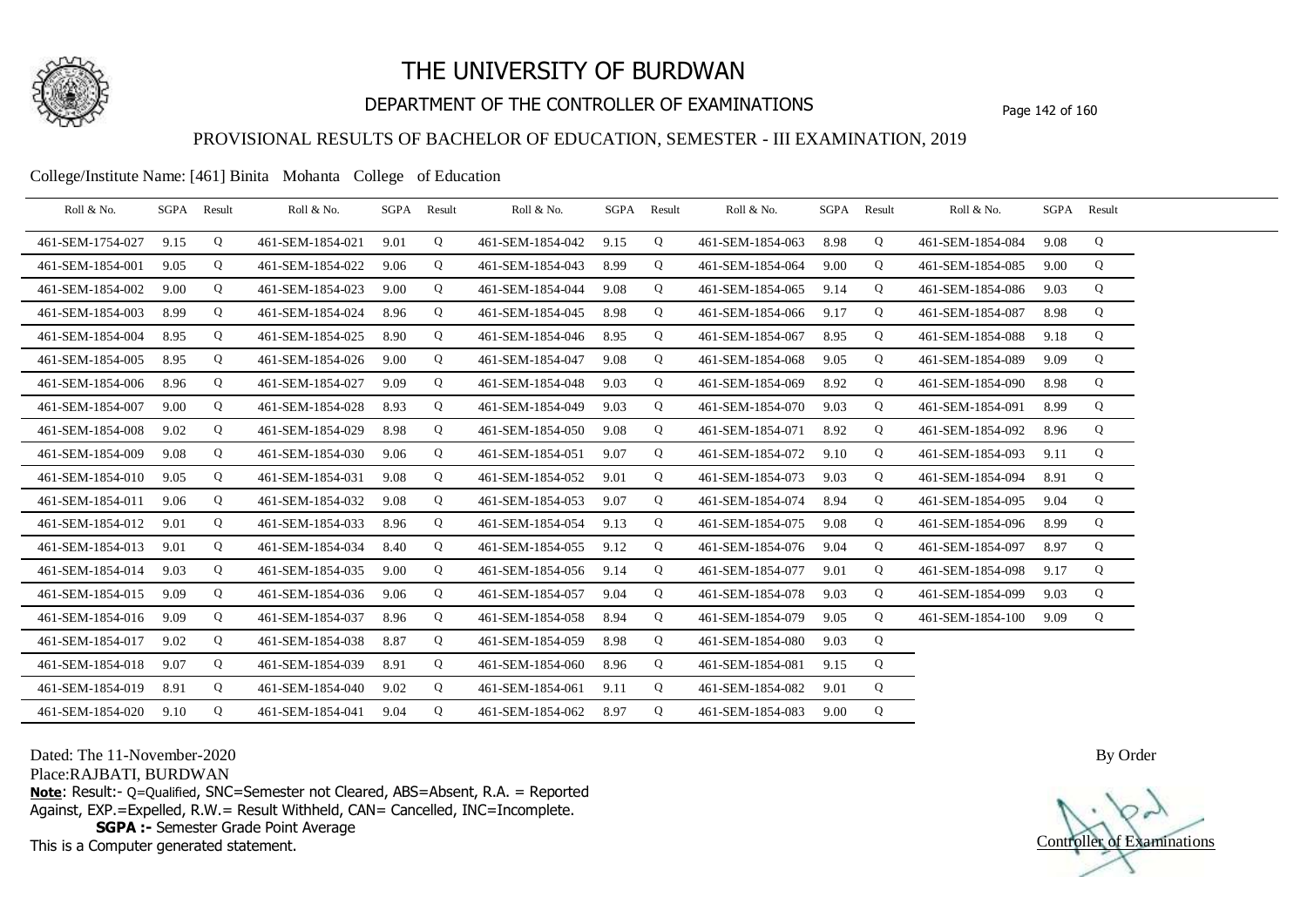

# DEPARTMENT OF THE CONTROLLER OF EXAMINATIONS Page 143 of 160

### PROVISIONAL RESULTS OF BACHELOR OF EDUCATION, SEMESTER - III EXAMINATION, 2019

### College/Institute Name: [463] Boinchee College of Education

| Roll & No.       | SGPA Result |            | Roll & No.       |      | SGPA Result | Roll & No.       |      | SGPA Result | Roll & No.       | SGPA Result |             | Roll & No.       | SGPA Result |            |  |
|------------------|-------------|------------|------------------|------|-------------|------------------|------|-------------|------------------|-------------|-------------|------------------|-------------|------------|--|
| 463-SEM-1654-071 |             | <b>INC</b> | 463-SEM-1854-020 | 8.45 | Q           | 463-SEM-1854-041 | 8.11 | Q           | 463-SEM-1854-062 | 8.30        | Q           | 463-SEM-1854-083 | 8.40        | Q          |  |
| 463-SEM-1754-024 |             | <b>INC</b> | 463-SEM-1854-021 | 8.28 | Q           | 463-SEM-1854-042 | 8.34 | Q           | 463-SEM-1854-063 | 8.60        | Q           | 463-SEM-1854-084 | 8.33        | Q          |  |
| 463-SEM-1854-001 | 8.45        | Q          | 463-SEM-1854-022 | 8.37 | Q           | 463-SEM-1854-043 | 8.43 | Q           | 463-SEM-1854-064 | 8.27        | Q           | 463-SEM-1854-085 | 8.43        | Q          |  |
| 463-SEM-1854-002 | 8.41        | Q          | 463-SEM-1854-023 | 8.32 | Q           | 463-SEM-1854-044 | 8.16 | Q           | 463-SEM-1854-065 | 8.51        | Q           | 463-SEM-1854-086 | 8.40        | Q          |  |
| 463-SEM-1854-003 | 8.61        | Q          | 463-SEM-1854-024 | 8.21 | Q           | 463-SEM-1854-045 | 8.64 | Q           | 463-SEM-1854-066 | 8.48        | Q           | 463-SEM-1854-087 | 8.44        | Q          |  |
| 463-SEM-1854-004 | 8.33        | Q          | 463-SEM-1854-025 | 8.25 | Q           | 463-SEM-1854-046 | 8.22 | Q           | 463-SEM-1854-067 | 8.25        | Q           | 463-SEM-1854-088 | 8.47        | Q          |  |
| 463-SEM-1854-005 | 8.32        | Q          | 463-SEM-1854-026 | 8.19 | Q           | 463-SEM-1854-047 | 8.50 | Q           | 463-SEM-1854-068 | 8.16        | Q           | 463-SEM-1854-089 | 8.40        | Q          |  |
| 463-SEM-1854-006 | 8.38        | Q          | 463-SEM-1854-027 | 8.36 | Q           | 463-SEM-1854-048 | 8.42 | Q           | 463-SEM-1854-069 | 8.54        | Q           | 463-SEM-1854-090 | 8.24        | Q          |  |
| 463-SEM-1854-007 | 8.40        | Q          | 463-SEM-1854-028 | 8.54 | Q           | 463-SEM-1854-049 | 8.43 | Q           | 463-SEM-1854-070 | 8.53        | Q           | 463-SEM-1854-091 | 8.54        | Q          |  |
| 463-SEM-1854-008 | 8.38        | Q          | 463-SEM-1854-029 | 8.29 | Q           | 463-SEM-1854-050 | 8.50 | Q           | 463-SEM-1854-071 | 8.31        | Q           | 463-SEM-1854-092 | 8.50        | Q          |  |
| 463-SEM-1854-009 | 8.35        | Q          | 463-SEM-1854-030 | 8.28 | Q           | 463-SEM-1854-051 | 8.45 | Q           | 463-SEM-1854-072 | 8.50        | Q           | 463-SEM-1854-093 | 8.63        | Q          |  |
| 463-SEM-1854-010 | 8.13        | Q          | 463-SEM-1854-031 | 8.41 | Q           | 463-SEM-1854-052 | 8.35 | Q           | 463-SEM-1854-073 | 8.33        | Q           | 463-SEM-1854-094 | 8.38        | Q          |  |
| 463-SEM-1854-011 | 8.44        | Q          | 463-SEM-1854-032 | 8.28 | Q           | 463-SEM-1854-053 | 8.45 | Q           | 463-SEM-1854-074 | 8.39        | Q           | 463-SEM-1854-095 | 8.42        | Q          |  |
| 463-SEM-1854-012 | 8.34        | Q          | 463-SEM-1854-033 | 8.28 | Q           | 463-SEM-1854-054 |      | <b>SNC</b>  | 463-SEM-1854-075 | 8.46        | Q           | 463-SEM-1854-096 | 8.34        | Q          |  |
| 463-SEM-1854-013 | 8.34        | Q          | 463-SEM-1854-034 | 8.32 | $\mathbf Q$ | 463-SEM-1854-055 | 8.19 | Q           | 463-SEM-1854-076 | 8.29        | $\mathbf Q$ | 463-SEM-1854-097 | 8.42        | Q          |  |
| 463-SEM-1854-014 | 8.39        | Q          | 463-SEM-1854-035 | 8.26 | Q           | 463-SEM-1854-056 | 8.39 | Q           | 463-SEM-1854-077 | 8.60        | Q           | 463-SEM-1854-098 |             | <b>SNC</b> |  |
| 463-SEM-1854-015 | 8.44        | Q          | 463-SEM-1854-036 | 8.33 | Q           | 463-SEM-1854-057 | 8.54 | Q           | 463-SEM-1854-078 | 8.41        | Q           | 463-SEM-1854-099 |             | <b>SNC</b> |  |
| 463-SEM-1854-016 | 8.45        | Q          | 463-SEM-1854-037 | 8.46 | Q           | 463-SEM-1854-058 | 8.44 | Q           | 463-SEM-1854-079 | 8.41        | $\mathbf Q$ | 463-SEM-1854-100 | 8.38        | Q          |  |
| 463-SEM-1854-017 | 8.46        | Q          | 463-SEM-1854-038 | 8.17 | Q           | 463-SEM-1854-059 | 8.29 | Q           | 463-SEM-1854-080 | 8.33        | Q           |                  |             |            |  |
| 463-SEM-1854-018 | 8.28        | Q          | 463-SEM-1854-039 | 8.21 | Q           | 463-SEM-1854-060 | 8.32 | Q           | 463-SEM-1854-081 | 8.36        | Q           |                  |             |            |  |
| 463-SEM-1854-019 | 8.52        | Q          | 463-SEM-1854-040 |      | <b>SNC</b>  | 463-SEM-1854-061 | 8.60 | Q           | 463-SEM-1854-082 | 8.24        | Q           |                  |             |            |  |

Dated: The 11-November-2020

Place:RAJBATI, BURDWAN

**Note**: Result:- Q=Qualified, SNC=Semester not Cleared, ABS=Absent, R.A. = Reported Against, EXP.=Expelled, R.W.= Result Withheld, CAN= Cancelled, INC=Incomplete. **SGPA :-** Semester Grade Point Average

This is a Computer generated statement.

Controller of Examinations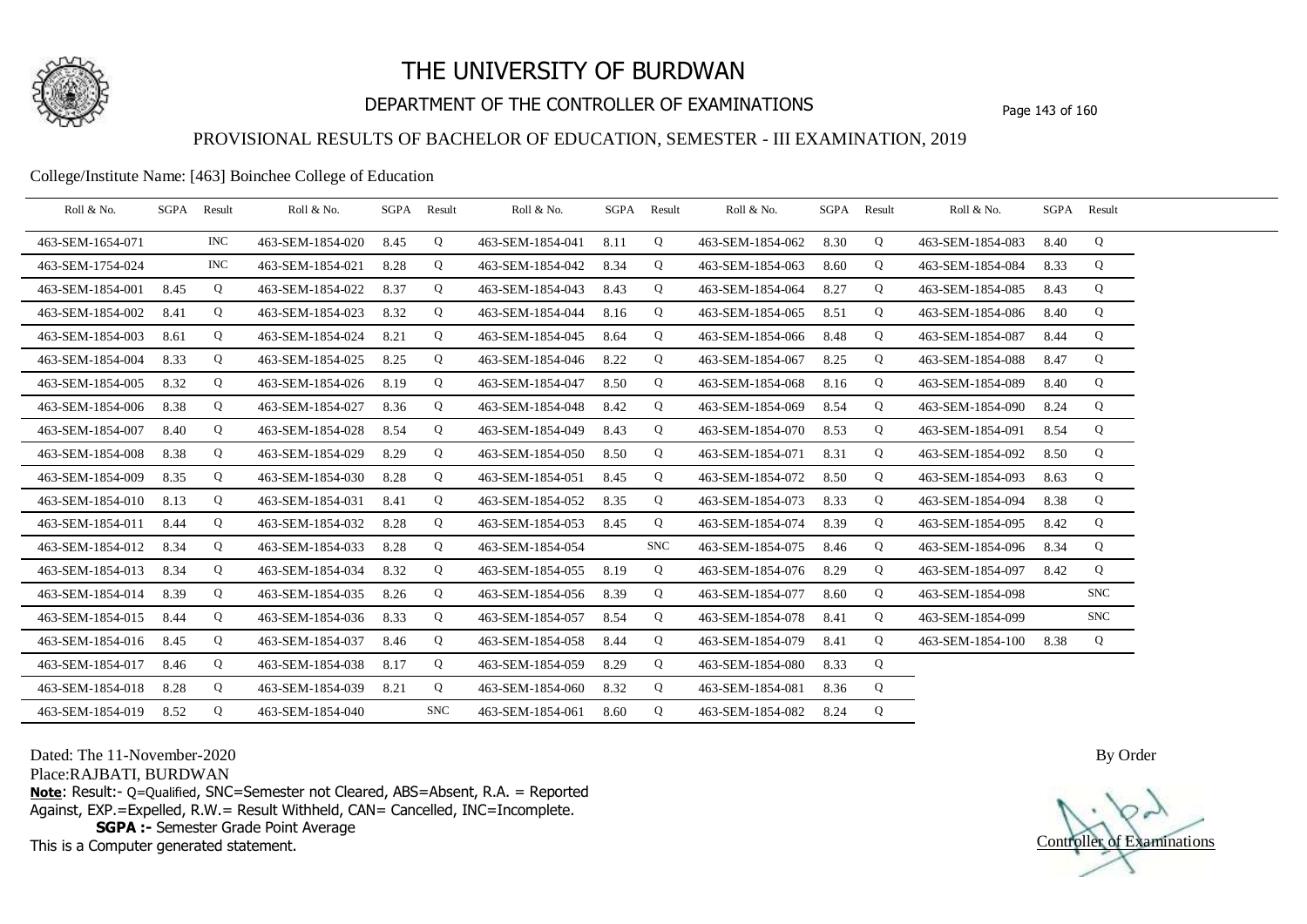

# DEPARTMENT OF THE CONTROLLER OF EXAMINATIONS Page 144 of 160

### PROVISIONAL RESULTS OF BACHELOR OF EDUCATION, SEMESTER - III EXAMINATION, 2019

College/Institute Name: [464] Genex B.Ed. College

| Roll & No.       |      | SGPA Result | Roll & No.       |      | SGPA Result | Roll & No.       |      | SGPA Result | Roll & No.       | SGPA | Result | Roll & No.       | SGPA Result |   |  |
|------------------|------|-------------|------------------|------|-------------|------------------|------|-------------|------------------|------|--------|------------------|-------------|---|--|
| 464-SEM-1854-001 | 8.56 | Q           | 464-SEM-1854-022 | 8.55 | Q           | 464-SEM-1854-043 | 8.63 | Q           | 464-SEM-1854-065 | 8.82 | Q      | 464-SEM-1854-086 | 8.64        | Q |  |
| 464-SEM-1854-002 | 9.35 | Q           | 464-SEM-1854-023 | 8.68 | Q           | 464-SEM-1854-044 | 8.79 | Q           | 464-SEM-1854-066 | 8.38 | Q      | 464-SEM-1854-087 | 8.55        | Q |  |
| 464-SEM-1854-003 | 9.23 | Q           | 464-SEM-1854-024 | 8.73 | Q           | 464-SEM-1854-045 | 8.82 | Q           | 464-SEM-1854-067 | 8.41 | Q      | 464-SEM-1854-088 | 8.90        | Q |  |
| 464-SEM-1854-004 | 8.78 | Q           | 464-SEM-1854-025 | 8.68 | Q           | 464-SEM-1854-046 | 8.74 | Q           | 464-SEM-1854-068 | 8.71 | Q      | 464-SEM-1854-089 | 8.45        | Q |  |
| 464-SEM-1854-005 | 8.67 | Q           | 464-SEM-1854-026 | 8.91 | Q           | 464-SEM-1854-047 | 9.06 | Q           | 464-SEM-1854-069 | 8.72 | Q      | 464-SEM-1854-090 | 8.43        | Q |  |
| 464-SEM-1854-006 | 9.06 | Q           | 464-SEM-1854-027 | 9.25 | Q           | 464-SEM-1854-048 | 8.64 | Q           | 464-SEM-1854-070 | 8.54 | Q      | 464-SEM-1854-091 | 8.43        | Q |  |
| 464-SEM-1854-007 | 8.54 | Q           | 464-SEM-1854-028 | 8.90 | Q           | 464-SEM-1854-049 | 8.63 | Q           | 464-SEM-1854-071 | 8.71 | Q      | 464-SEM-1854-092 | 8.84        | Q |  |
| 464-SEM-1854-008 | 8.24 | Q           | 464-SEM-1854-029 | 8.64 | Q           | 464-SEM-1854-050 | 8.35 | Q           | 464-SEM-1854-072 | 8.70 | Q      | 464-SEM-1854-093 | 8.77        | Q |  |
| 464-SEM-1854-009 | 8.60 | Q           | 464-SEM-1854-030 | 8.62 | Q           | 464-SEM-1854-051 | 7.84 | Q           | 464-SEM-1854-073 | 8.77 | Q      | 464-SEM-1854-094 | 8.17        | Q |  |
| 464-SEM-1854-010 | 8.50 | Q           | 464-SEM-1854-031 | 8.34 | Q           | 464-SEM-1854-052 | 8.23 | Q           | 464-SEM-1854-074 | 8.80 | Q      | 464-SEM-1854-095 | 8.89        | Q |  |
| 464-SEM-1854-011 | 8.35 | Q           | 464-SEM-1854-032 | 8.50 | Q           | 464-SEM-1854-053 | 8.64 | Q           | 464-SEM-1854-075 | 8.43 | Q      | 464-SEM-1854-096 | 9.03        | Q |  |
| 464-SEM-1854-012 | 8.45 | Q           | 464-SEM-1854-033 | 8.59 | Q           | 464-SEM-1854-054 | 8.50 | Q           | 464-SEM-1854-076 | 8.53 | Q      | 464-SEM-1854-097 | 9.06        | Q |  |
| 464-SEM-1854-013 | 8.73 | Q           | 464-SEM-1854-034 | 9.06 | Q           | 464-SEM-1854-056 | 8.88 | Q           | 464-SEM-1854-077 | 8.42 | Q      | 464-SEM-1854-098 | 8.66        | Q |  |
| 464-SEM-1854-014 | 8.94 | Q           | 464-SEM-1854-035 | 8.49 | Q           | 464-SEM-1854-057 | 8.42 | Q           | 464-SEM-1854-078 | 9.24 | Q      | 464-SEM-1854-099 | 8.53        | Q |  |
| 464-SEM-1854-015 | 8.72 | Q           | 464-SEM-1854-036 | 8.50 | Q           | 464-SEM-1854-058 | 8.51 | Q           | 464-SEM-1854-079 | 8.80 | Q      | 464-SEM-1854-100 | 8.63        | Q |  |
| 464-SEM-1854-016 | 8.39 | Q           | 464-SEM-1854-037 | 8.62 | Q           | 464-SEM-1854-059 | 8.26 | Q           | 464-SEM-1854-080 | 8.70 | Q      | 464-SEM-1854-101 | 7.96        | Q |  |
| 464-SEM-1854-017 | 8.85 | Q           | 464-SEM-1854-038 | 8.70 | Q           | 464-SEM-1854-060 | 8.29 | Q           | 464-SEM-1854-081 | 8.56 | Q      | 464-SEM-1854-102 | 8.95        | Q |  |
| 464-SEM-1854-018 | 8.64 | Q           | 464-SEM-1854-039 | 8.30 | Q           | 464-SEM-1854-061 | 8.94 | Q           | 464-SEM-1854-082 | 8.74 | Q      | 464-SEM-1854-103 | 8.92        | Q |  |
| 464-SEM-1854-019 | 8.92 | Q           | 464-SEM-1854-040 | 8.37 | Q           | 464-SEM-1854-062 | 8.76 | Q           | 464-SEM-1854-083 | 8.86 | Q      | 464-SEM-1854-104 | 8.74        | Q |  |
| 464-SEM-1854-020 | 8.60 | Q           | 464-SEM-1854-041 | 8.97 | Q           | 464-SEM-1854-063 | 8.99 | Q           | 464-SEM-1854-084 | 9.16 | Q      | 464-SEM-1854-105 | 8.32        | Q |  |
| 464-SEM-1854-021 | 8.34 | Q           | 464-SEM-1854-042 | 8.75 | Q           | 464-SEM-1854-064 | 8.19 | Q           | 464-SEM-1854-085 | 9.02 | Q      | 464-SEM-1854-106 | 8.56        | Q |  |

Dated: The 11-November-2020

Place:RAJBATI, BURDWAN

**Note**: Result:- Q=Qualified, SNC=Semester not Cleared, ABS=Absent, R.A. = Reported Against, EXP.=Expelled, R.W.= Result Withheld, CAN= Cancelled, INC=Incomplete. **SGPA :-** Semester Grade Point Average

This is a Computer generated statement.

Controller of Examinations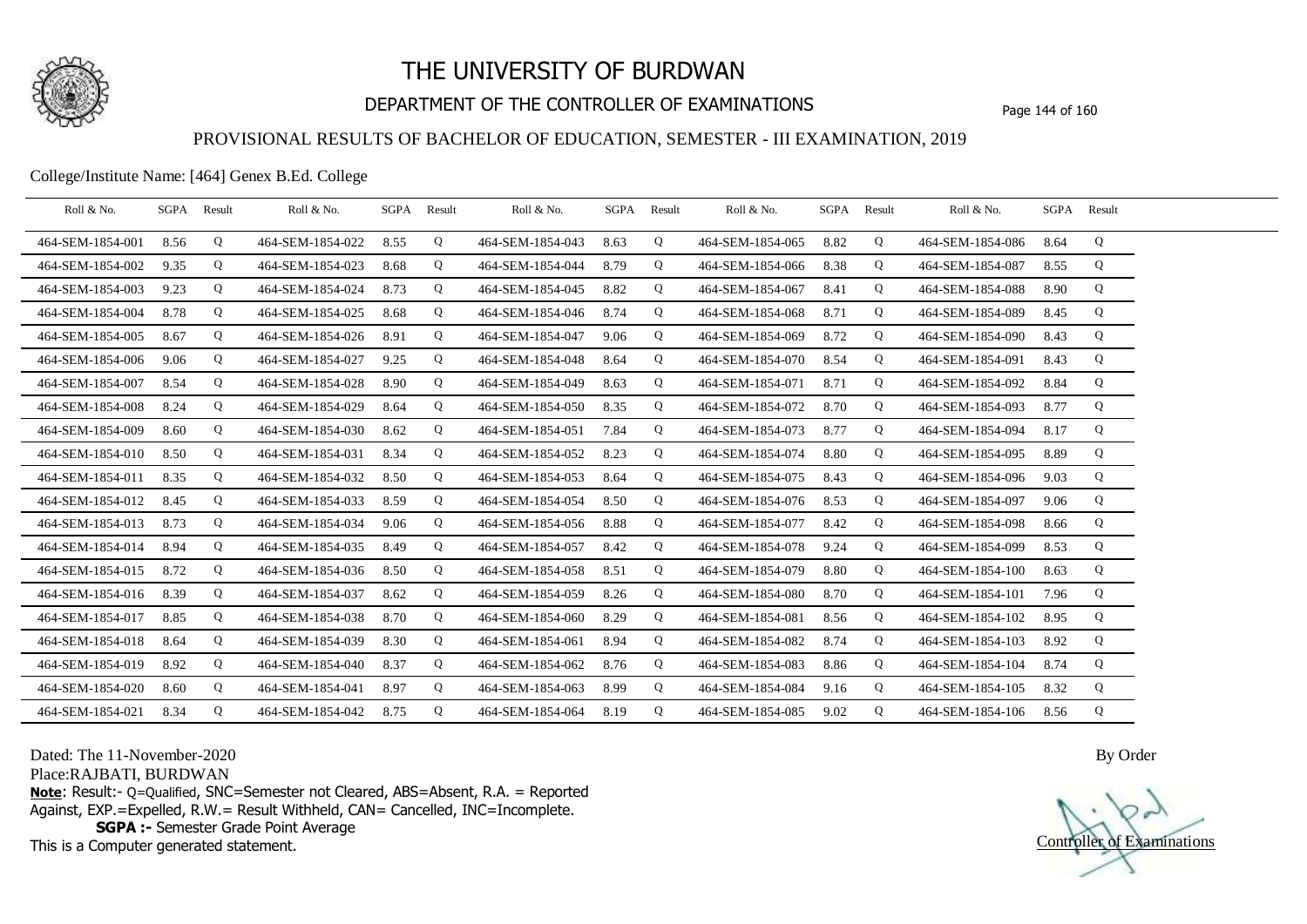

# DEPARTMENT OF THE CONTROLLER OF EXAMINATIONS Page 145 of 160

### PROVISIONAL RESULTS OF BACHELOR OF EDUCATION, SEMESTER - III EXAMINATION, 2019

College/Institute Name: [464] Genex B.Ed. College

| Roll & No.       | SGPA | Result | Roll & No.       |      | SGPA Result | Roll & No.       |      | SGPA Result | Roll & No.       |      | SGPA Result | Roll & No.       |      | SGPA Result |  |
|------------------|------|--------|------------------|------|-------------|------------------|------|-------------|------------------|------|-------------|------------------|------|-------------|--|
| 464-SEM-1854-107 | 8.81 | Q      | 464-SEM-1854-128 | 8.12 | Q           | 464-SEM-1854-149 | 8.70 | Q           | 464-SEM-1854-170 | 8.38 | Q           | 464-SEM-1854-191 | 8.50 | Q           |  |
| 464-SEM-1854-108 | 8.51 | Q      | 464-SEM-1854-129 | 8.49 | Q           | 464-SEM-1854-150 | 8.33 | Q           | 464-SEM-1854-171 | 8.39 | Q           | 464-SEM-1854-192 | 8.74 | Q           |  |
| 464-SEM-1854-109 | 8.43 | Q      | 464-SEM-1854-130 | 8.22 | Q           | 464-SEM-1854-151 | 8.80 | Q           | 464-SEM-1854-172 | 8.48 | Q           | 464-SEM-1854-193 | 8.36 | Q           |  |
| 464-SEM-1854-110 | 8.91 | Q      | 464-SEM-1854-131 | 8.53 | Q           | 464-SEM-1854-152 | 8.79 | Q           | 464-SEM-1854-173 | 8.98 | Q           | 464-SEM-1854-194 | 8.65 | Q           |  |
| 464-SEM-1854-111 | 8.14 | Q      | 464-SEM-1854-132 | 8.46 | Q           | 464-SEM-1854-153 | 8.75 | Q           | 464-SEM-1854-174 | 8.45 | Q           | 464-SEM-1854-195 | 8.37 | Q           |  |
| 464-SEM-1854-112 | 9.02 | Q      | 464-SEM-1854-133 | 8.47 | Q           | 464-SEM-1854-154 | 8.26 | Q           | 464-SEM-1854-175 | 8.49 | Q           | 464-SEM-1854-196 | 8.47 | Q           |  |
| 464-SEM-1854-113 | 8.56 | Q      | 464-SEM-1854-134 | 8.80 | Q           | 464-SEM-1854-155 | 9.22 | Q           | 464-SEM-1854-176 | 8.78 | Q           | 464-SEM-1854-197 | 8.64 | Q           |  |
| 464-SEM-1854-114 | 8.95 | Q      | 464-SEM-1854-135 | 8.33 | Q           | 464-SEM-1854-156 | 8.61 | Q           | 464-SEM-1854-177 | 8.29 | Q           | 464-SEM-1854-199 | 9.01 | Q           |  |
| 464-SEM-1854-115 | 8.70 | Q      | 464-SEM-1854-136 | 8.54 | Q           | 464-SEM-1854-157 |      | <b>INC</b>  | 464-SEM-1854-178 | 8.48 | Q           | 464-SEM-1854-200 | 8.81 | Q           |  |
| 464-SEM-1854-116 | 8.76 | Q      | 464-SEM-1854-137 | 8.45 | Q           | 464-SEM-1854-158 | 8.90 | Q           | 464-SEM-1854-179 | 8.56 | Q           |                  |      |             |  |
| 464-SEM-1854-117 | 8.74 | Q      | 464-SEM-1854-138 | 8.73 | Q           | 464-SEM-1854-159 | 8.74 | Q           | 464-SEM-1854-180 | 8.64 | Q           |                  |      |             |  |
| 464-SEM-1854-118 | 8.64 | Q      | 464-SEM-1854-139 | 8.47 | Q           | 464-SEM-1854-160 | 8.92 | Q           | 464-SEM-1854-181 | 8.57 | Q           |                  |      |             |  |
| 464-SEM-1854-119 | 8.48 | Q      | 464-SEM-1854-140 | 8.82 | Q           | 464-SEM-1854-161 | 8.67 | Q           | 464-SEM-1854-182 | 9.10 | Q           |                  |      |             |  |
| 464-SEM-1854-120 | 8.88 | Q      | 464-SEM-1854-141 | 8.63 | Q           | 464-SEM-1854-162 | 8.73 | Q           | 464-SEM-1854-183 | 8.37 | Q           |                  |      |             |  |
| 464-SEM-1854-121 | 8.50 | Q      | 464-SEM-1854-142 | 8.90 | Q           | 464-SEM-1854-163 | 9.03 | Q           | 464-SEM-1854-184 | 7.98 | Q           |                  |      |             |  |
| 464-SEM-1854-122 | 8.31 | Q      | 464-SEM-1854-143 | 8.60 | Q           | 464-SEM-1854-164 | 8.92 | Q           | 464-SEM-1854-185 | 8.84 | Q           |                  |      |             |  |
| 464-SEM-1854-123 | 8.79 | Q      | 464-SEM-1854-144 | 8.81 | Q           | 464-SEM-1854-165 | 8.65 | Q           | 464-SEM-1854-186 | 8.95 | Q           |                  |      |             |  |
| 464-SEM-1854-124 | 8.94 | Q      | 464-SEM-1854-145 | 8.52 | Q           | 464-SEM-1854-166 | 9.09 | Q           | 464-SEM-1854-187 | 8.69 | Q           |                  |      |             |  |
| 464-SEM-1854-125 | 8.40 | Q      | 464-SEM-1854-146 | 8.58 | Q           | 464-SEM-1854-167 | 8.66 | Q           | 464-SEM-1854-188 | 8.91 | Q           |                  |      |             |  |
| 464-SEM-1854-126 | 8.71 | Q      | 464-SEM-1854-147 | 8.89 | Q           | 464-SEM-1854-168 | 8.45 | Q           | 464-SEM-1854-189 | 8.80 | Q           |                  |      |             |  |
| 464-SEM-1854-127 | 8.42 | Q      | 464-SEM-1854-148 | 8.68 | Q           | 464-SEM-1854-169 | 8.50 | Q           | 464-SEM-1854-190 | 8.71 | Q           |                  |      |             |  |

Dated: The 11-November-2020

Place:RAJBATI, BURDWAN

**Note**: Result:- Q=Qualified, SNC=Semester not Cleared, ABS=Absent, R.A. = Reported Against, EXP.=Expelled, R.W.= Result Withheld, CAN= Cancelled, INC=Incomplete. **SGPA :-** Semester Grade Point Average

This is a Computer generated statement.

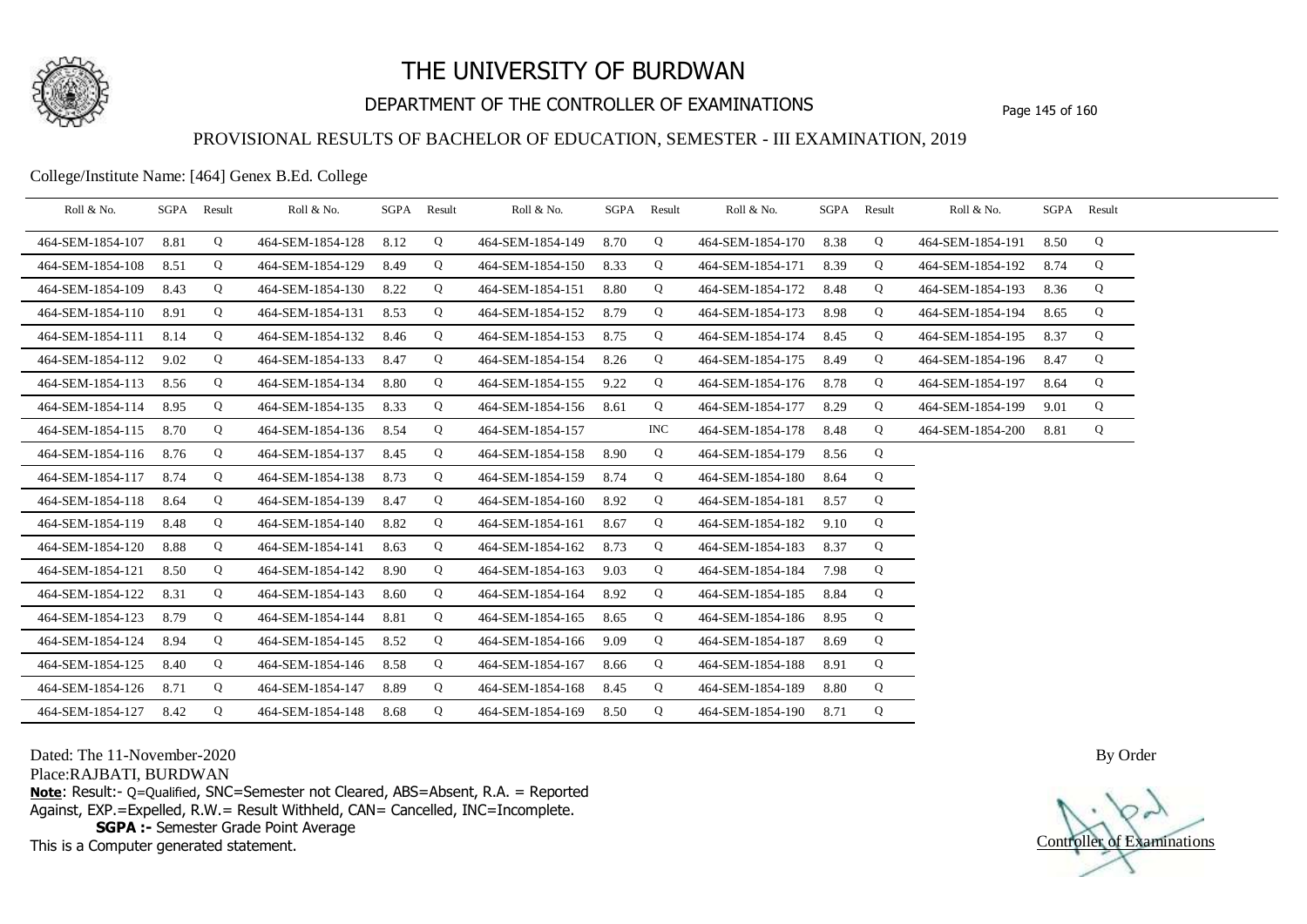

# DEPARTMENT OF THE CONTROLLER OF EXAMINATIONS Page 146 of 160

## PROVISIONAL RESULTS OF BACHELOR OF EDUCATION, SEMESTER - III EXAMINATION, 2019

College/Institute Name: [468] Palaspai Raja Rammohan College of Education

| Roll & No.       | SGPA | Result     | Roll & No.       |      | SGPA Result | Roll & No.       | SGPA | Result | Roll & No. | SGPA Result | Roll & No. | SGPA Result |
|------------------|------|------------|------------------|------|-------------|------------------|------|--------|------------|-------------|------------|-------------|
| 468-SEM-1854-001 | 7.58 | Q          | 468-SEM-1854-022 | 8.33 | Q           | 468-SEM-1854-043 | 8.16 | Q      |            |             |            |             |
| 468-SEM-1854-002 | 8.89 | Q          | 468-SEM-1854-023 | 7.93 | Q           | 468-SEM-1854-044 | 7.32 | Q      |            |             |            |             |
| 468-SEM-1854-003 | 8.26 | Q          | 468-SEM-1854-024 | 7.74 | Q           | 468-SEM-1854-045 | 8.13 | Q      |            |             |            |             |
| 468-SEM-1854-004 | 7.34 | Q          | 468-SEM-1854-025 | 7.72 | Q           | 468-SEM-1854-046 | 8.71 | Q      |            |             |            |             |
| 468-SEM-1854-005 |      | <b>INC</b> | 468-SEM-1854-026 | 8.00 | Q           | 468-SEM-1854-047 | 8.70 | Q      |            |             |            |             |
| 468-SEM-1854-006 |      | <b>INC</b> | 468-SEM-1854-027 | 7.54 | Q           | 468-SEM-1854-048 | 8.57 | Q      |            |             |            |             |
| 468-SEM-1854-007 | 7.40 | Q          | 468-SEM-1854-028 |      | <b>INC</b>  | 468-SEM-1854-049 | 7.72 | Q      |            |             |            |             |
| 468-SEM-1854-008 | 8.61 | Q          | 468-SEM-1854-029 | 8.01 | Q           | 468-SEM-1854-050 | 7.98 | Q      |            |             |            |             |
| 468-SEM-1854-009 | 8.67 | Q          | 468-SEM-1854-030 | 8.32 | Q           |                  |      |        |            |             |            |             |
| 468-SEM-1854-010 | 7.83 | Q          | 468-SEM-1854-031 |      | <b>INC</b>  |                  |      |        |            |             |            |             |
| 468-SEM-1854-011 |      | <b>INC</b> | 468-SEM-1854-032 | 7.98 | Q           |                  |      |        |            |             |            |             |
| 468-SEM-1854-012 | 7.39 | Q          | 468-SEM-1854-033 | 7.57 | Q           |                  |      |        |            |             |            |             |
| 468-SEM-1854-013 | 7.54 | Q          | 468-SEM-1854-034 | 7.40 | Q           |                  |      |        |            |             |            |             |
| 468-SEM-1854-014 | 7.75 | Q          | 468-SEM-1854-035 | 7.94 | Q           |                  |      |        |            |             |            |             |
| 468-SEM-1854-015 | 8.00 | Q          | 468-SEM-1854-036 | 8.38 | Q           |                  |      |        |            |             |            |             |
| 468-SEM-1854-016 | 8.24 | Q          | 468-SEM-1854-037 | 8.13 | Q           |                  |      |        |            |             |            |             |
| 468-SEM-1854-017 | 7.81 | Q          | 468-SEM-1854-038 | 7.96 | Q           |                  |      |        |            |             |            |             |
| 468-SEM-1854-018 | 7.62 | Q          | 468-SEM-1854-039 | 8.29 | Q           |                  |      |        |            |             |            |             |
| 468-SEM-1854-019 | 8.80 | Q          | 468-SEM-1854-040 | 7.78 | Q           |                  |      |        |            |             |            |             |
| 468-SEM-1854-020 | 7.66 | Q          | 468-SEM-1854-041 | 8.30 | Q           |                  |      |        |            |             |            |             |
| 468-SEM-1854-021 | 8.23 | Q          | 468-SEM-1854-042 | 7.81 | Q           |                  |      |        |            |             |            |             |

Dated: The 11-November-2020

Place:RAJBATI, BURDWAN

**Note**: Result:- Q=Qualified, SNC=Semester not Cleared, ABS=Absent, R.A. = Reported Against, EXP.=Expelled, R.W.= Result Withheld, CAN= Cancelled, INC=Incomplete. **SGPA :-** Semester Grade Point Average

This is a Computer generated statement.

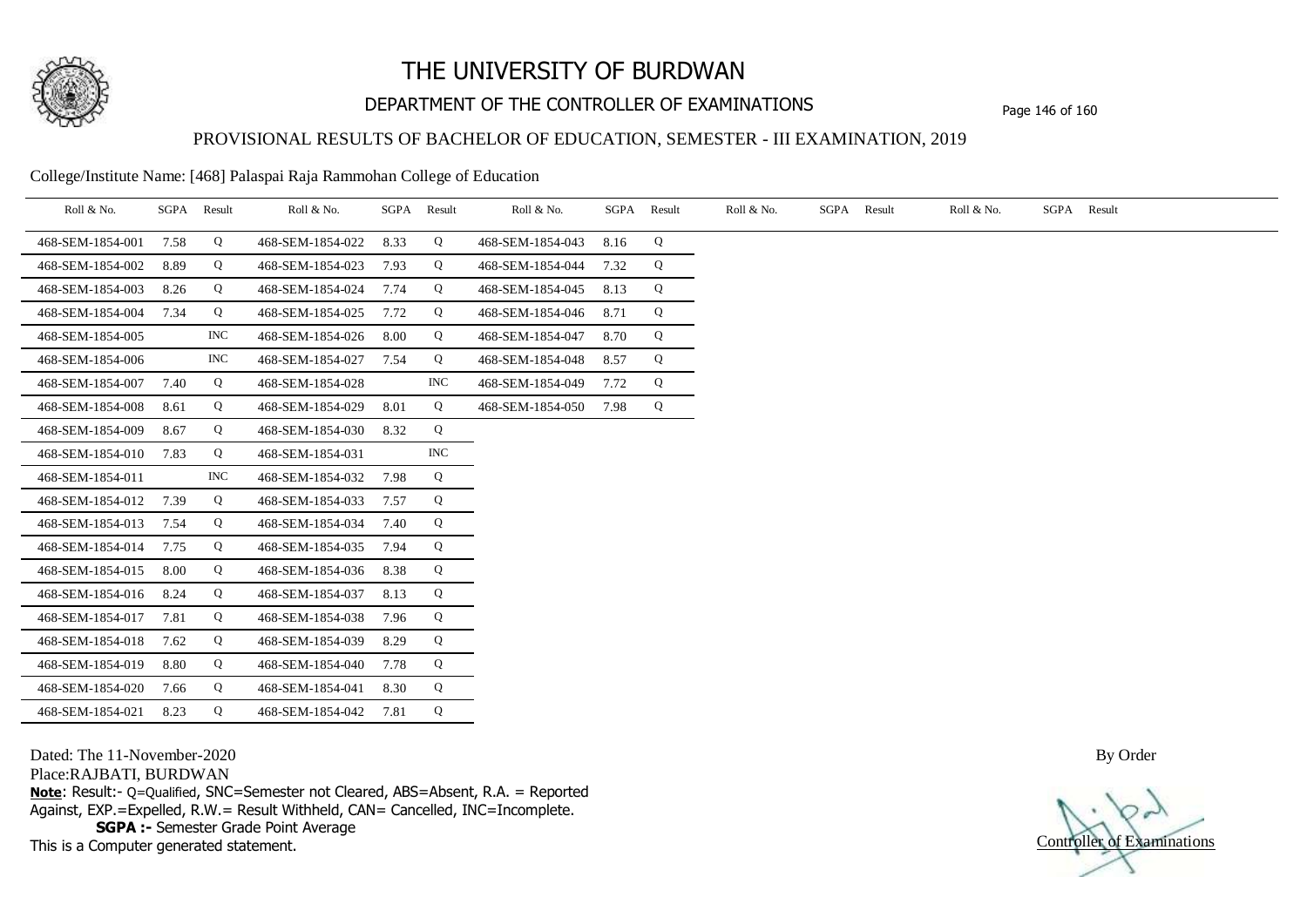

# DEPARTMENT OF THE CONTROLLER OF EXAMINATIONS Page 147 of 160

## PROVISIONAL RESULTS OF BACHELOR OF EDUCATION, SEMESTER - III EXAMINATION, 2019

#### College/Institute Name: [469] Swami Vivekananda College of Education

| Roll & No.       |      | SGPA Result | Roll & No.       |      | SGPA Result | Roll & No.       |      | SGPA Result | Roll & No.       |      | SGPA Result | Roll & No.       |      | SGPA Result |  |
|------------------|------|-------------|------------------|------|-------------|------------------|------|-------------|------------------|------|-------------|------------------|------|-------------|--|
| 469-SEM-1854-001 | 9.02 | Q           | 469-SEM-1854-022 | 9.12 | Q           | 469-SEM-1854-043 | 9.14 | Q           | 469-SEM-1854-064 | 9.15 | Q           | 469-SEM-1854-085 | 9.11 | Q           |  |
| 469-SEM-1854-002 | 9.10 | Q           | 469-SEM-1854-023 | 9.11 | Q           | 469-SEM-1854-044 | 9.24 | Q           | 469-SEM-1854-065 | 9.14 | Q           | 469-SEM-1854-086 | 9.05 | Q           |  |
| 469-SEM-1854-003 | 9.18 | Q           | 469-SEM-1854-024 | 9.15 | Q           | 469-SEM-1854-045 | 9.20 | Q           | 469-SEM-1854-066 | 9.21 | Q           | 469-SEM-1854-087 | 9.11 | Q           |  |
| 469-SEM-1854-004 | 9.22 | Q           | 469-SEM-1854-025 | 9.13 | Q           | 469-SEM-1854-046 | 9.14 | Q           | 469-SEM-1854-067 | 9.27 | Q           | 469-SEM-1854-088 | 9.18 | Q           |  |
| 469-SEM-1854-005 | 9.00 | Q           | 469-SEM-1854-026 | 9.17 | Q           | 469-SEM-1854-047 | 9.15 | Q           | 469-SEM-1854-068 | 9.26 | Q           | 469-SEM-1854-089 | 9.24 | Q           |  |
| 469-SEM-1854-006 | 9.03 | Q           | 469-SEM-1854-027 | 9.21 | Q           | 469-SEM-1854-048 | 9.32 | Q           | 469-SEM-1854-069 | 9.12 | Q           | 469-SEM-1854-090 | 9.20 | Q           |  |
| 469-SEM-1854-007 | 9.23 | Q           | 469-SEM-1854-028 | 9.24 | Q           | 469-SEM-1854-049 | 9.00 | Q           | 469-SEM-1854-070 | 9.21 | Q           | 469-SEM-1854-091 | 9.11 | Q           |  |
| 469-SEM-1854-008 | 9.24 | Q           | 469-SEM-1854-029 | 9.10 | Q           | 469-SEM-1854-050 | 8.98 | Q           | 469-SEM-1854-071 | 9.21 | Q           | 469-SEM-1854-092 | 8.93 | Q           |  |
| 469-SEM-1854-009 | 9.20 | Q           | 469-SEM-1854-030 | 8.97 | Q           | 469-SEM-1854-051 | 8.99 | Q           | 469-SEM-1854-072 | 9.10 | Q           | 469-SEM-1854-093 | 9.15 | Q           |  |
| 469-SEM-1854-010 | 9.14 | Q           | 469-SEM-1854-031 | 9.29 | Q           | 469-SEM-1854-052 | 9.09 | Q           | 469-SEM-1854-073 | 9.16 | Q           | 469-SEM-1854-094 | 9.13 | Q           |  |
| 469-SEM-1854-011 | 9.26 | Q           | 469-SEM-1854-032 | 9.34 | Q           | 469-SEM-1854-053 | 9.17 | Q           | 469-SEM-1854-074 | 9.10 | Q           | 469-SEM-1854-095 | 9.16 | Q           |  |
| 469-SEM-1854-012 | 9.18 | Q           | 469-SEM-1854-033 | 9.18 | Q           | 469-SEM-1854-054 | 9.20 | Q           | 469-SEM-1854-075 | 9.08 | Q           | 469-SEM-1854-096 | 9.10 | Q           |  |
| 469-SEM-1854-013 | 9.18 | Q           | 469-SEM-1854-034 | 9.16 | Q           | 469-SEM-1854-055 | 9.09 | Q           | 469-SEM-1854-076 | 9.08 | Q           | 469-SEM-1854-097 | 9.18 | Q           |  |
| 469-SEM-1854-014 | 9.13 | Q           | 469-SEM-1854-035 | 9.11 | Q           | 469-SEM-1854-056 | 9.14 | Q           | 469-SEM-1854-077 | 9.09 | Q           | 469-SEM-1854-098 | 9.12 | Q           |  |
| 469-SEM-1854-015 | 9.17 | Q           | 469-SEM-1854-036 | 8.89 | Q           | 469-SEM-1854-057 | 9.08 | Q           | 469-SEM-1854-078 | 9.14 | Q           | 469-SEM-1854-099 | 9.17 | Q           |  |
| 469-SEM-1854-016 | 9.24 | Q           | 469-SEM-1854-037 | 9.04 | Q           | 469-SEM-1854-058 | 9.23 | Q           | 469-SEM-1854-079 | 9.08 | Q           | 469-SEM-1854-100 | 9.04 | Q           |  |
| 469-SEM-1854-017 | 9.16 | Q           | 469-SEM-1854-038 | 9.00 | Q           | 469-SEM-1854-059 | 9.14 | Q           | 469-SEM-1854-080 | 9.18 | Q           |                  |      |             |  |
| 469-SEM-1854-018 | 9.12 | Q           | 469-SEM-1854-039 | 9.14 | Q           | 469-SEM-1854-060 | 9.13 | Q           | 469-SEM-1854-081 | 9.21 | Q           |                  |      |             |  |
| 469-SEM-1854-019 | 8.97 | Q           | 469-SEM-1854-040 | 8.90 | Q           | 469-SEM-1854-061 | 9.32 | Q           | 469-SEM-1854-082 | 9.17 | Q           |                  |      |             |  |
| 469-SEM-1854-020 | 9.08 | Q           | 469-SEM-1854-041 | 9.11 | Q           | 469-SEM-1854-062 | 9.14 | Q           | 469-SEM-1854-083 | 9.27 | Q           |                  |      |             |  |
| 469-SEM-1854-021 | 9.12 | Q           | 469-SEM-1854-042 | 9.11 | Q           | 469-SEM-1854-063 | 8.94 | Q           | 469-SEM-1854-084 | 9.16 | Q           |                  |      |             |  |

Dated: The 11-November-2020

Place:RAJBATI, BURDWAN

**Note**: Result:- Q=Qualified, SNC=Semester not Cleared, ABS=Absent, R.A. = Reported Against, EXP.=Expelled, R.W.= Result Withheld, CAN= Cancelled, INC=Incomplete. **SGPA :-** Semester Grade Point Average

This is a Computer generated statement.

Controller of Examinations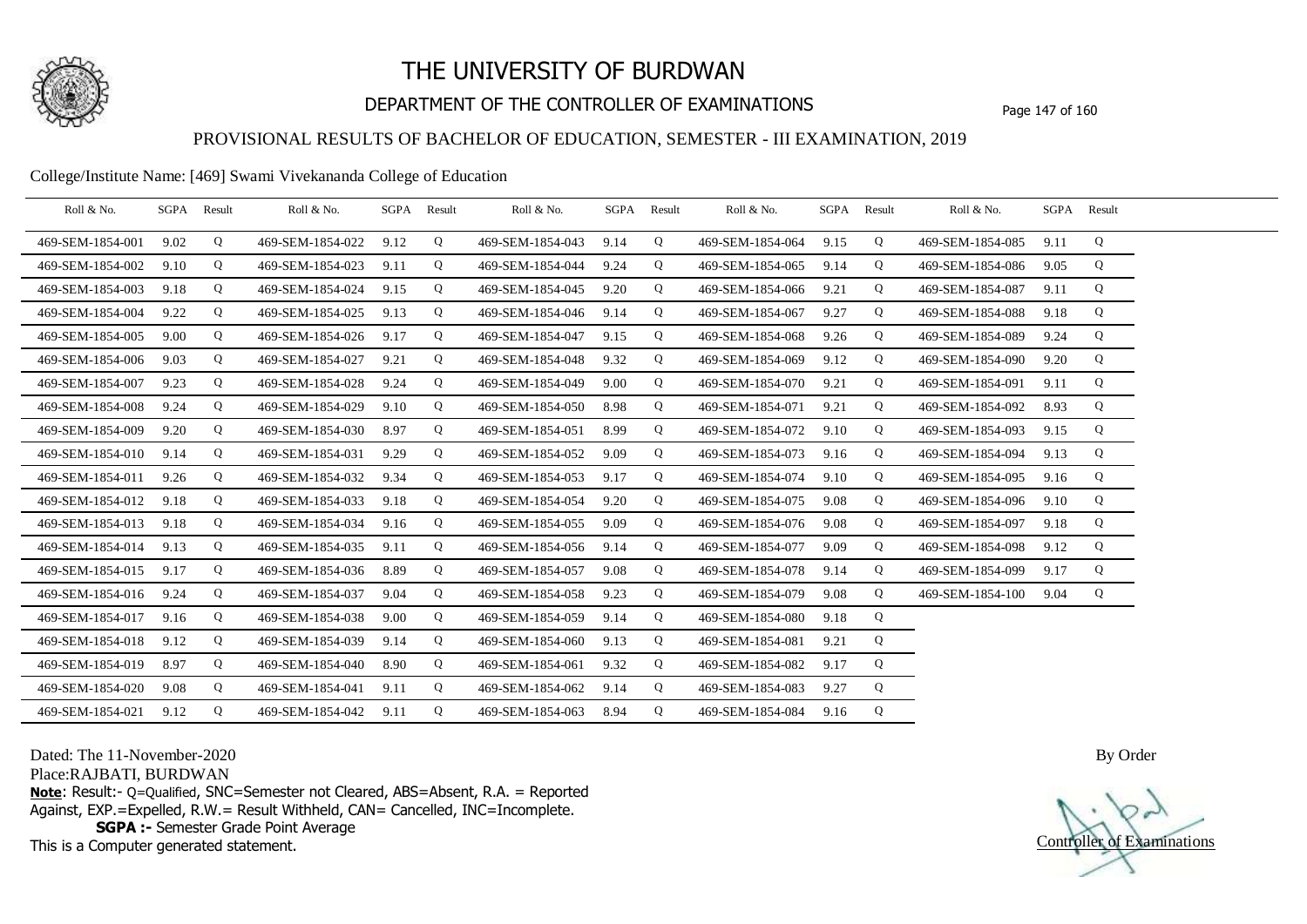

# DEPARTMENT OF THE CONTROLLER OF EXAMINATIONS Page 148 of 160

## PROVISIONAL RESULTS OF BACHELOR OF EDUCATION, SEMESTER - III EXAMINATION, 2019

College/Institute Name: [470] Kotalpur Vidyasagar Teachers Training College

| Roll & No.       | SGPA | Result | Roll & No.       |      | SGPA Result | Roll & No.       | SGPA | Result | Roll & No. | SGPA Result | Roll & No. | SGPA Result |
|------------------|------|--------|------------------|------|-------------|------------------|------|--------|------------|-------------|------------|-------------|
| 470-SEM-1754-044 | 8.94 | Q      | 470-SEM-1854-021 | 9.16 | Q           | 470-SEM-1854-042 | 8.87 | Q      |            |             |            |             |
| 470-SEM-1854-001 | 9.29 | Q      | 470-SEM-1854-022 | 9.34 | Q           | 470-SEM-1854-043 | 9.26 | Q      |            |             |            |             |
| 470-SEM-1854-002 | 9.23 | Q      | 470-SEM-1854-023 | 9.31 | Q           | 470-SEM-1854-044 | 9.25 | Q      |            |             |            |             |
| 470-SEM-1854-003 | 9.00 | Q      | 470-SEM-1854-024 | 9.24 | Q           | 470-SEM-1854-045 | 9.17 | Q      |            |             |            |             |
| 470-SEM-1854-004 | 9.20 | Q      | 470-SEM-1854-025 | 9.15 | Q           | 470-SEM-1854-046 | 9.12 | Q      |            |             |            |             |
| 470-SEM-1854-005 | 9.07 | Q      | 470-SEM-1854-026 | 8.87 | Q           | 470-SEM-1854-047 | 9.04 | Q      |            |             |            |             |
| 470-SEM-1854-006 | 9.04 | Q      | 470-SEM-1854-027 | 9.07 | Q           | 470-SEM-1854-048 | 9.04 | Q      |            |             |            |             |
| 470-SEM-1854-007 | 9.09 | Q      | 470-SEM-1854-028 | 9.13 | Q           | 470-SEM-1854-049 | 9.01 | Q      |            |             |            |             |
| 470-SEM-1854-008 | 8.90 | Q      | 470-SEM-1854-029 | 8.98 | Q           | 470-SEM-1854-050 | 9.26 | Q      |            |             |            |             |
| 470-SEM-1854-009 | 9.01 | Q      | 470-SEM-1854-030 | 8.85 | Q           |                  |      |        |            |             |            |             |
| 470-SEM-1854-010 | 8.94 | Q      | 470-SEM-1854-031 | 9.18 | Q           |                  |      |        |            |             |            |             |
| 470-SEM-1854-011 | 9.19 | Q      | 470-SEM-1854-032 | 9.06 | Q           |                  |      |        |            |             |            |             |
| 470-SEM-1854-012 | 9.19 | Q      | 470-SEM-1854-033 | 9.12 | Q           |                  |      |        |            |             |            |             |
| 470-SEM-1854-013 | 8.94 | Q      | 470-SEM-1854-034 | 8.75 | Q           |                  |      |        |            |             |            |             |
| 470-SEM-1854-014 | 9.17 | Q      | 470-SEM-1854-035 | 9.31 | Q           |                  |      |        |            |             |            |             |
| 470-SEM-1854-015 | 9.24 | Q      | 470-SEM-1854-036 | 9.14 | Q           |                  |      |        |            |             |            |             |
| 470-SEM-1854-016 | 9.16 | Q      | 470-SEM-1854-037 | 9.10 | Q           |                  |      |        |            |             |            |             |
| 470-SEM-1854-017 | 9.16 | Q      | 470-SEM-1854-038 | 8.95 | Q           |                  |      |        |            |             |            |             |
| 470-SEM-1854-018 | 9.04 | Q      | 470-SEM-1854-039 | 9.03 | Q           |                  |      |        |            |             |            |             |
| 470-SEM-1854-019 | 8.97 | Q      | 470-SEM-1854-040 | 9.08 | Q           |                  |      |        |            |             |            |             |
| 470-SEM-1854-020 | 9.16 | Q      | 470-SEM-1854-041 | 9.07 | Q           |                  |      |        |            |             |            |             |

Dated: The 11-November-2020

Place:RAJBATI, BURDWAN

**Note**: Result:- Q=Qualified, SNC=Semester not Cleared, ABS=Absent, R.A. = Reported Against, EXP.=Expelled, R.W.= Result Withheld, CAN= Cancelled, INC=Incomplete. **SGPA :-** Semester Grade Point Average

This is a Computer generated statement.

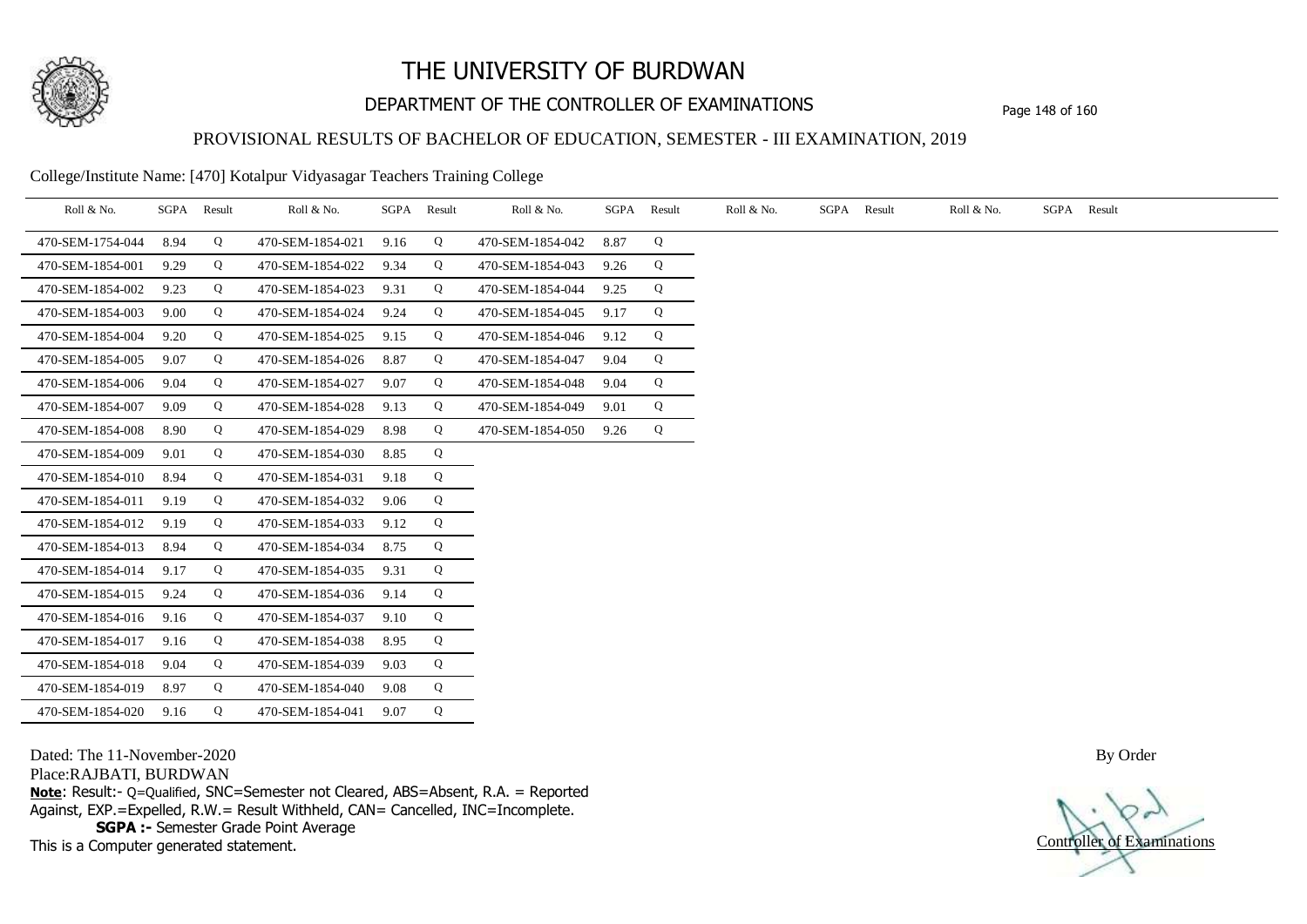

# DEPARTMENT OF THE CONTROLLER OF EXAMINATIONS Page 149 of 160

### PROVISIONAL RESULTS OF BACHELOR OF EDUCATION, SEMESTER - III EXAMINATION, 2019

College/Institute Name: [471] Beta College of Education

| Roll & No.       | SGPA Result |   | Roll & No.       |      | SGPA Result | Roll & No.       | SGPA Result |   | Roll & No. | SGPA Result | Roll & No. | SGPA Result |
|------------------|-------------|---|------------------|------|-------------|------------------|-------------|---|------------|-------------|------------|-------------|
| 471-SEM-1754-029 | 8.92        | Q | 471-SEM-1854-021 | 8.97 | Q           | 471-SEM-1854-043 | 8.97        | Q |            |             |            |             |
| 471-SEM-1854-001 | 9.17        | Q | 471-SEM-1854-022 | 9.27 | Q           | 471-SEM-1854-044 | 8.84        | Q |            |             |            |             |
| 471-SEM-1854-002 | 9.09        | Q | 471-SEM-1854-023 | 9.14 | Q           | 471-SEM-1854-045 | 9.60        | Q |            |             |            |             |
| 471-SEM-1854-003 | 9.06        | Q | 471-SEM-1854-024 | 9.34 | Q           | 471-SEM-1854-046 | 9.60        | Q |            |             |            |             |
| 471-SEM-1854-004 | 9.37        | Q | 471-SEM-1854-025 | 8.84 | Q           | 471-SEM-1854-047 | 9.04        | Q |            |             |            |             |
| 471-SEM-1854-005 | 8.37        | Q | 471-SEM-1854-026 | 8.58 | Q           | 471-SEM-1854-048 | 9.15        | Q |            |             |            |             |
| 471-SEM-1854-006 | 9.45        | Q | 471-SEM-1854-027 | 9.22 | Q           | 471-SEM-1854-049 | 9.40        | Q |            |             |            |             |
| 471-SEM-1854-007 | 9.28        | Q | 471-SEM-1854-028 | 9.44 | Q           | 471-SEM-1854-050 | 8.86        | Q |            |             |            |             |
| 471-SEM-1854-008 | 8.87        | Q | 471-SEM-1854-029 | 9.25 | Q           |                  |             |   |            |             |            |             |
| 471-SEM-1854-009 | 9.25        | Q | 471-SEM-1854-030 | 8.93 | Q           |                  |             |   |            |             |            |             |
| 471-SEM-1854-010 | 9.38        | Q | 471-SEM-1854-031 | 9.23 | Q           |                  |             |   |            |             |            |             |
| 471-SEM-1854-011 | 9.33        | Q | 471-SEM-1854-032 | 8.89 | Q           |                  |             |   |            |             |            |             |
| 471-SEM-1854-012 | 9.44        | Q | 471-SEM-1854-033 | 9.56 | Q           |                  |             |   |            |             |            |             |
| 471-SEM-1854-013 | 8.98        | Q | 471-SEM-1854-034 | 9.26 | Q           |                  |             |   |            |             |            |             |
| 471-SEM-1854-014 | 9.11        | Q | 471-SEM-1854-036 | 9.15 | Q           |                  |             |   |            |             |            |             |
| 471-SEM-1854-015 | 8.87        | Q | 471-SEM-1854-037 | 9.54 | Q           |                  |             |   |            |             |            |             |
| 471-SEM-1854-016 | 8.96        | Q | 471-SEM-1854-038 | 9.22 | Q           |                  |             |   |            |             |            |             |
| 471-SEM-1854-017 | 9.32        | Q | 471-SEM-1854-039 | 9.17 | Q           |                  |             |   |            |             |            |             |
| 471-SEM-1854-018 | 9.36        | Q | 471-SEM-1854-040 | 9.05 | Q           |                  |             |   |            |             |            |             |
| 471-SEM-1854-019 | 8.86        | Q | 471-SEM-1854-041 | 8.95 | Q           |                  |             |   |            |             |            |             |
| 471-SEM-1854-020 | 8.97        | Q | 471-SEM-1854-042 |      | <b>SNC</b>  |                  |             |   |            |             |            |             |

Dated: The 11-November-2020

Place:RAJBATI, BURDWAN

**Note**: Result:- Q=Qualified, SNC=Semester not Cleared, ABS=Absent, R.A. = Reported Against, EXP.=Expelled, R.W.= Result Withheld, CAN= Cancelled, INC=Incomplete. **SGPA :-** Semester Grade Point Average

This is a Computer generated statement.

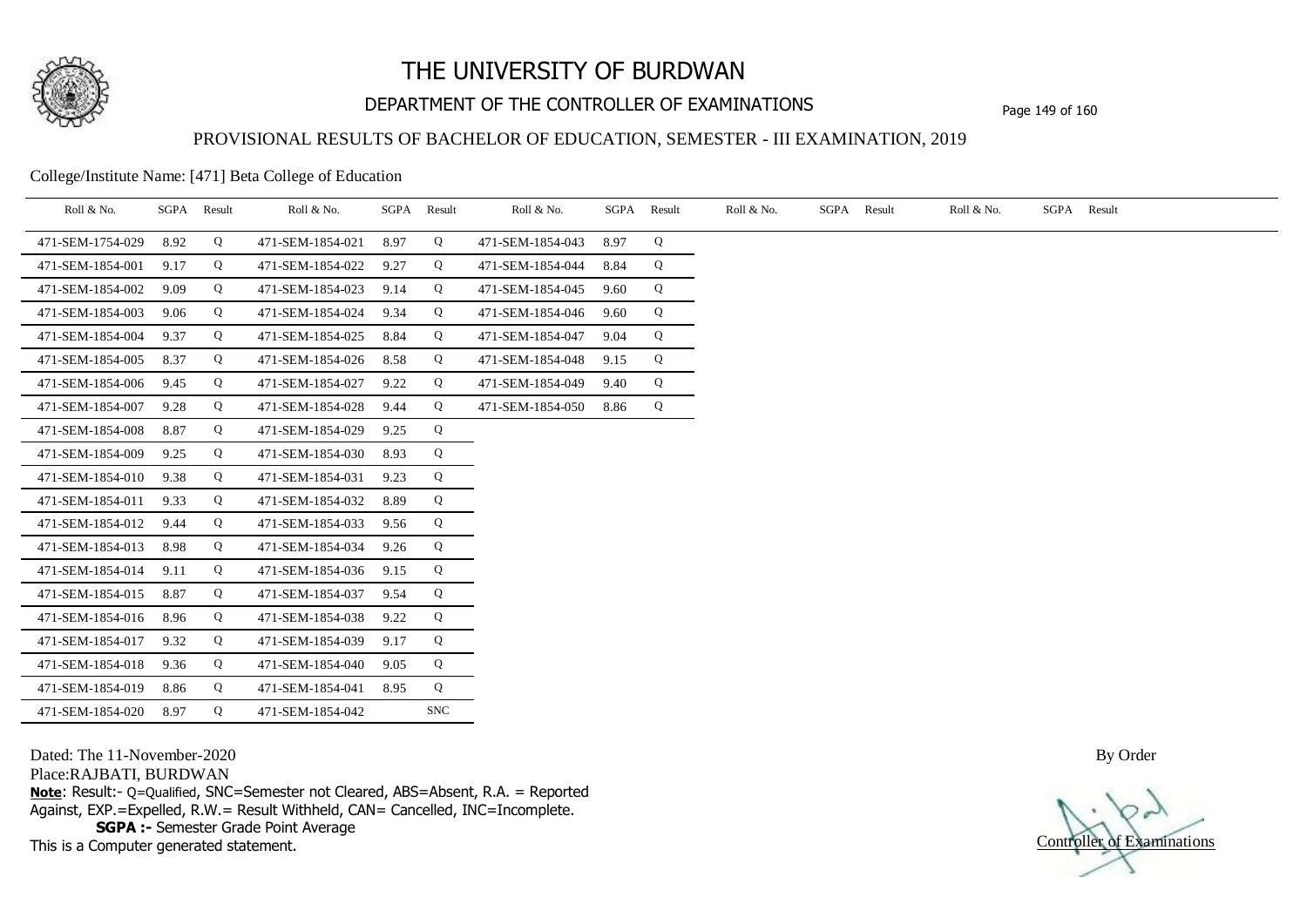

# DEPARTMENT OF THE CONTROLLER OF EXAMINATIONS Page 150 of 160

### PROVISIONAL RESULTS OF BACHELOR OF EDUCATION, SEMESTER - III EXAMINATION, 2019

College/Institute Name: [472] Bengal Institute for Educational Studies

| Roll & No.       | SGPA | Result | Roll & No.       | SGPA | Result | Roll & No.       | SGPA | Result | Roll & No. | SGPA Result | Roll & No. | SGPA Result |
|------------------|------|--------|------------------|------|--------|------------------|------|--------|------------|-------------|------------|-------------|
| 472-SEM-1754-038 | 7.83 | Q      | 472-SEM-1854-023 | 7.98 | Q      | 472-SEM-1854-044 | 8.03 | Q      |            |             |            |             |
| 472-SEM-1854-001 | 7.92 | Q      | 472-SEM-1854-024 | 7.80 | Q      | 472-SEM-1854-045 | 8.27 | Q      |            |             |            |             |
| 472-SEM-1854-002 | 8.36 | Q      | 472-SEM-1854-025 | 8.08 | Q      | 472-SEM-1854-046 | 8.02 | Q      |            |             |            |             |
| 472-SEM-1854-003 | 7.79 | Q      | 472-SEM-1854-026 | 8.09 | Q      | 472-SEM-1854-047 | 7.88 | Q      |            |             |            |             |
| 472-SEM-1854-004 | 7.86 | Q      | 472-SEM-1854-027 | 8.03 | Q      | 472-SEM-1854-048 | 7.97 | Q      |            |             |            |             |
| 472-SEM-1854-005 | 8.07 | Q      | 472-SEM-1854-028 | 8.13 | Q      | 472-SEM-1854-049 | 7.91 | Q      |            |             |            |             |
| 472-SEM-1854-006 | 7.90 | Q      | 472-SEM-1854-029 | 7.92 | Q      | 472-SEM-1854-050 | 8.15 | Q      |            |             |            |             |
| 472-SEM-1854-007 | 7.81 | Q      | 472-SEM-1854-030 | 7.91 | Q      |                  |      |        |            |             |            |             |
| 472-SEM-1854-010 | 7.81 | Q      | 472-SEM-1854-031 | 8.04 | Q      |                  |      |        |            |             |            |             |
| 472-SEM-1854-011 | 8.12 | Q      | 472-SEM-1854-032 | 7.95 | Q      |                  |      |        |            |             |            |             |
| 472-SEM-1854-012 | 7.86 | Q      | 472-SEM-1854-033 | 7.91 | Q      |                  |      |        |            |             |            |             |
| 472-SEM-1854-013 | 8.10 | Q      | 472-SEM-1854-034 | 8.06 | Q      |                  |      |        |            |             |            |             |
| 472-SEM-1854-014 | 7.79 | Q      | 472-SEM-1854-035 | 7.80 | Q      |                  |      |        |            |             |            |             |
| 472-SEM-1854-015 | 7.96 | Q      | 472-SEM-1854-036 | 7.81 | Q      |                  |      |        |            |             |            |             |
| 472-SEM-1854-016 | 8.44 | Q      | 472-SEM-1854-037 | 7.98 | Q      |                  |      |        |            |             |            |             |
| 472-SEM-1854-017 | 8.06 | Q      | 472-SEM-1854-038 | 8.19 | Q      |                  |      |        |            |             |            |             |
| 472-SEM-1854-018 | 7.84 | Q      | 472-SEM-1854-039 | 7.76 | Q      |                  |      |        |            |             |            |             |
| 472-SEM-1854-019 | 7.87 | Q      | 472-SEM-1854-040 | 7.96 | Q      |                  |      |        |            |             |            |             |
| 472-SEM-1854-020 | 7.99 | Q      | 472-SEM-1854-041 | 8.08 | Q      |                  |      |        |            |             |            |             |
| 472-SEM-1854-021 | 7.90 | Q      | 472-SEM-1854-042 | 7.87 | Q      |                  |      |        |            |             |            |             |
| 472-SEM-1854-022 | 7.94 | Q      | 472-SEM-1854-043 | 7.95 | Q      |                  |      |        |            |             |            |             |

Dated: The 11-November-2020

Place:RAJBATI, BURDWAN

**Note**: Result:- Q=Qualified, SNC=Semester not Cleared, ABS=Absent, R.A. = Reported Against, EXP.=Expelled, R.W.= Result Withheld, CAN= Cancelled, INC=Incomplete. **SGPA :-** Semester Grade Point Average

This is a Computer generated statement.

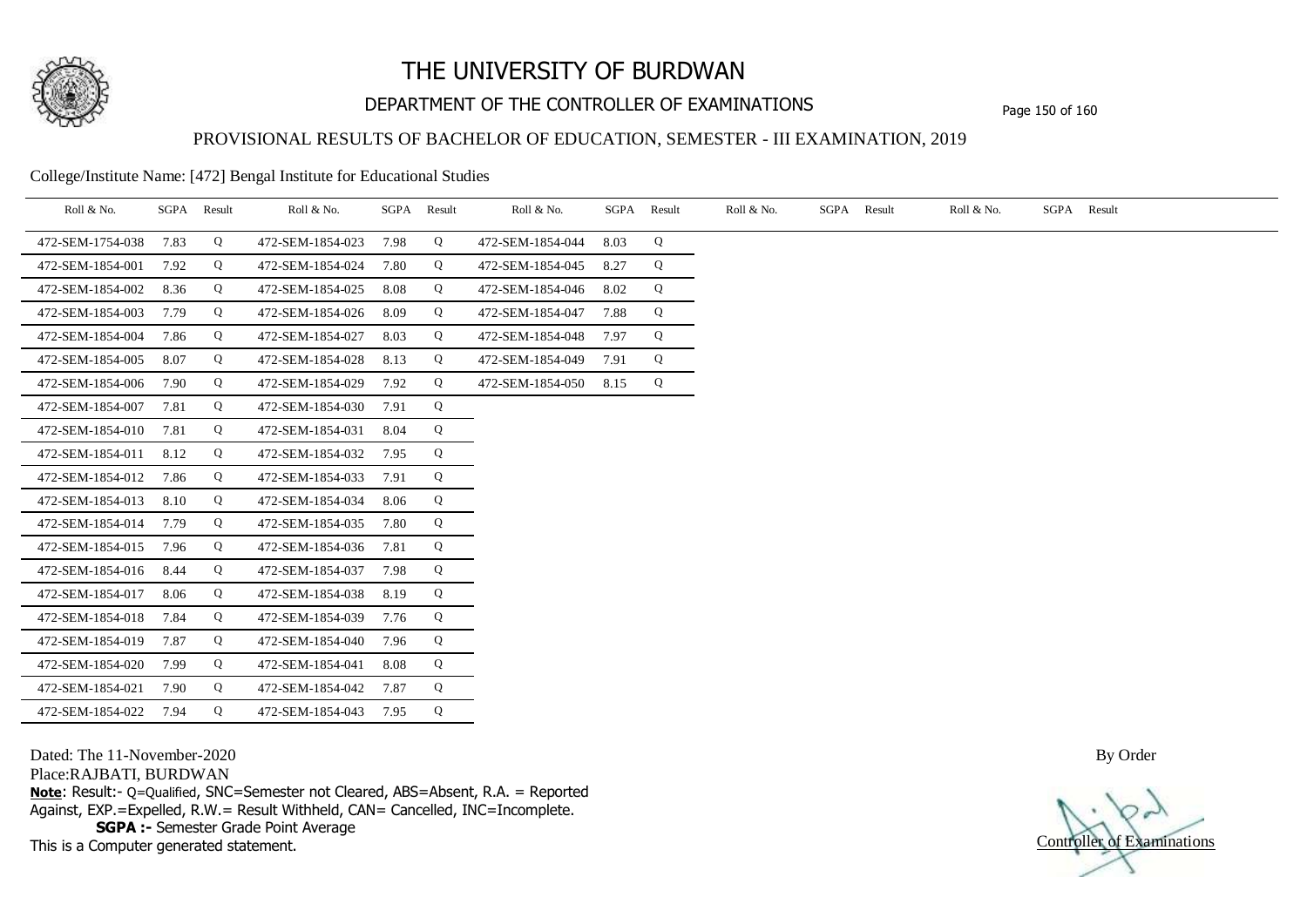

# DEPARTMENT OF THE CONTROLLER OF EXAMINATIONS Page 151 of 160

### PROVISIONAL RESULTS OF BACHELOR OF EDUCATION, SEMESTER - III EXAMINATION, 2019

### College/Institute Name: [473] Ainel College of Education (B.Ed)

| Roll & No.       | SGPA Result |   | Roll & No.       |      | SGPA Result | Roll & No.       |      | SGPA Result | Roll & No.       |      | SGPA Result | Roll & No.       |      | SGPA Result |  |
|------------------|-------------|---|------------------|------|-------------|------------------|------|-------------|------------------|------|-------------|------------------|------|-------------|--|
| 473-SEM-1854-001 | 9.50        | Q | 473-SEM-1854-022 | 9.11 | Q           | 473-SEM-1854-043 | 9.22 | Q           | 473-SEM-1854-064 | 9.04 | Q           | 473-SEM-1854-085 | 9.05 | Q           |  |
| 473-SEM-1854-002 | 9.35        | Q | 473-SEM-1854-023 | 9.21 | Q           | 473-SEM-1854-044 | 9.08 | Q           | 473-SEM-1854-065 | 9.03 | Q           | 473-SEM-1854-086 | 9.10 | Q           |  |
| 473-SEM-1854-003 | 9.36        | Q | 473-SEM-1854-024 | 9.00 | Q           | 473-SEM-1854-045 | 9.17 | Q           | 473-SEM-1854-066 | 8.97 | Q           | 473-SEM-1854-087 | 9.14 | Q           |  |
| 473-SEM-1854-004 | 9.16        | Q | 473-SEM-1854-025 | 9.14 | Q           | 473-SEM-1854-046 | 9.28 | Q           | 473-SEM-1854-067 | 9.06 | Q           | 473-SEM-1854-088 | 9.10 | Q           |  |
| 473-SEM-1854-005 | 9.10        | Q | 473-SEM-1854-026 | 9.38 | Q           | 473-SEM-1854-047 | 9.16 | Q           | 473-SEM-1854-068 | 9.20 | Q           | 473-SEM-1854-089 | 9.22 | Q           |  |
| 473-SEM-1854-006 | 9.09        | Q | 473-SEM-1854-027 | 9.01 | Q           | 473-SEM-1854-048 | 9.06 | Q           | 473-SEM-1854-069 | 9.08 | Q           | 473-SEM-1854-090 | 8.94 | Q           |  |
| 473-SEM-1854-007 | 9.09        | Q | 473-SEM-1854-028 | 9.20 | Q           | 473-SEM-1854-049 | 9.01 | Q           | 473-SEM-1854-070 | 9.14 | Q           | 473-SEM-1854-091 | 9.11 | Q           |  |
| 473-SEM-1854-008 | 9.04        | Q | 473-SEM-1854-029 | 9.42 | Q           | 473-SEM-1854-050 | 9.12 | Q           | 473-SEM-1854-071 | 9.09 | Q           | 473-SEM-1854-092 | 9.00 | Q           |  |
| 473-SEM-1854-009 | 9.46        | Q | 473-SEM-1854-030 | 9.14 | Q           | 473-SEM-1854-051 | 9.04 | Q           | 473-SEM-1854-072 | 9.36 | Q           | 473-SEM-1854-093 | 8.99 | Q           |  |
| 473-SEM-1854-010 | 9.16        | Q | 473-SEM-1854-031 | 9.04 | Q           | 473-SEM-1854-052 | 9.34 | Q           | 473-SEM-1854-073 | 9.19 | Q           | 473-SEM-1854-094 | 9.17 | Q           |  |
| 473-SEM-1854-011 | 8.96        | Q | 473-SEM-1854-032 | 9.22 | Q           | 473-SEM-1854-053 | 9.09 | Q           | 473-SEM-1854-074 | 8.99 | Q           | 473-SEM-1854-095 | 9.52 | Q           |  |
| 473-SEM-1854-012 | 9.04        | Q | 473-SEM-1854-033 | 8.98 | Q           | 473-SEM-1854-054 | 8.96 | Q           | 473-SEM-1854-075 | 9.07 | Q           | 473-SEM-1854-096 | 9.18 | Q           |  |
| 473-SEM-1854-013 | 8.96        | Q | 473-SEM-1854-034 | 9.13 | Q           | 473-SEM-1854-055 | 8.98 | Q           | 473-SEM-1854-076 | 9.20 | Q           | 473-SEM-1854-097 | 9.16 | Q           |  |
| 473-SEM-1854-014 | 9.11        | Q | 473-SEM-1854-035 | 9.05 | Q           | 473-SEM-1854-056 | 9.06 | Q           | 473-SEM-1854-077 | 8.95 | Q           | 473-SEM-1854-098 | 9.16 | Q           |  |
| 473-SEM-1854-015 | 9.37        | Q | 473-SEM-1854-036 | 9.08 | Q           | 473-SEM-1854-057 | 9.13 | Q           | 473-SEM-1854-078 | 9.10 | Q           | 473-SEM-1854-099 | 9.42 | Q           |  |
| 473-SEM-1854-016 | 9.06        | Q | 473-SEM-1854-037 | 9.38 | Q           | 473-SEM-1854-058 | 9.34 | Q           | 473-SEM-1854-079 | 9.06 | Q           | 473-SEM-1854-100 | 9.36 | Q           |  |
| 473-SEM-1854-017 | 8.97        | Q | 473-SEM-1854-038 | 9.00 | Q           | 473-SEM-1854-059 | 9.48 | Q           | 473-SEM-1854-080 | 9.22 | Q           |                  |      |             |  |
| 473-SEM-1854-018 | 8.98        | Q | 473-SEM-1854-039 | 9.20 | Q           | 473-SEM-1854-060 | 9.08 | Q           | 473-SEM-1854-081 | 8.98 | Q           |                  |      |             |  |
| 473-SEM-1854-019 | 9.16        | Q | 473-SEM-1854-040 | 9.32 | Q           | 473-SEM-1854-061 | 9.36 | Q           | 473-SEM-1854-082 | 9.11 | Q           |                  |      |             |  |
| 473-SEM-1854-020 | 8.96        | Q | 473-SEM-1854-041 | 9.09 | Q           | 473-SEM-1854-062 | 9.20 | Q           | 473-SEM-1854-083 | 9.10 | Q           |                  |      |             |  |
| 473-SEM-1854-021 | 9.23        | Q | 473-SEM-1854-042 | 9.20 | Q           | 473-SEM-1854-063 | 9.14 | Q           | 473-SEM-1854-084 | 9.14 | Q           |                  |      |             |  |

Dated: The 11-November-2020

Place:RAJBATI, BURDWAN

**Note**: Result:- Q=Qualified, SNC=Semester not Cleared, ABS=Absent, R.A. = Reported Against, EXP.=Expelled, R.W.= Result Withheld, CAN= Cancelled, INC=Incomplete. **SGPA :-** Semester Grade Point Average

This is a Computer generated statement.

Controller of Examinations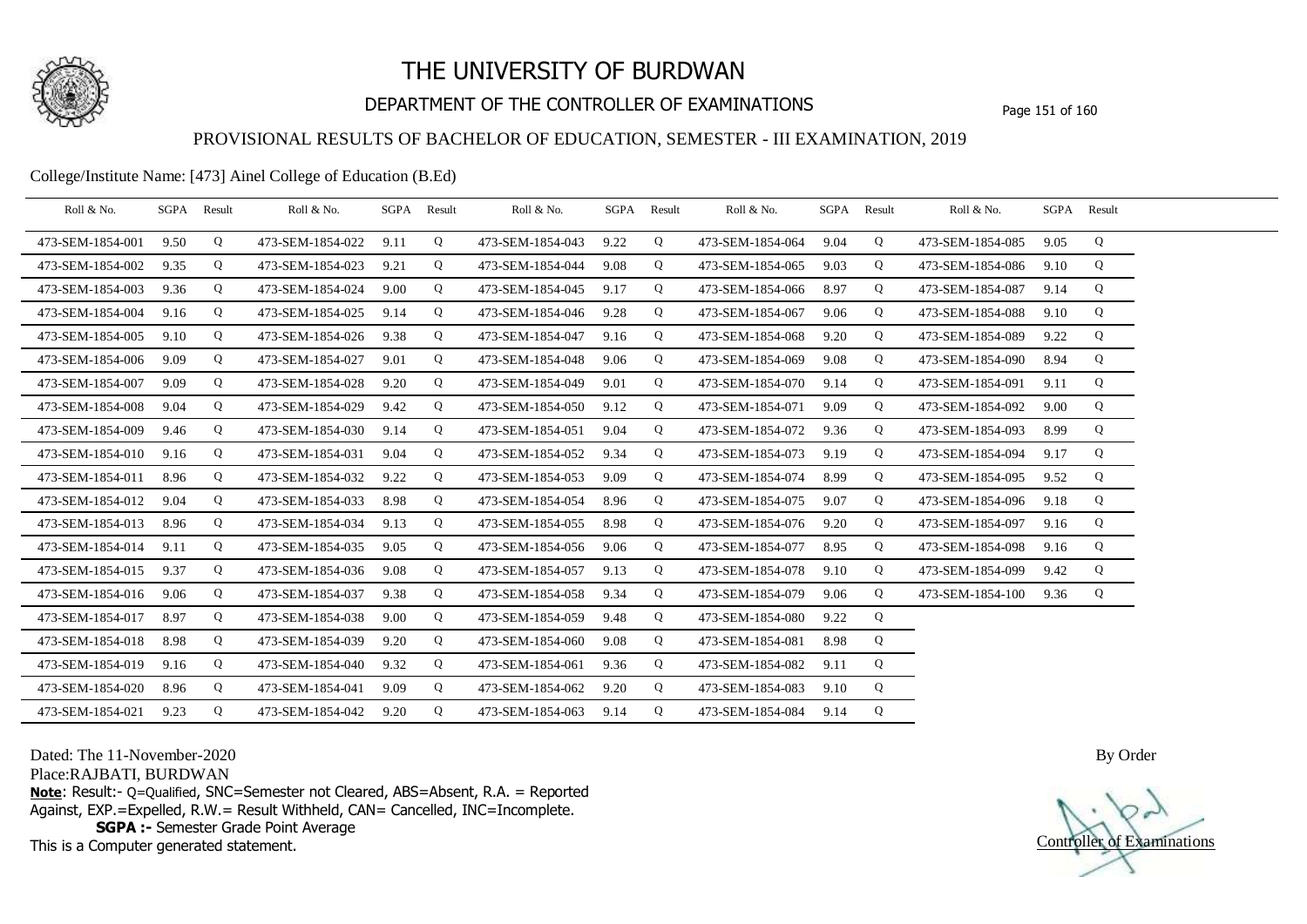

# DEPARTMENT OF THE CONTROLLER OF EXAMINATIONS Page 152 of 160

## PROVISIONAL RESULTS OF BACHELOR OF EDUCATION, SEMESTER - III EXAMINATION, 2019

#### College/Institute Name: [474] Bishnupada Sarkar College of Education

| Roll & No.       |      | SGPA Result | Roll & No.       |      | SGPA Result | Roll & No.       |      | SGPA Result | Roll & No.       |      | SGPA Result | Roll & No.       |      | SGPA Result |  |
|------------------|------|-------------|------------------|------|-------------|------------------|------|-------------|------------------|------|-------------|------------------|------|-------------|--|
| 474-SEM-1754-019 | 9.24 | Q           | 474-SEM-1854-022 | 9.25 | Q           | 474-SEM-1854-043 | 9.34 | Q           | 474-SEM-1854-064 | 9.29 | Q           | 474-SEM-1854-087 | 9.34 | Q           |  |
| 474-SEM-1854-001 | 9.16 | Q           | 474-SEM-1854-023 | 9.52 | Q           | 474-SEM-1854-044 | 9.33 | Q           | 474-SEM-1854-065 | 9.32 | Q           | 474-SEM-1854-089 | 9.27 | Q           |  |
| 474-SEM-1854-002 | 9.37 | Q           | 474-SEM-1854-024 | 9.44 | Q           | 474-SEM-1854-045 | 9.45 | Q           | 474-SEM-1854-067 | 9.39 | Q           | 474-SEM-1854-090 | 9.12 | Q           |  |
| 474-SEM-1854-003 | 9.27 | Q           | 474-SEM-1854-025 | 9.23 | Q           | 474-SEM-1854-046 | 9.35 | Q           | 474-SEM-1854-068 | 9.58 | Q           | 474-SEM-1854-091 | 9.23 | Q           |  |
| 474-SEM-1854-004 | 9.22 | Q           | 474-SEM-1854-026 | 9.38 | Q           | 474-SEM-1854-047 | 9.29 | Q           | 474-SEM-1854-069 | 9.40 | Q           | 474-SEM-1854-092 | 9.39 | Q           |  |
| 474-SEM-1854-005 | 9.03 | Q           | 474-SEM-1854-027 | 9.29 | Q           | 474-SEM-1854-048 | 9.53 | Q           | 474-SEM-1854-070 | 9.39 | Q           | 474-SEM-1854-093 | 9.31 | Q           |  |
| 474-SEM-1854-006 | 9.20 | Q           | 474-SEM-1854-028 | 9.34 | Q           | 474-SEM-1854-049 | 9.41 | Q           | 474-SEM-1854-071 | 9.15 | Q           | 474-SEM-1854-094 | 9.19 | Q           |  |
| 474-SEM-1854-007 | 9.36 | Q           | 474-SEM-1854-029 | 9.29 | Q           | 474-SEM-1854-050 | 9.32 | Q           | 474-SEM-1854-072 | 9.40 | Q           | 474-SEM-1854-095 | 9.35 | Q           |  |
| 474-SEM-1854-008 | 9.35 | Q           | 474-SEM-1854-030 | 9.35 | Q           | 474-SEM-1854-051 | 9.21 | Q           | 474-SEM-1854-073 | 9.29 | Q           | 474-SEM-1854-096 | 9.36 | Q           |  |
| 474-SEM-1854-009 | 9.15 | Q           | 474-SEM-1854-031 | 9.37 | Q           | 474-SEM-1854-052 | 9.36 | Q           | 474-SEM-1854-074 | 9.34 | Q           | 474-SEM-1854-097 | 9.14 | Q           |  |
| 474-SEM-1854-010 | 9.34 | Q           | 474-SEM-1854-032 | 9.26 | Q           | 474-SEM-1854-053 | 9.27 | Q           | 474-SEM-1854-075 | 9.38 | Q           | 474-SEM-1854-098 | 9.30 | Q           |  |
| 474-SEM-1854-011 | 9.28 | Q           | 474-SEM-1854-033 | 9.29 | Q           | 474-SEM-1854-054 | 9.19 | Q           | 474-SEM-1854-076 | 9.39 | Q           | 474-SEM-1854-099 | 9.31 | Q           |  |
| 474-SEM-1854-012 | 9.38 | Q           | 474-SEM-1854-034 | 9.35 | Q           | 474-SEM-1854-055 | 9.31 | Q           | 474-SEM-1854-077 | 9.29 | Q           | 474-SEM-1854-100 | 9.47 | Q           |  |
| 474-SEM-1854-013 | 9.25 | Q           | 474-SEM-1854-035 | 9.29 | Q           | 474-SEM-1854-056 | 9.21 | Q           | 474-SEM-1854-078 | 9.56 | Q           |                  |      |             |  |
| 474-SEM-1854-015 |      | <b>SNC</b>  | 474-SEM-1854-036 | 9.37 | Q           | 474-SEM-1854-057 | 9.24 | Q           | 474-SEM-1854-079 | 9.18 | Q           |                  |      |             |  |
| 474-SEM-1854-016 | 9.30 | Q           | 474-SEM-1854-037 | 9.31 | Q           | 474-SEM-1854-058 | 9.25 | Q           | 474-SEM-1854-080 | 9.27 | Q           |                  |      |             |  |
| 474-SEM-1854-017 | 9.36 | Q           | 474-SEM-1854-038 | 9.29 | Q           | 474-SEM-1854-059 | 9.46 | Q           | 474-SEM-1854-081 | 9.20 | Q           |                  |      |             |  |
| 474-SEM-1854-018 | 9.40 | Q           | 474-SEM-1854-039 | 9.36 | Q           | 474-SEM-1854-060 | 9.30 | Q           | 474-SEM-1854-082 | 9.28 | Q           |                  |      |             |  |
| 474-SEM-1854-019 | 9.27 | Q           | 474-SEM-1854-040 | 9.24 | Q           | 474-SEM-1854-061 | 9.46 | Q           | 474-SEM-1854-083 | 9.17 | Q           |                  |      |             |  |
| 474-SEM-1854-020 | 9.39 | Q           | 474-SEM-1854-041 | 9.48 | Q           | 474-SEM-1854-062 | 9.32 | Q           | 474-SEM-1854-084 | 9.31 | Q           |                  |      |             |  |
| 474-SEM-1854-021 | 9.32 | Q           | 474-SEM-1854-042 | 9.26 | Q           | 474-SEM-1854-063 | 9.25 | Q           | 474-SEM-1854-085 | 9.62 | Q           |                  |      |             |  |

Dated: The 11-November-2020

Place:RAJBATI, BURDWAN

**Note**: Result:- Q=Qualified, SNC=Semester not Cleared, ABS=Absent, R.A. = Reported Against, EXP.=Expelled, R.W.= Result Withheld, CAN= Cancelled, INC=Incomplete. **SGPA :-** Semester Grade Point Average

This is a Computer generated statement.

Controller of Examinations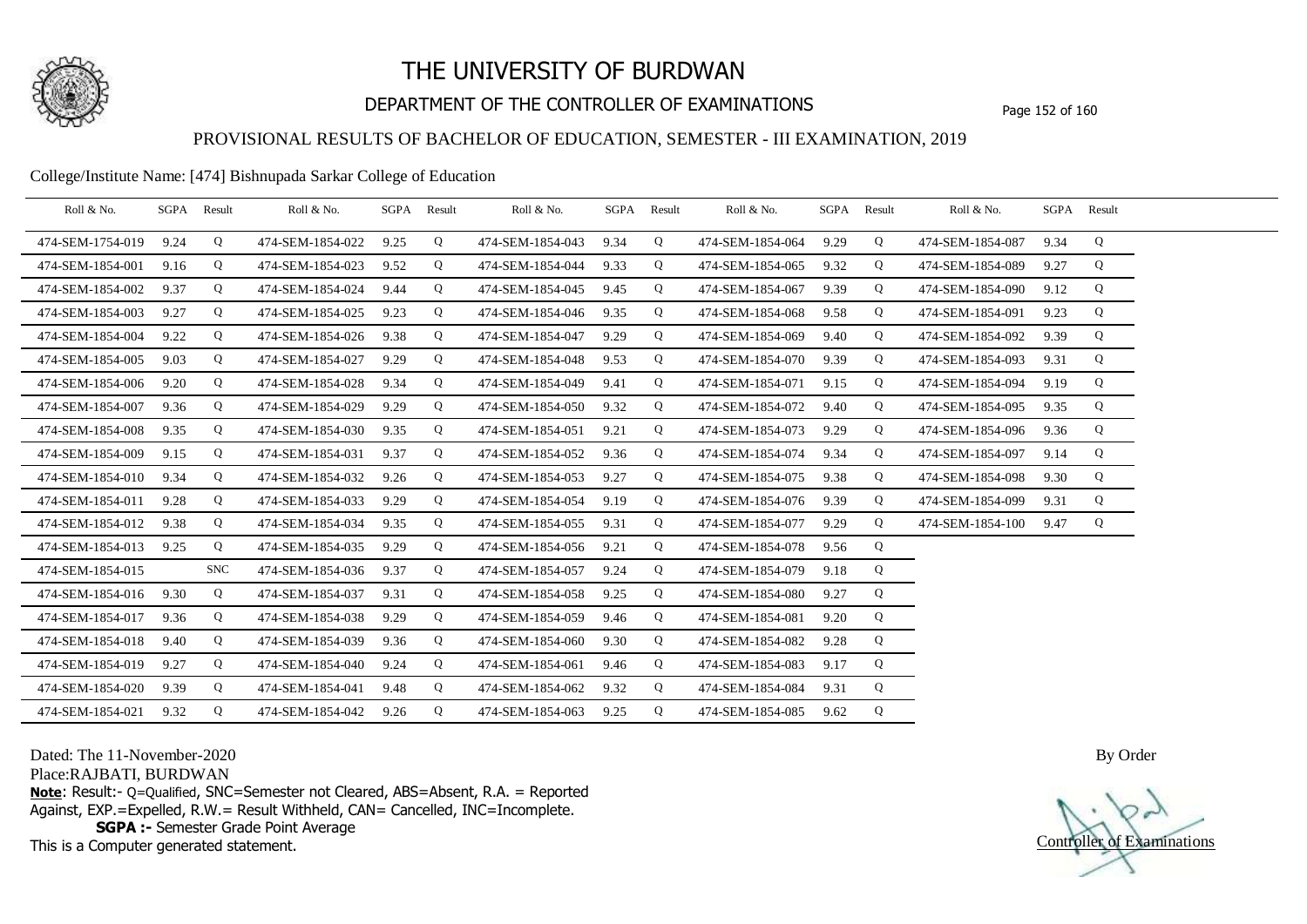

# DEPARTMENT OF THE CONTROLLER OF EXAMINATIONS Page 153 of 160

### PROVISIONAL RESULTS OF BACHELOR OF EDUCATION, SEMESTER - III EXAMINATION, 2019

#### College/Institute Name: [475] Vivekananda Institute of Education

| Roll & No.       | SGPA | Result | Roll & No.       | SGPA Result |   | Roll & No.       | SGPA | Result | Roll & No.       |      | SGPA Result | Roll & No.       |      | SGPA Result |  |
|------------------|------|--------|------------------|-------------|---|------------------|------|--------|------------------|------|-------------|------------------|------|-------------|--|
| 475-SEM-1854-001 | 9.36 | Q      | 475-SEM-1854-023 | 8.97        | Q | 475-SEM-1854-044 | 9.34 | Q      | 475-SEM-1854-065 | 8.86 | Q           | 475-SEM-1854-086 | 9.12 | Q           |  |
| 475-SEM-1854-002 | 9.36 | Q      | 475-SEM-1854-024 | 8.92        | Q | 475-SEM-1854-045 | 9.18 | Q      | 475-SEM-1854-066 | 8.95 | Q           | 475-SEM-1854-087 | 9.34 | Q           |  |
| 475-SEM-1854-003 | 8.96 | Q      | 475-SEM-1854-025 | 9.57        | Q | 475-SEM-1854-046 | 8.88 | Q      | 475-SEM-1854-067 | 9.24 | Q           | 475-SEM-1854-088 | 9.47 | Q           |  |
| 475-SEM-1854-004 | 9.40 | Q      | 475-SEM-1854-026 | 8.99        | Q | 475-SEM-1854-047 | 8.87 | Q      | 475-SEM-1854-068 | 8.73 | Q           | 475-SEM-1854-089 | 9.12 | Q           |  |
| 475-SEM-1854-005 | 9.21 | Q      | 475-SEM-1854-027 | 8.56        | Q | 475-SEM-1854-048 | 8.67 | Q      | 475-SEM-1854-069 | 9.04 | Q           | 475-SEM-1854-090 | 9.29 | Q           |  |
| 475-SEM-1854-006 | 9.28 | Q      | 475-SEM-1854-028 | 9.34        | Q | 475-SEM-1854-049 | 9.33 | Q      | 475-SEM-1854-070 | 9.40 | Q           | 475-SEM-1854-091 | 8.86 | Q           |  |
| 475-SEM-1854-007 | 9.44 | Q      | 475-SEM-1854-029 | 8.74        | Q | 475-SEM-1854-050 | 9.42 | Q      | 475-SEM-1854-071 | 9.14 | Q           | 475-SEM-1854-092 | 9.44 | Q           |  |
| 475-SEM-1854-008 | 8.95 | Q      | 475-SEM-1854-030 | 9.18        | Q | 475-SEM-1854-051 | 9.26 | Q      | 475-SEM-1854-072 | 8.88 | Q           | 475-SEM-1854-093 | 9.34 | Q           |  |
| 475-SEM-1854-010 | 9.18 | Q      | 475-SEM-1854-031 | 8.82        | Q | 475-SEM-1854-052 | 9.19 | Q      | 475-SEM-1854-073 | 8.94 | Q           | 475-SEM-1854-094 | 9.21 | Q           |  |
| 475-SEM-1854-011 | 9.28 | Q      | 475-SEM-1854-032 | 9.34        | Q | 475-SEM-1854-053 | 9.29 | Q      | 475-SEM-1854-074 | 9.24 | Q           | 475-SEM-1854-095 | 9.41 | Q           |  |
| 475-SEM-1854-012 | 8.90 | Q      | 475-SEM-1854-033 | 9.24        | Q | 475-SEM-1854-054 | 8.82 | Q      | 475-SEM-1854-075 | 9.30 | Q           | 475-SEM-1854-096 | 9.16 | Q           |  |
| 475-SEM-1854-013 | 9.17 | Q      | 475-SEM-1854-034 | 9.16        | Q | 475-SEM-1854-055 | 9.63 | Q      | 475-SEM-1854-076 | 9.32 | Q           | 475-SEM-1854-097 | 9.32 | Q           |  |
| 475-SEM-1854-014 | 8.82 | Q      | 475-SEM-1854-035 | 9.02        | Q | 475-SEM-1854-056 | 8.80 | Q      | 475-SEM-1854-077 | 9.18 | Q           | 475-SEM-1854-098 | 8.78 | Q           |  |
| 475-SEM-1854-015 | 8.88 | Q      | 475-SEM-1854-036 | 8.88        | Q | 475-SEM-1854-057 | 9.21 | Q      | 475-SEM-1854-078 | 8.97 | Q           | 475-SEM-1854-099 | 8.93 | Q           |  |
| 475-SEM-1854-016 | 8.90 | Q      | 475-SEM-1854-037 | 9.28        | Q | 475-SEM-1854-058 | 9.30 | Q      | 475-SEM-1854-079 | 9.18 | Q           | 475-SEM-1854-100 | 9.66 | Q           |  |
| 475-SEM-1854-017 | 9.40 | Q      | 475-SEM-1854-038 | 9.13        | Q | 475-SEM-1854-059 | 8.64 | Q      | 475-SEM-1854-080 | 9.21 | Q           |                  |      |             |  |
| 475-SEM-1854-018 | 9.19 | Q      | 475-SEM-1854-039 | 8.77        | Q | 475-SEM-1854-060 | 9.38 | Q      | 475-SEM-1854-081 | 8.71 | Q           |                  |      |             |  |
| 475-SEM-1854-019 | 9.12 | Q      | 475-SEM-1854-040 | 9.12        | Q | 475-SEM-1854-061 | 9.09 | Q      | 475-SEM-1854-082 | 9.36 | Q           |                  |      |             |  |
| 475-SEM-1854-020 | 9.38 | Q      | 475-SEM-1854-041 | 9.26        | Q | 475-SEM-1854-062 | 9.25 | Q      | 475-SEM-1854-083 | 9.36 | Q           |                  |      |             |  |
| 475-SEM-1854-021 | 9.07 | Q      | 475-SEM-1854-042 | 9.28        | Q | 475-SEM-1854-063 | 9.11 | Q      | 475-SEM-1854-084 | 8.63 | Q           |                  |      |             |  |
| 475-SEM-1854-022 | 8.84 | Q      | 475-SEM-1854-043 | 9.24        | Q | 475-SEM-1854-064 | 8.79 | Q      | 475-SEM-1854-085 | 9.25 | Q           |                  |      |             |  |

Dated: The 11-November-2020

Place:RAJBATI, BURDWAN

**Note**: Result:- Q=Qualified, SNC=Semester not Cleared, ABS=Absent, R.A. = Reported Against, EXP.=Expelled, R.W.= Result Withheld, CAN= Cancelled, INC=Incomplete. **SGPA :-** Semester Grade Point Average

This is a Computer generated statement.

Controller of Examinations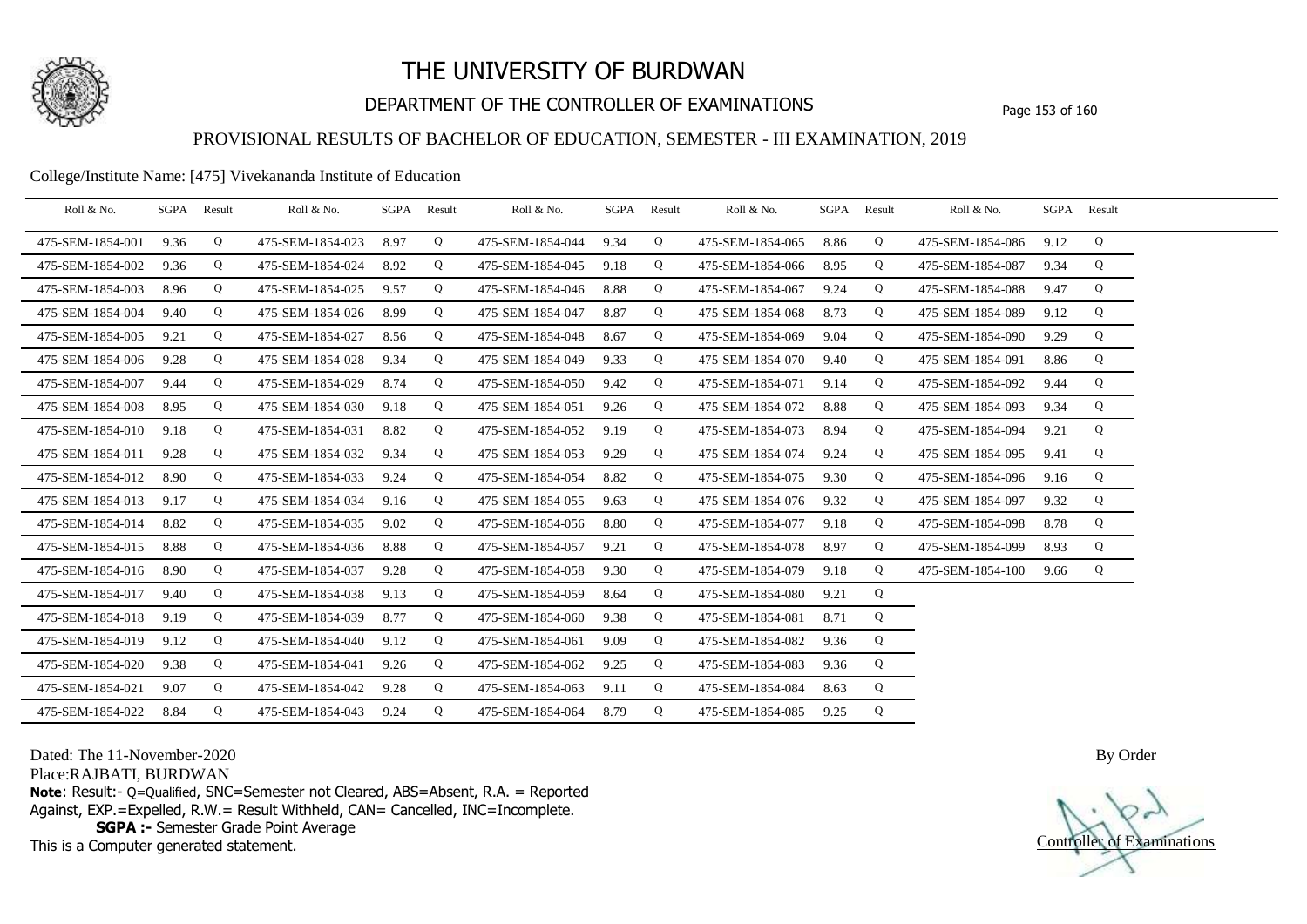

# DEPARTMENT OF THE CONTROLLER OF EXAMINATIONS Page 154 of 160

### PROVISIONAL RESULTS OF BACHELOR OF EDUCATION, SEMESTER - III EXAMINATION, 2019

College/Institute Name: [476] Talandu MR and NC Mohanta College

| Roll & No.       | SGPA | Result | Roll & No.       |      | SGPA Result | Roll & No.       | SGPA | Result | Roll & No. | SGPA Result | Roll & No. | SGPA Result |
|------------------|------|--------|------------------|------|-------------|------------------|------|--------|------------|-------------|------------|-------------|
| 476-SEM-1854-001 | 8.84 | Q      | 476-SEM-1854-022 | 8.43 | Q           | 476-SEM-1854-043 | 8.85 | Q      |            |             |            |             |
| 476-SEM-1854-002 | 8.73 | Q      | 476-SEM-1854-023 | 8.98 | Q           | 476-SEM-1854-044 | 8.71 | Q      |            |             |            |             |
| 476-SEM-1854-003 | 8.83 | Q      | 476-SEM-1854-024 | 8.50 | Q           | 476-SEM-1854-045 | 8.78 | Q      |            |             |            |             |
| 476-SEM-1854-004 | 8.93 | Q      | 476-SEM-1854-025 | 8.62 | Q           | 476-SEM-1854-046 | 8.83 | Q      |            |             |            |             |
| 476-SEM-1854-005 | 9.04 | Q      | 476-SEM-1854-026 | 8.63 | Q           | 476-SEM-1854-047 | 8.82 | Q      |            |             |            |             |
| 476-SEM-1854-006 | 9.02 | Q      | 476-SEM-1854-027 | 8.51 | Q           | 476-SEM-1854-048 | 8.83 | Q      |            |             |            |             |
| 476-SEM-1854-007 | 8.50 | Q      | 476-SEM-1854-028 | 8.75 | Q           | 476-SEM-1854-049 | 8.57 | Q      |            |             |            |             |
| 476-SEM-1854-008 | 8.81 | Q      | 476-SEM-1854-029 | 8.89 | Q           | 476-SEM-1854-050 | 8.50 | Q      |            |             |            |             |
| 476-SEM-1854-009 | 8.86 | Q      | 476-SEM-1854-030 | 8.74 | Q           |                  |      |        |            |             |            |             |
| 476-SEM-1854-010 | 8.70 | Q      | 476-SEM-1854-031 | 8.39 | Q           |                  |      |        |            |             |            |             |
| 476-SEM-1854-011 | 8.59 | Q      | 476-SEM-1854-032 | 8.88 | Q           |                  |      |        |            |             |            |             |
| 476-SEM-1854-012 | 8.40 | Q      | 476-SEM-1854-033 | 8.52 | Q           |                  |      |        |            |             |            |             |
| 476-SEM-1854-013 | 8.55 | Q      | 476-SEM-1854-034 | 8.48 | Q           |                  |      |        |            |             |            |             |
| 476-SEM-1854-014 | 8.93 | Q      | 476-SEM-1854-035 | 8.64 | Q           |                  |      |        |            |             |            |             |
| 476-SEM-1854-015 | 8.43 | Q      | 476-SEM-1854-036 | 8.77 | Q           |                  |      |        |            |             |            |             |
| 476-SEM-1854-016 | 8.57 | Q      | 476-SEM-1854-037 | 8.47 | Q           |                  |      |        |            |             |            |             |
| 476-SEM-1854-017 | 8.66 | Q      | 476-SEM-1854-038 | 8.74 | Q           |                  |      |        |            |             |            |             |
| 476-SEM-1854-018 | 8.53 | Q      | 476-SEM-1854-039 | 8.90 | Q           |                  |      |        |            |             |            |             |
| 476-SEM-1854-019 | 8.50 | Q      | 476-SEM-1854-040 | 8.91 | Q           |                  |      |        |            |             |            |             |
| 476-SEM-1854-020 | 8.61 | Q      | 476-SEM-1854-041 | 8.51 | Q           |                  |      |        |            |             |            |             |
| 476-SEM-1854-021 | 8.41 | Q      | 476-SEM-1854-042 | 8.64 | Q           |                  |      |        |            |             |            |             |

Dated: The 11-November-2020

Place:RAJBATI, BURDWAN

**Note**: Result:- Q=Qualified, SNC=Semester not Cleared, ABS=Absent, R.A. = Reported Against, EXP.=Expelled, R.W.= Result Withheld, CAN= Cancelled, INC=Incomplete. **SGPA :-** Semester Grade Point Average

This is a Computer generated statement.

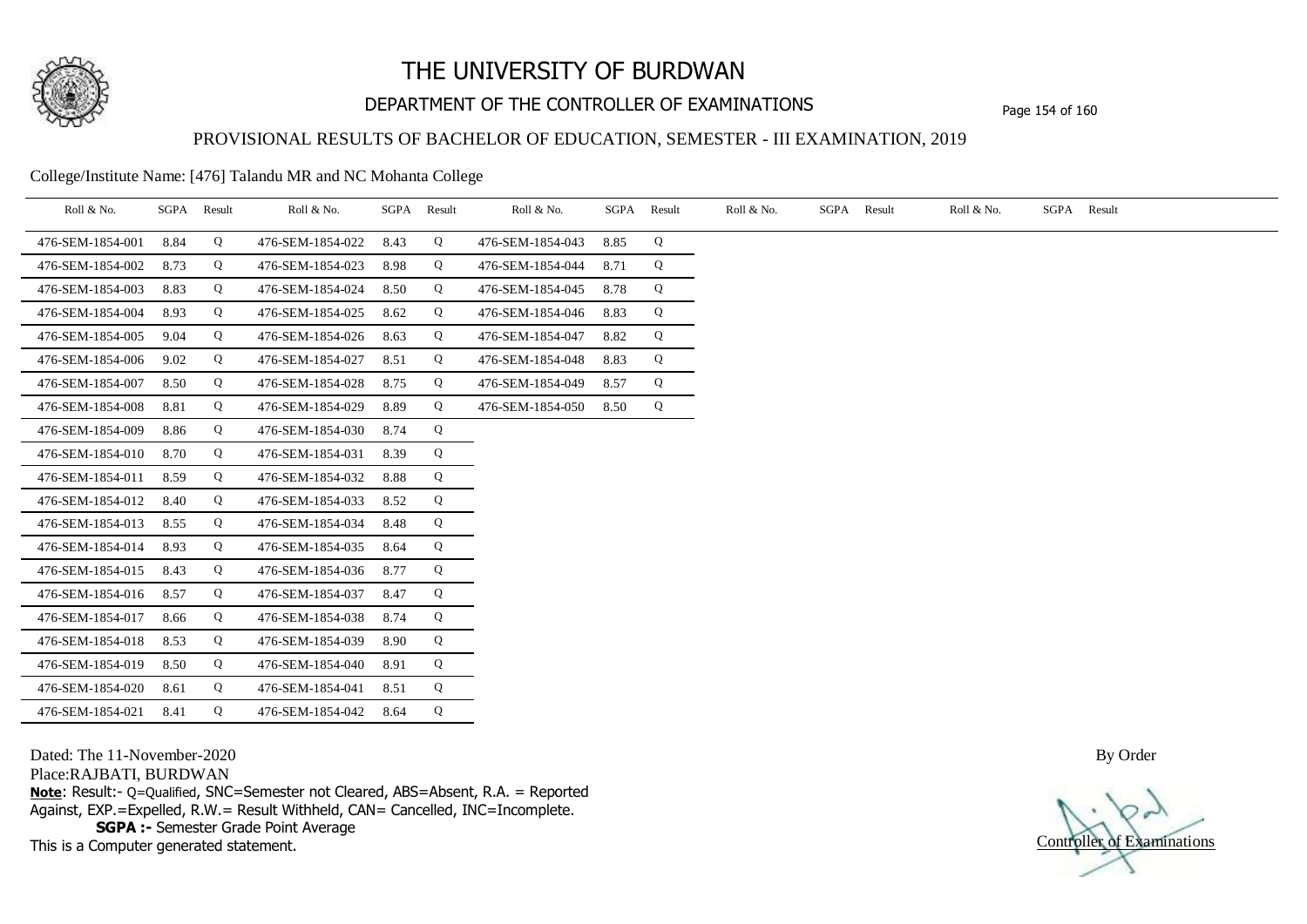

# DEPARTMENT OF THE CONTROLLER OF EXAMINATIONS Page 155 of 160

### PROVISIONAL RESULTS OF BACHELOR OF EDUCATION, SEMESTER - III EXAMINATION, 2019

College/Institute Name: [477] Indira Gandhi Teacher's Training College

| Roll & No.       | SGPA Result |   | Roll & No.       |      | SGPA Result | Roll & No.       | SGPA Result |   | Roll & No. | SGPA Result | Roll & No. | SGPA Result |
|------------------|-------------|---|------------------|------|-------------|------------------|-------------|---|------------|-------------|------------|-------------|
| 477-SEM-1854-001 | 8.62        | Q | 477-SEM-1854-022 | 8.62 | Q           | 477-SEM-1854-043 | 8.72        | Q |            |             |            |             |
| 477-SEM-1854-002 | 8.02        | Q | 477-SEM-1854-023 | 7.94 | Q           | 477-SEM-1854-044 | 7.96        | Q |            |             |            |             |
| 477-SEM-1854-003 | 8.38        | Q | 477-SEM-1854-024 | 8.36 | Q           | 477-SEM-1854-045 | 8.11        | Q |            |             |            |             |
| 477-SEM-1854-004 | 8.00        | Q | 477-SEM-1854-025 | 8.09 | Q           | 477-SEM-1854-046 | 8.26        | Q |            |             |            |             |
| 477-SEM-1854-005 | 8.16        | Q | 477-SEM-1854-026 | 7.94 | Q           | 477-SEM-1854-047 | 8.03        | Q |            |             |            |             |
| 477-SEM-1854-006 | 8.02        | Q | 477-SEM-1854-027 | 8.26 | Q           | 477-SEM-1854-048 | 8.15        | Q |            |             |            |             |
| 477-SEM-1854-007 | 8.06        | Q | 477-SEM-1854-028 | 7.98 | Q           | 477-SEM-1854-049 | 8.77        | Q |            |             |            |             |
| 477-SEM-1854-008 | 7.90        | Q | 477-SEM-1854-029 | 8.10 | Q           | 477-SEM-1854-050 | 8.38        | Q |            |             |            |             |
| 477-SEM-1854-009 | 8.03        | Q | 477-SEM-1854-030 | 7.87 | Q           |                  |             |   |            |             |            |             |
| 477-SEM-1854-010 | 8.02        | Q | 477-SEM-1854-031 | 8.27 | Q           |                  |             |   |            |             |            |             |
| 477-SEM-1854-011 | 7.82        | Q | 477-SEM-1854-032 | 8.00 | Q           |                  |             |   |            |             |            |             |
| 477-SEM-1854-012 | 8.23        | Q | 477-SEM-1854-033 | 8.51 | Q           |                  |             |   |            |             |            |             |
| 477-SEM-1854-013 | 8.10        | Q | 477-SEM-1854-034 | 8.67 | Q           |                  |             |   |            |             |            |             |
| 477-SEM-1854-014 | 7.90        | Q | 477-SEM-1854-035 | 8.49 | Q           |                  |             |   |            |             |            |             |
| 477-SEM-1854-015 | 7.83        | Q | 477-SEM-1854-036 | 8.54 | Q           |                  |             |   |            |             |            |             |
| 477-SEM-1854-016 | 7.96        | Q | 477-SEM-1854-037 | 8.51 | Q           |                  |             |   |            |             |            |             |
| 477-SEM-1854-017 | 8.11        | Q | 477-SEM-1854-038 | 8.21 | Q           |                  |             |   |            |             |            |             |
| 477-SEM-1854-018 | 8.06        | Q | 477-SEM-1854-039 | 7.91 | Q           |                  |             |   |            |             |            |             |
| 477-SEM-1854-019 | 8.10        | Q | 477-SEM-1854-040 | 8.15 | Q           |                  |             |   |            |             |            |             |
| 477-SEM-1854-020 | 7.96        | Q | 477-SEM-1854-041 | 8.63 | Q           |                  |             |   |            |             |            |             |
| 477-SEM-1854-021 | 8.31        | Q | 477-SEM-1854-042 | 7.92 | Q           |                  |             |   |            |             |            |             |

Dated: The 11-November-2020

Place:RAJBATI, BURDWAN

**Note**: Result:- Q=Qualified, SNC=Semester not Cleared, ABS=Absent, R.A. = Reported Against, EXP.=Expelled, R.W.= Result Withheld, CAN= Cancelled, INC=Incomplete. **SGPA :-** Semester Grade Point Average

This is a Computer generated statement.

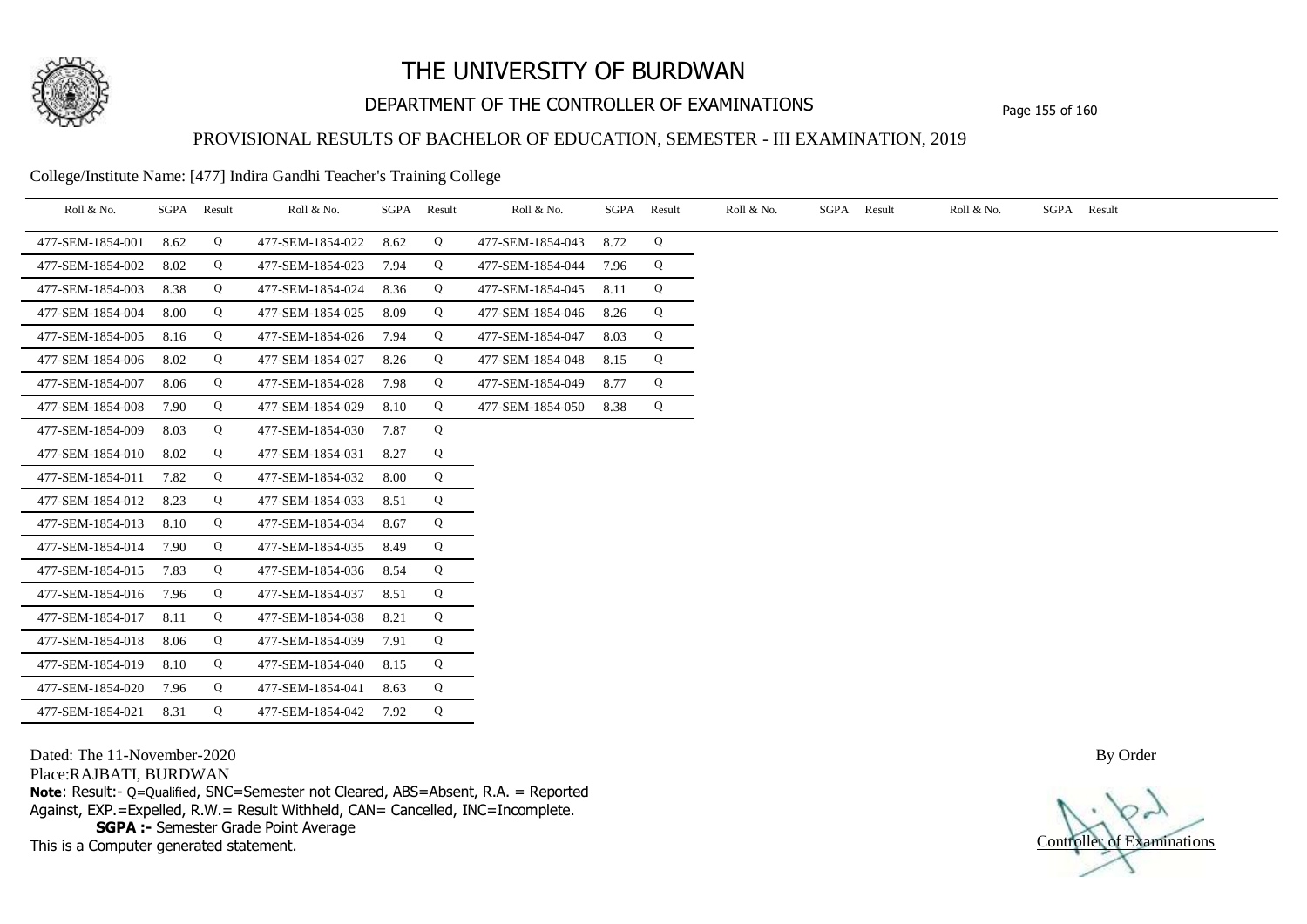

# DEPARTMENT OF THE CONTROLLER OF EXAMINATIONS Page 156 of 160

### PROVISIONAL RESULTS OF BACHELOR OF EDUCATION, SEMESTER - III EXAMINATION, 2019

College/Institute Name: [478] Raja Rammohan College of Education

| Roll & No.       | SGPA | Result | Roll & No.       |      | SGPA Result | Roll & No.       |      | SGPA Result | Roll & No. | SGPA Result | Roll & No. | SGPA Result |
|------------------|------|--------|------------------|------|-------------|------------------|------|-------------|------------|-------------|------------|-------------|
| 478-SEM-1754-022 |      | INC    | 478-SEM-1854-021 | 8.43 | Q           | 478-SEM-1854-042 | 8.40 | Q           |            |             |            |             |
| 478-SEM-1854-001 | 8.31 | Q      | 478-SEM-1854-022 | 8.62 | Q           | 478-SEM-1854-043 | 8.47 | Q           |            |             |            |             |
| 478-SEM-1854-002 | 8.31 | Q      | 478-SEM-1854-023 | 8.60 | Q           | 478-SEM-1854-044 | 8.47 | Q           |            |             |            |             |
| 478-SEM-1854-003 | 8.36 | Q      | 478-SEM-1854-024 | 8.59 | Q           | 478-SEM-1854-045 | 8.48 | Q           |            |             |            |             |
| 478-SEM-1854-004 | 8.28 | Q      | 478-SEM-1854-025 | 8.67 | Q           | 478-SEM-1854-046 | 8.34 | Q           |            |             |            |             |
| 478-SEM-1854-005 | 8.54 | Q      | 478-SEM-1854-026 | 8.44 | Q           | 478-SEM-1854-047 | 8.39 | Q           |            |             |            |             |
| 478-SEM-1854-006 | 8.21 | Q      | 478-SEM-1854-027 | 8.34 | Q           | 478-SEM-1854-048 | 8.27 | Q           |            |             |            |             |
| 478-SEM-1854-007 | 8.49 | Q      | 478-SEM-1854-028 | 8.60 | Q           | 478-SEM-1854-049 | 8.69 | Q           |            |             |            |             |
| 478-SEM-1854-008 | 8.24 | Q      | 478-SEM-1854-029 | 8.55 | Q           | 478-SEM-1854-050 | 8.45 | Q           |            |             |            |             |
| 478-SEM-1854-009 | 8.31 | Q      | 478-SEM-1854-030 | 8.53 | Q           |                  |      |             |            |             |            |             |
| 478-SEM-1854-010 | 8.54 | Q      | 478-SEM-1854-031 | 8.46 | Q           |                  |      |             |            |             |            |             |
| 478-SEM-1854-011 | 8.38 | Q      | 478-SEM-1854-032 | 8.27 | Q           |                  |      |             |            |             |            |             |
| 478-SEM-1854-012 | 8.61 | Q      | 478-SEM-1854-033 | 8.28 | Q           |                  |      |             |            |             |            |             |
| 478-SEM-1854-013 | 8.38 | Q      | 478-SEM-1854-034 | 8.25 | Q           |                  |      |             |            |             |            |             |
| 478-SEM-1854-014 | 8.25 | Q      | 478-SEM-1854-035 | 8.66 | Q           |                  |      |             |            |             |            |             |
| 478-SEM-1854-015 | 8.28 | Q      | 478-SEM-1854-036 | 8.40 | Q           |                  |      |             |            |             |            |             |
| 478-SEM-1854-016 | 8.21 | Q      | 478-SEM-1854-037 | 8.39 | Q           |                  |      |             |            |             |            |             |
| 478-SEM-1854-017 | 8.25 | Q      | 478-SEM-1854-038 | 8.54 | Q           |                  |      |             |            |             |            |             |
| 478-SEM-1854-018 | 8.24 | Q      | 478-SEM-1854-039 |      | <b>SNC</b>  |                  |      |             |            |             |            |             |
| 478-SEM-1854-019 | 8.46 | Q      | 478-SEM-1854-040 |      | <b>SNC</b>  |                  |      |             |            |             |            |             |
| 478-SEM-1854-020 | 8.50 | Q      | 478-SEM-1854-041 |      | <b>SNC</b>  |                  |      |             |            |             |            |             |

Dated: The 11-November-2020

Place:RAJBATI, BURDWAN

**Note**: Result:- Q=Qualified, SNC=Semester not Cleared, ABS=Absent, R.A. = Reported Against, EXP.=Expelled, R.W.= Result Withheld, CAN= Cancelled, INC=Incomplete. **SGPA :-** Semester Grade Point Average

This is a Computer generated statement.

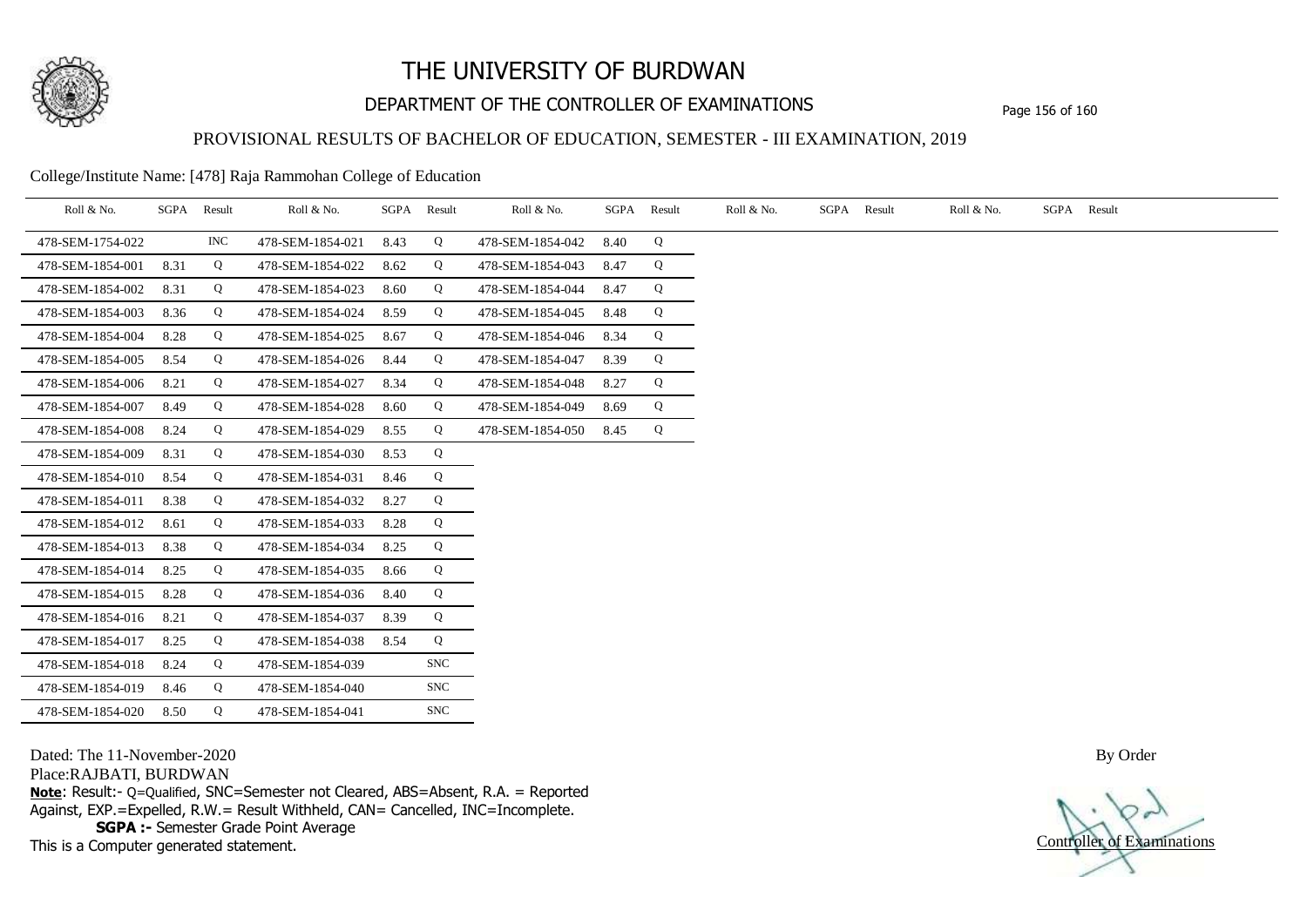

# DEPARTMENT OF THE CONTROLLER OF EXAMINATIONS Page 157 of 160

### PROVISIONAL RESULTS OF BACHELOR OF EDUCATION, SEMESTER - III EXAMINATION, 2019

College/Institute Name: [479] Mazidia Academy

| Roll & No.       | SGPA Result |   | Roll & No.       |      | SGPA Result | Roll & No.       | SGPA Result |   | Roll & No.       |      | SGPA Result | Roll & No.       | SGPA Result |   |  |
|------------------|-------------|---|------------------|------|-------------|------------------|-------------|---|------------------|------|-------------|------------------|-------------|---|--|
| 479-SEM-1854-001 | 9.26        | Q | 479-SEM-1854-022 | 9.25 | Q           | 479-SEM-1854-043 | 9.31        | Q | 479-SEM-1854-064 | 9.39 | Q           | 479-SEM-1854-085 | 8.96        | Q |  |
| 479-SEM-1854-002 | 9.36        | Q | 479-SEM-1854-023 | 9.16 | Q           | 479-SEM-1854-044 | 9.30        | Q | 479-SEM-1854-065 | 9.00 | Q           | 479-SEM-1854-086 | 9.14        | Q |  |
| 479-SEM-1854-003 | 9.22        | Q | 479-SEM-1854-024 | 9.14 | Q           | 479-SEM-1854-045 | 8.97        | Q | 479-SEM-1854-066 | 9.35 | Q           | 479-SEM-1854-087 | 9.16        | Q |  |
| 479-SEM-1854-004 | 9.39        | Q | 479-SEM-1854-025 | 9.23 | Q           | 479-SEM-1854-046 | 9.10        | Q | 479-SEM-1854-067 | 9.02 | Q           | 479-SEM-1854-088 | 9.14        | Q |  |
| 479-SEM-1854-005 | 9.00        | Q | 479-SEM-1854-026 | 9.25 | Q           | 479-SEM-1854-047 | 9.14        | Q | 479-SEM-1854-068 | 9.20 | Q           | 479-SEM-1854-089 | 9.16        | Q |  |
| 479-SEM-1854-006 | 9.31        | Q | 479-SEM-1854-027 | 9.12 | Q           | 479-SEM-1854-048 | 9.16        | Q | 479-SEM-1854-069 | 9.26 | Q           | 479-SEM-1854-090 | 9.19        | Q |  |
| 479-SEM-1854-007 | 9.36        | Q | 479-SEM-1854-028 | 9.16 | Q           | 479-SEM-1854-049 | 9.09        | Q | 479-SEM-1854-070 | 9.10 | Q           | 479-SEM-1854-091 | 9.12        | Q |  |
| 479-SEM-1854-008 | 9.17        | Q | 479-SEM-1854-029 | 9.30 | Q           | 479-SEM-1854-050 | 9.10        | Q | 479-SEM-1854-071 | 9.06 | Q           | 479-SEM-1854-092 | 9.05        | Q |  |
| 479-SEM-1854-009 | 9.12        | Q | 479-SEM-1854-030 | 9.32 | Q           | 479-SEM-1854-051 | 9.01        | Q | 479-SEM-1854-072 | 9.19 | Q           | 479-SEM-1854-093 | 9.16        | Q |  |
| 479-SEM-1854-010 | 8.90        | Q | 479-SEM-1854-031 | 9.14 | Q           | 479-SEM-1854-052 | 9.01        | Q | 479-SEM-1854-073 | 9.33 | Q           | 479-SEM-1854-094 | 9.21        | Q |  |
| 479-SEM-1854-011 | 9.03        | Q | 479-SEM-1854-032 | 9.32 | Q           | 479-SEM-1854-053 | 9.22        | Q | 479-SEM-1854-074 | 9.09 | Q           | 479-SEM-1854-095 | 9.20        | Q |  |
| 479-SEM-1854-012 | 9.15        | Q | 479-SEM-1854-033 | 9.33 | Q           | 479-SEM-1854-054 | 9.29        | Q | 479-SEM-1854-075 | 9.20 | Q           | 479-SEM-1854-096 | 9.41        | Q |  |
| 479-SEM-1854-013 | 9.27        | Q | 479-SEM-1854-034 | 9.12 | Q           | 479-SEM-1854-055 | 9.29        | Q | 479-SEM-1854-076 | 9.15 | Q           | 479-SEM-1854-097 | 9.23        | Q |  |
| 479-SEM-1854-014 | 9.18        | Q | 479-SEM-1854-035 | 9.41 | Q           | 479-SEM-1854-056 | 9.13        | Q | 479-SEM-1854-077 | 9.23 | Q           | 479-SEM-1854-098 | 9.22        | Q |  |
| 479-SEM-1854-015 | 9.17        | Q | 479-SEM-1854-036 | 9.06 | Q           | 479-SEM-1854-057 | 9.21        | Q | 479-SEM-1854-078 | 8.91 | Q           | 479-SEM-1854-099 | 9.29        | Q |  |
| 479-SEM-1854-016 | 9.14        | Q | 479-SEM-1854-037 | 9.19 | Q           | 479-SEM-1854-058 | 8.94        | Q | 479-SEM-1854-079 | 9.22 | Q           | 479-SEM-1854-100 | 9.12        | Q |  |
| 479-SEM-1854-017 | 9.25        | Q | 479-SEM-1854-038 | 9.00 | Q           | 479-SEM-1854-059 | 9.27        | Q | 479-SEM-1854-080 | 9.09 | Q           |                  |             |   |  |
| 479-SEM-1854-018 | 9.32        | Q | 479-SEM-1854-039 | 9.40 | Q           | 479-SEM-1854-060 | 9.24        | Q | 479-SEM-1854-081 | 9.07 | Q           |                  |             |   |  |
| 479-SEM-1854-019 | 9.15        | Q | 479-SEM-1854-040 | 9.14 | Q           | 479-SEM-1854-061 | 9.31        | Q | 479-SEM-1854-082 | 9.29 | Q           |                  |             |   |  |
| 479-SEM-1854-020 | 9.12        | Q | 479-SEM-1854-041 | 9.14 | Q           | 479-SEM-1854-062 | 9.30        | Q | 479-SEM-1854-083 | 9.05 | Q           |                  |             |   |  |
| 479-SEM-1854-021 | 9.21        | Q | 479-SEM-1854-042 | 9.18 | Q           | 479-SEM-1854-063 | 9.16        | Q | 479-SEM-1854-084 | 9.11 | Q           |                  |             |   |  |

Dated: The 11-November-2020

Place:RAJBATI, BURDWAN

**Note**: Result:- Q=Qualified, SNC=Semester not Cleared, ABS=Absent, R.A. = Reported Against, EXP.=Expelled, R.W.= Result Withheld, CAN= Cancelled, INC=Incomplete. **SGPA :-** Semester Grade Point Average

This is a Computer generated statement.

Controller of Examinations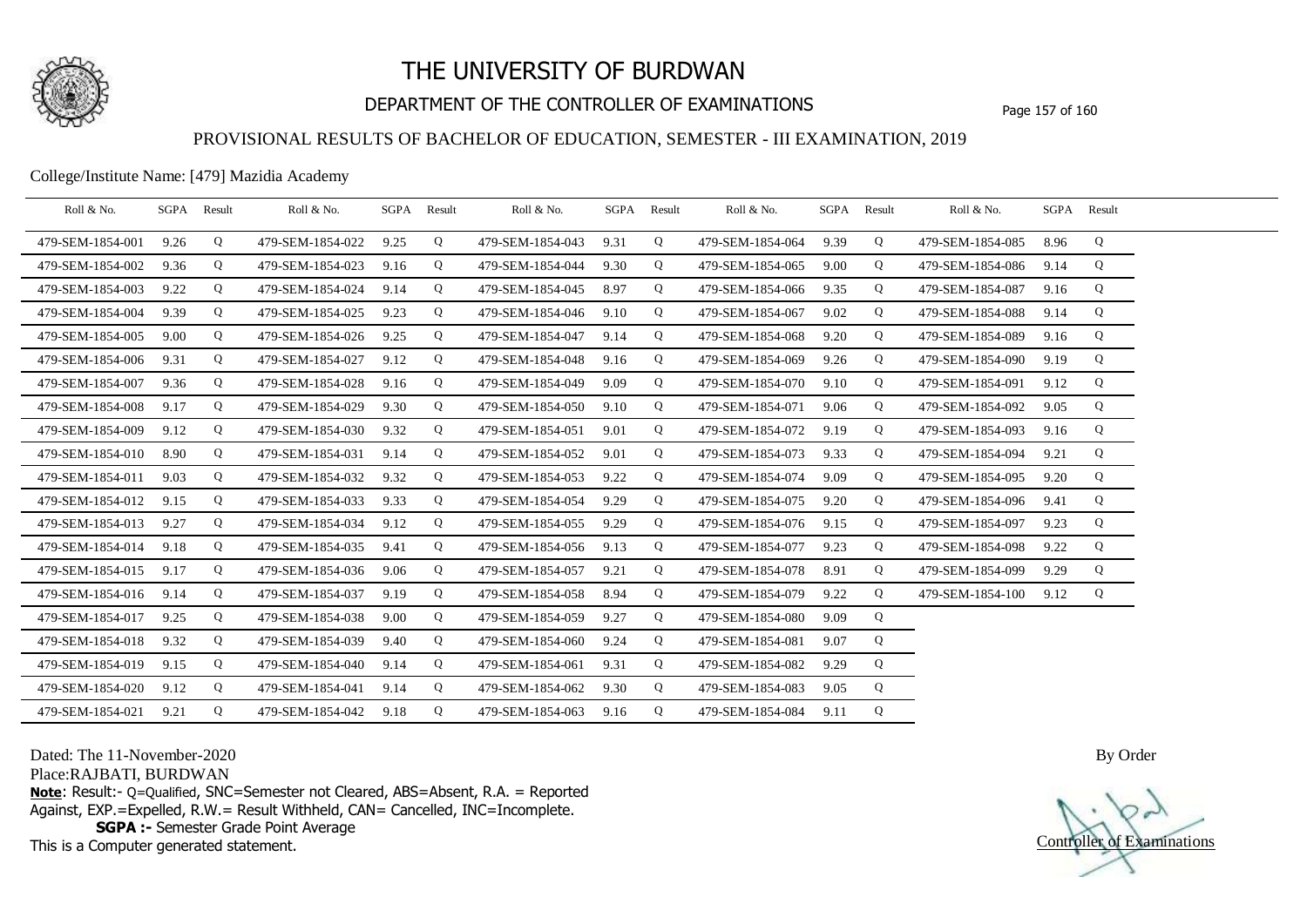

# DEPARTMENT OF THE CONTROLLER OF EXAMINATIONS Page 158 of 160

### PROVISIONAL RESULTS OF BACHELOR OF EDUCATION, SEMESTER - III EXAMINATION, 2019

College/Institute Name: [480] K.B.T.A.

| Roll & No.       | SGPA | Result | Roll & No.       |      | SGPA Result | Roll & No.       | SGPA | Result | Roll & No.       | SGPA | Result | Roll & No.       |      | SGPA Result |  |
|------------------|------|--------|------------------|------|-------------|------------------|------|--------|------------------|------|--------|------------------|------|-------------|--|
| 480-SEM-1854-002 | 9.15 | Q      | 480-SEM-1854-025 | 9.07 | Q           | 480-SEM-1854-047 | 9.03 | Q      | 480-SEM-1854-068 | 8.99 | Q      | 480-SEM-1854-091 | 9.42 | Q           |  |
| 480-SEM-1854-003 | 9.03 | Q      | 480-SEM-1854-026 | 9.12 | Q           | 480-SEM-1854-048 | 9.37 | Q      | 480-SEM-1854-069 | 9.11 | Q      | 480-SEM-1854-092 | 9.23 | Q           |  |
| 480-SEM-1854-005 | 9.03 | Q      | 480-SEM-1854-027 | 9.24 | Q           | 480-SEM-1854-049 | 9.10 | Q      | 480-SEM-1854-070 | 9.04 | Q      | 480-SEM-1854-093 | 9.27 | Q           |  |
| 480-SEM-1854-006 | 9.06 | Q      | 480-SEM-1854-028 | 9.21 | Q           | 480-SEM-1854-050 | 9.31 | Q      | 480-SEM-1854-071 | 9.22 | Q      | 480-SEM-1854-094 | 9.24 | Q           |  |
| 480-SEM-1854-007 | 9.32 | Q      | 480-SEM-1854-029 | 9.12 | Q           | 480-SEM-1854-051 | 8.83 | Q      | 480-SEM-1854-072 | 9.16 | Q      | 480-SEM-1854-095 | 9.16 | Q           |  |
| 480-SEM-1854-008 | 8.94 | Q      | 480-SEM-1854-030 | 9.41 | Q           | 480-SEM-1854-052 | 9.32 | Q      | 480-SEM-1854-073 | 9.20 | Q      | 480-SEM-1854-096 | 9.22 | Q           |  |
| 480-SEM-1854-009 | 8.99 | Q      | 480-SEM-1854-031 | 9.55 | Q           | 480-SEM-1854-053 | 9.26 | Q      | 480-SEM-1854-074 | 9.33 | Q      | 480-SEM-1854-097 | 9.11 | Q           |  |
| 480-SEM-1854-010 | 9.53 | Q      | 480-SEM-1854-032 | 9.12 | Q           | 480-SEM-1854-054 | 9.29 | Q      | 480-SEM-1854-076 | 9.01 | Q      | 480-SEM-1854-098 | 9.10 | Q           |  |
| 480-SEM-1854-011 | 9.48 | Q      | 480-SEM-1854-033 | 9.11 | Q           | 480-SEM-1854-055 | 9.04 | Q      | 480-SEM-1854-077 | 9.16 | Q      | 480-SEM-1854-099 | 9.22 | Q           |  |
| 480-SEM-1854-012 | 9.19 | Q      | 480-SEM-1854-034 | 9.35 | Q           | 480-SEM-1854-056 | 8.97 | Q      | 480-SEM-1854-078 | 8.95 | Q      | 480-SEM-1854-100 | 9.28 | Q           |  |
| 480-SEM-1854-013 | 9.11 | Q      | 480-SEM-1854-035 | 9.32 | Q           | 480-SEM-1854-057 | 9.05 | Q      | 480-SEM-1854-079 | 9.31 | Q      |                  |      |             |  |
| 480-SEM-1854-014 | 9.10 | Q      | 480-SEM-1854-036 | 9.32 | Q           | 480-SEM-1854-058 | 9.10 | Q      | 480-SEM-1854-080 | 9.11 | Q      |                  |      |             |  |
| 480-SEM-1854-015 | 9.26 | Q      | 480-SEM-1854-037 | 9.12 | Q           | 480-SEM-1854-059 | 9.08 | Q      | 480-SEM-1854-081 | 9.24 | Q      |                  |      |             |  |
| 480-SEM-1854-016 | 9.32 | Q      | 480-SEM-1854-038 | 9.19 | Q           | 480-SEM-1854-060 | 9.34 | Q      | 480-SEM-1854-082 | 9.38 | Q      |                  |      |             |  |
| 480-SEM-1854-017 | 9.11 | Q      | 480-SEM-1854-040 | 9.00 | Q           | 480-SEM-1854-061 | 9.21 | Q      | 480-SEM-1854-083 | 9.01 | Q      |                  |      |             |  |
| 480-SEM-1854-019 | 9.37 | Q      | 480-SEM-1854-041 | 9.30 | Q           | 480-SEM-1854-062 | 9.37 | Q      | 480-SEM-1854-084 | 8.99 | Q      |                  |      |             |  |
| 480-SEM-1854-020 | 9.05 | Q      | 480-SEM-1854-042 | 9.17 | Q           | 480-SEM-1854-063 | 9.12 | Q      | 480-SEM-1854-085 | 9.28 | Q      |                  |      |             |  |
| 480-SEM-1854-021 | 9.30 | Q      | 480-SEM-1854-043 | 9.20 | Q           | 480-SEM-1854-064 | 9.18 | Q      | 480-SEM-1854-087 | 9.22 | Q      |                  |      |             |  |
| 480-SEM-1854-022 | 9.42 | Q      | 480-SEM-1854-044 | 9.27 | Q           | 480-SEM-1854-065 | 9.18 | Q      | 480-SEM-1854-088 | 9.07 | Q      |                  |      |             |  |
| 480-SEM-1854-023 | 9.10 | Q      | 480-SEM-1854-045 | 9.37 | Q           | 480-SEM-1854-066 | 9.22 | Q      | 480-SEM-1854-089 | 9.05 | Q      |                  |      |             |  |
| 480-SEM-1854-024 | 8.96 | Q      | 480-SEM-1854-046 | 9.08 | Q           | 480-SEM-1854-067 | 9.14 | Q      | 480-SEM-1854-090 | 9.46 | Q      |                  |      |             |  |

Dated: The 11-November-2020

Place:RAJBATI, BURDWAN

**Note**: Result:- Q=Qualified, SNC=Semester not Cleared, ABS=Absent, R.A. = Reported Against, EXP.=Expelled, R.W.= Result Withheld, CAN= Cancelled, INC=Incomplete. **SGPA :-** Semester Grade Point Average

This is a Computer generated statement.

Controller of Examinations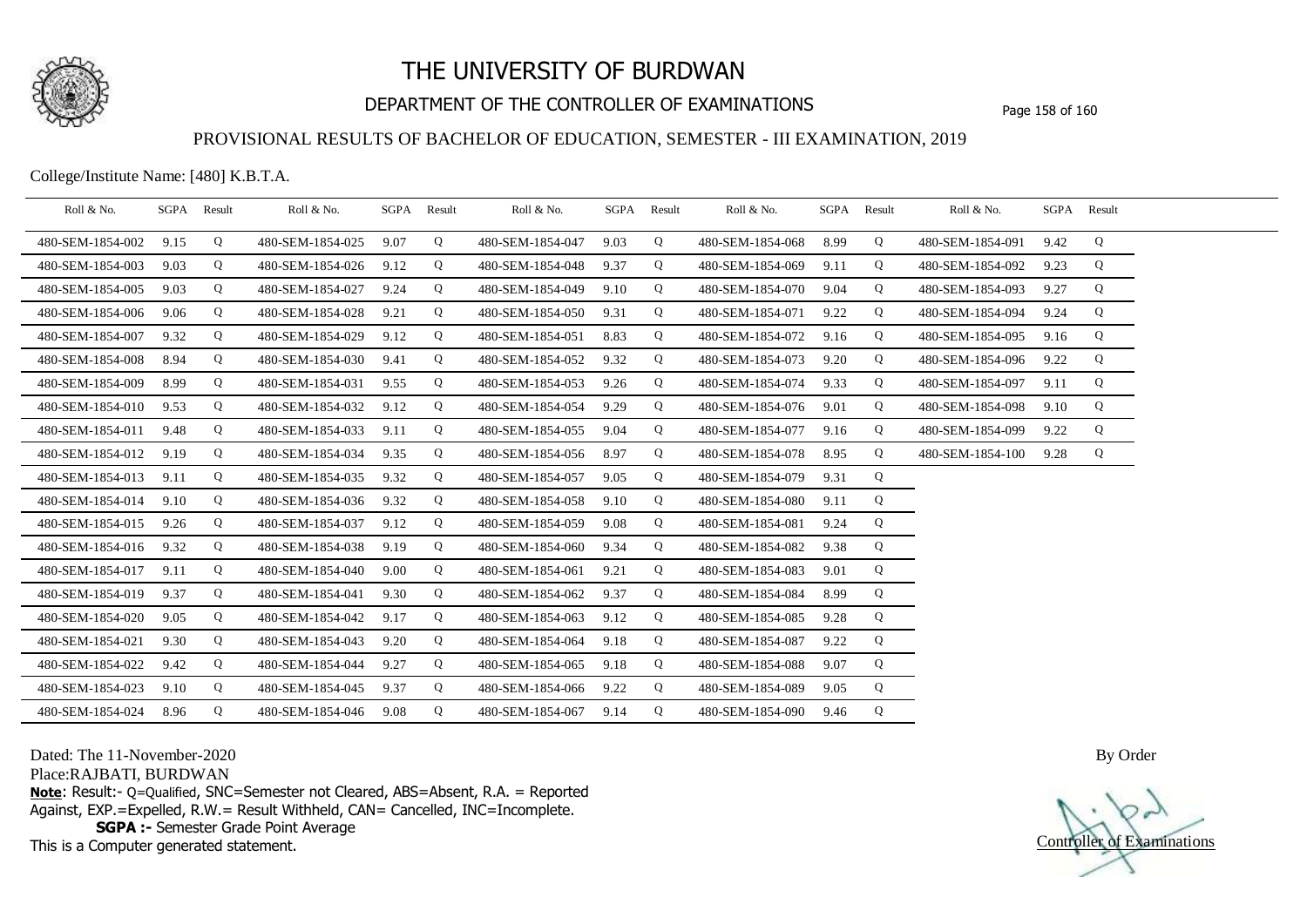

# DEPARTMENT OF THE CONTROLLER OF EXAMINATIONS Page 159 of 160

### PROVISIONAL RESULTS OF BACHELOR OF EDUCATION, SEMESTER - III EXAMINATION, 2019

College/Institute Name: [481] H.C.E.

| Roll & No.       |      | SGPA Result | Roll & No.       |      | SGPA Result | Roll & No.       |      | SGPA Result | Roll & No.       |      | SGPA Result | Roll & No.       |      | SGPA Result |  |
|------------------|------|-------------|------------------|------|-------------|------------------|------|-------------|------------------|------|-------------|------------------|------|-------------|--|
| 481-SEM-1854-001 | 9.23 | Q           | 481-SEM-1854-022 | 9.21 | Q           | 481-SEM-1854-043 | 9.39 | Q           | 481-SEM-1854-064 | 9.19 | Q           | 481-SEM-1854-087 | 9.24 | Q           |  |
| 481-SEM-1854-002 | 9.21 | Q           | 481-SEM-1854-023 | 9.30 | Q           | 481-SEM-1854-044 | 9.22 | Q           | 481-SEM-1854-065 |      | INC         | 481-SEM-1854-088 | 9.18 | Q           |  |
| 481-SEM-1854-003 | 9.34 | Q           | 481-SEM-1854-024 | 9.09 | Q           | 481-SEM-1854-045 | 9.30 | Q           | 481-SEM-1854-066 | 9.33 | Q           | 481-SEM-1854-089 |      | <b>INC</b>  |  |
| 481-SEM-1854-004 |      | INC.        | 481-SEM-1854-025 | 9.22 | Q           | 481-SEM-1854-046 | 9.22 | Q           | 481-SEM-1854-067 | 9.27 | Q           | 481-SEM-1854-090 | 9.18 | Q           |  |
| 481-SEM-1854-005 | 9.29 | Q           | 481-SEM-1854-026 | 9.30 | Q           | 481-SEM-1854-047 | 9.16 | Q           | 481-SEM-1854-068 | 9.34 | Q           | 481-SEM-1854-091 | 9.20 | Q           |  |
| 481-SEM-1854-006 | 9.42 | Q           | 481-SEM-1854-027 | 9.32 | Q           | 481-SEM-1854-048 | 9.32 | Q           | 481-SEM-1854-069 | 9.35 | Q           | 481-SEM-1854-092 | 9.18 | Q           |  |
| 481-SEM-1854-007 | 9.38 | Q           | 481-SEM-1854-028 | 9.16 | Q           | 481-SEM-1854-049 | 9.22 | Q           | 481-SEM-1854-071 | 9.30 | Q           | 481-SEM-1854-093 | 9.26 | Q           |  |
| 481-SEM-1854-008 | 9.38 | Q           | 481-SEM-1854-029 | 9.13 | Q           | 481-SEM-1854-050 | 9.17 | Q           | 481-SEM-1854-072 | 9.19 | Q           | 481-SEM-1854-094 | 9.28 | Q           |  |
| 481-SEM-1854-009 | 9.30 | Q           | 481-SEM-1854-030 | 9.16 | Q           | 481-SEM-1854-051 | 9.42 | Q           | 481-SEM-1854-073 | 9.40 | Q           | 481-SEM-1854-095 | 9.30 | Q           |  |
| 481-SEM-1854-010 | 9.35 | Q           | 481-SEM-1854-031 | 9.18 | Q           | 481-SEM-1854-052 | 9.29 | Q           | 481-SEM-1854-074 | 9.39 | Q           | 481-SEM-1854-096 | 9.23 | Q           |  |
| 481-SEM-1854-011 | 9.30 | Q           | 481-SEM-1854-032 | 9.21 | Q           | 481-SEM-1854-053 | 9.28 | Q           | 481-SEM-1854-075 | 9.26 | Q           | 481-SEM-1854-098 | 9.26 | Q           |  |
| 481-SEM-1854-012 |      | <b>INC</b>  | 481-SEM-1854-033 | 9.32 | Q           | 481-SEM-1854-054 | 9.22 | Q           | 481-SEM-1854-076 | 9.33 | Q           | 481-SEM-1854-099 |      | <b>INC</b>  |  |
| 481-SEM-1854-013 | 9.17 | Q           | 481-SEM-1854-034 | 9.25 | Q           | 481-SEM-1854-055 | 9.30 | Q           | 481-SEM-1854-077 | 9.30 | Q           | 481-SEM-1854-100 | 9.23 | Q           |  |
| 481-SEM-1854-014 | 9.32 | Q           | 481-SEM-1854-035 | 9.21 | Q           | 481-SEM-1854-056 | 9.25 | Q           | 481-SEM-1854-078 |      | <b>INC</b>  |                  |      |             |  |
| 481-SEM-1854-015 | 9.40 | Q           | 481-SEM-1854-036 | 9.27 | Q           | 481-SEM-1854-057 | 9.32 | Q           | 481-SEM-1854-079 | 9.37 | Q           |                  |      |             |  |
| 481-SEM-1854-016 | 9.31 | Q           | 481-SEM-1854-037 | 9.36 | Q           | 481-SEM-1854-058 | 9.24 | Q           | 481-SEM-1854-080 | 9.39 | Q           |                  |      |             |  |
| 481-SEM-1854-017 | 9.23 | Q           | 481-SEM-1854-038 | 9.37 | Q           | 481-SEM-1854-059 | 9.28 | Q           | 481-SEM-1854-081 | 9.25 | Q           |                  |      |             |  |
| 481-SEM-1854-018 | 9.38 | Q           | 481-SEM-1854-039 | 9.18 | Q           | 481-SEM-1854-060 |      | <b>INC</b>  | 481-SEM-1854-082 | 9.38 | Q           |                  |      |             |  |
| 481-SEM-1854-019 | 9.33 | Q           | 481-SEM-1854-040 | 9.39 | Q           | 481-SEM-1854-061 | 9.26 | Q           | 481-SEM-1854-083 | 9.26 | Q           |                  |      |             |  |
| 481-SEM-1854-020 | 9.37 | Q           | 481-SEM-1854-041 | 9.16 | Q           | 481-SEM-1854-062 | 9.28 | Q           | 481-SEM-1854-084 |      | <b>INC</b>  |                  |      |             |  |
| 481-SEM-1854-021 | 9.31 | Q           | 481-SEM-1854-042 | 9.32 | Q           | 481-SEM-1854-063 |      | <b>INC</b>  | 481-SEM-1854-086 | 9.21 | Q           |                  |      |             |  |

Dated: The 11-November-2020

Place:RAJBATI, BURDWAN

**Note**: Result:- Q=Qualified, SNC=Semester not Cleared, ABS=Absent, R.A. = Reported Against, EXP.=Expelled, R.W.= Result Withheld, CAN= Cancelled, INC=Incomplete. **SGPA :-** Semester Grade Point Average

This is a Computer generated statement.

Controller of Examinations